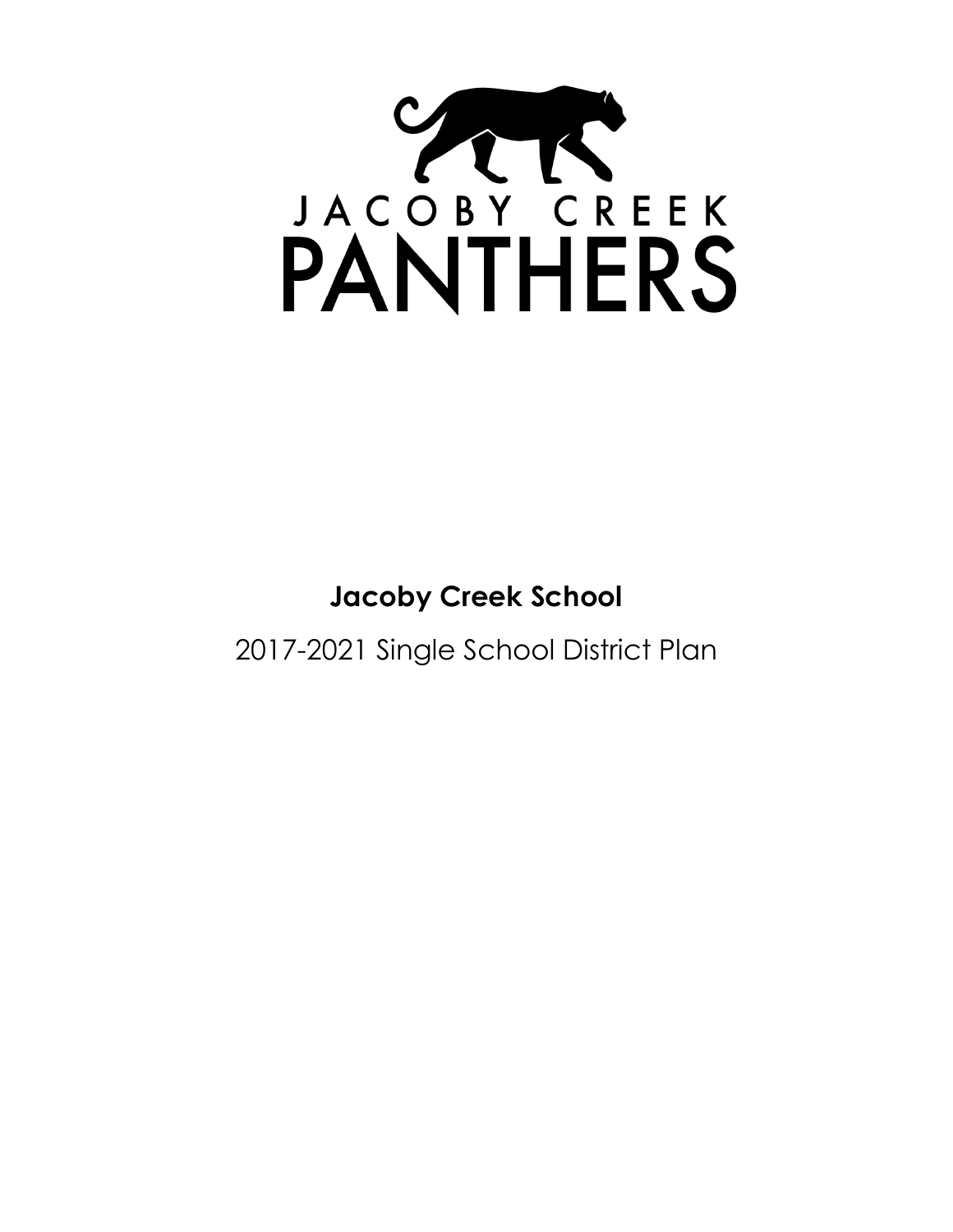ev 3-07) California Department of Education School and District Accountability Division (CDE use only)

| Application |  |
|-------------|--|
| #           |  |

#### **No Child Left Behind Act of 2001 SINGLE SCHOOL DISTRICT PLAN**

#### **To meet the requirements of the Local Educational Agency Plan and Single Plan for Student Achievement**

#### **mail original\* and two copies to: California Department of Education School and District Accountability Division 1430 N Street, Suite 6208 Sacramento, California 95814-5901**

(\*subsequent amendments are approved by local board and kept on file; do not submit to CDE)

#### **SSD Plan Information:**

Name of Local Educational Agency (LEA): Jacoby Creek School District

| County/District Code:                   | 12 62893 600 7959                                                                            |
|-----------------------------------------|----------------------------------------------------------------------------------------------|
|                                         | Dates of Plan Duration (should be five-year plan): 2016 - 2021 (extended an additional year) |
| Date of Local Governing Board Approval: |                                                                                              |

| District Superintendent: | <b>Timothy Parisi</b>                                                 |           |              |
|--------------------------|-----------------------------------------------------------------------|-----------|--------------|
| Address:                 | 1617 Old Arcata Road                                                  |           |              |
| City: Bayside            | CА                                                                    | Zip code: | 95524        |
| Phone:                   | 707 822-4896                                                          | Fax:      | 707 822-4898 |
|                          | <b>Signatures</b> (Signatures must be original. Please use blue ink.) |           |              |

The superintendent and governing board of the LEA submitting the application sign on behalf of all participants included in the preparation of the plan.

Timothy Parisi

| Printed or typed name of Superintendent<br>Superintendent<br>Shari Lovett | Date | Signature of |
|---------------------------------------------------------------------------|------|--------------|
| Printed or typed name of Board President<br><b>Board President</b>        | Date | Signature of |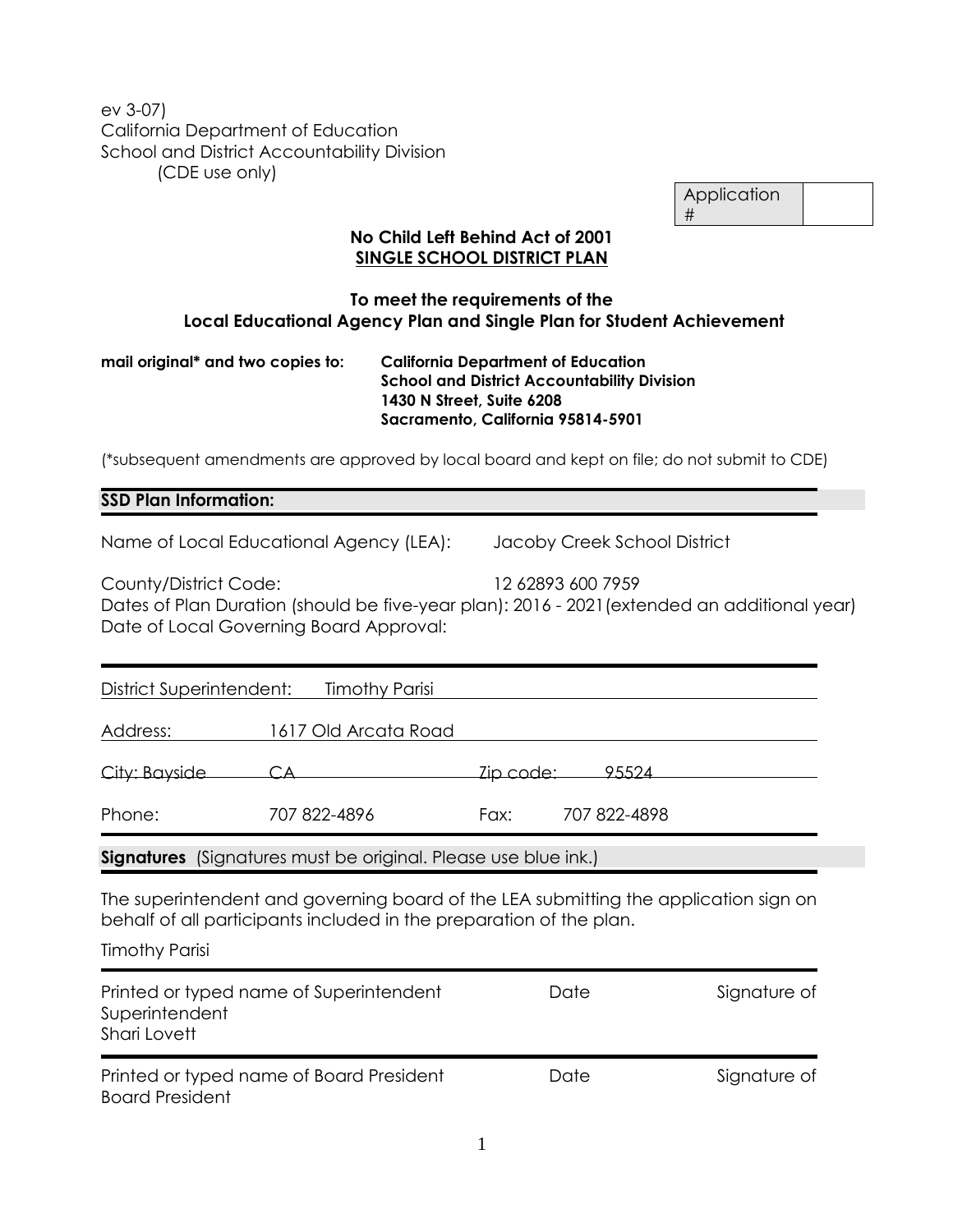# **FEDERAL AND STATE PROGRAMS CHECKLIST**

## **Check (√) all applicable programs operated by the LEA. In the "other" category, list any additional programs that are reflected in this Plan.**

| <b>Federal Programs</b> |                                                                          |   | <b>State Programs</b>                                                                                    |
|-------------------------|--------------------------------------------------------------------------|---|----------------------------------------------------------------------------------------------------------|
| X                       | Title I, Part A                                                          |   | Economic Impact Aid (EIA) - State<br><b>Compensatory Education</b>                                       |
|                         | Title I, Part B, Even Start                                              |   | EIA - Limited English Proficient                                                                         |
|                         | Title I, Part C, Migrant Education                                       |   | After-School Education and Safety<br>Programs                                                            |
|                         | Title I, Part D, Neglected/Delinquent                                    |   | School and Library Improvement Block<br>Grant                                                            |
| X                       | Title II, Part A, Subpart 2, Improving<br><b>Teacher Quality</b>         |   | Child Development Programs                                                                               |
|                         | Title II, Part D, Enhancing Education<br>Through Technology              |   | <b>Educational Equity</b>                                                                                |
|                         | Title III, Limited English Proficient                                    |   | Gifted and Talented Education                                                                            |
|                         | Title III, Immigrant Education Program                                   |   | <b>High Priority Schools Grant Program</b>                                                               |
|                         | Title IV, Part A, Safe and Drug-Free<br><b>Schools and Communities</b>   |   | <b>Tobacco Use Prevention Education (Prop</b><br>99)                                                     |
|                         | Title V, Part A, Innovative Programs -<br><b>Parental Choice</b>         |   | Immediate Intervention/ Under<br>performing Schools Program                                              |
| X                       | Title VI, Part B, Rural Education<br>Achievement Program                 |   | School Safety and Violence Prevention<br>Act (AB1113, AB 658)                                            |
|                         | <b>Adult Education</b>                                                   |   | <b>Healthy Start</b>                                                                                     |
|                         | <b>Career Technical Education</b>                                        |   | Dropout Prevention and Recovery Act:<br>School Based Pupil Motivation and<br>Maintenance Program (SB 65) |
|                         | McKinney-Vento Homeless Education                                        |   | English Language Acquisition Program                                                                     |
| Χ                       | Individuals with Disabilities Education<br>Act (IDEA), Special Education |   | Community Based English Tutoring                                                                         |
|                         | 21st Century Community Learning<br>Centers                               |   | Art/Music Block Grant                                                                                    |
|                         | Other (describe):                                                        |   | <b>School Gardens</b>                                                                                    |
|                         | Other (describe):                                                        | X | <b>LCFF</b>                                                                                              |
|                         | Other (describe):                                                        |   | Other (describe)                                                                                         |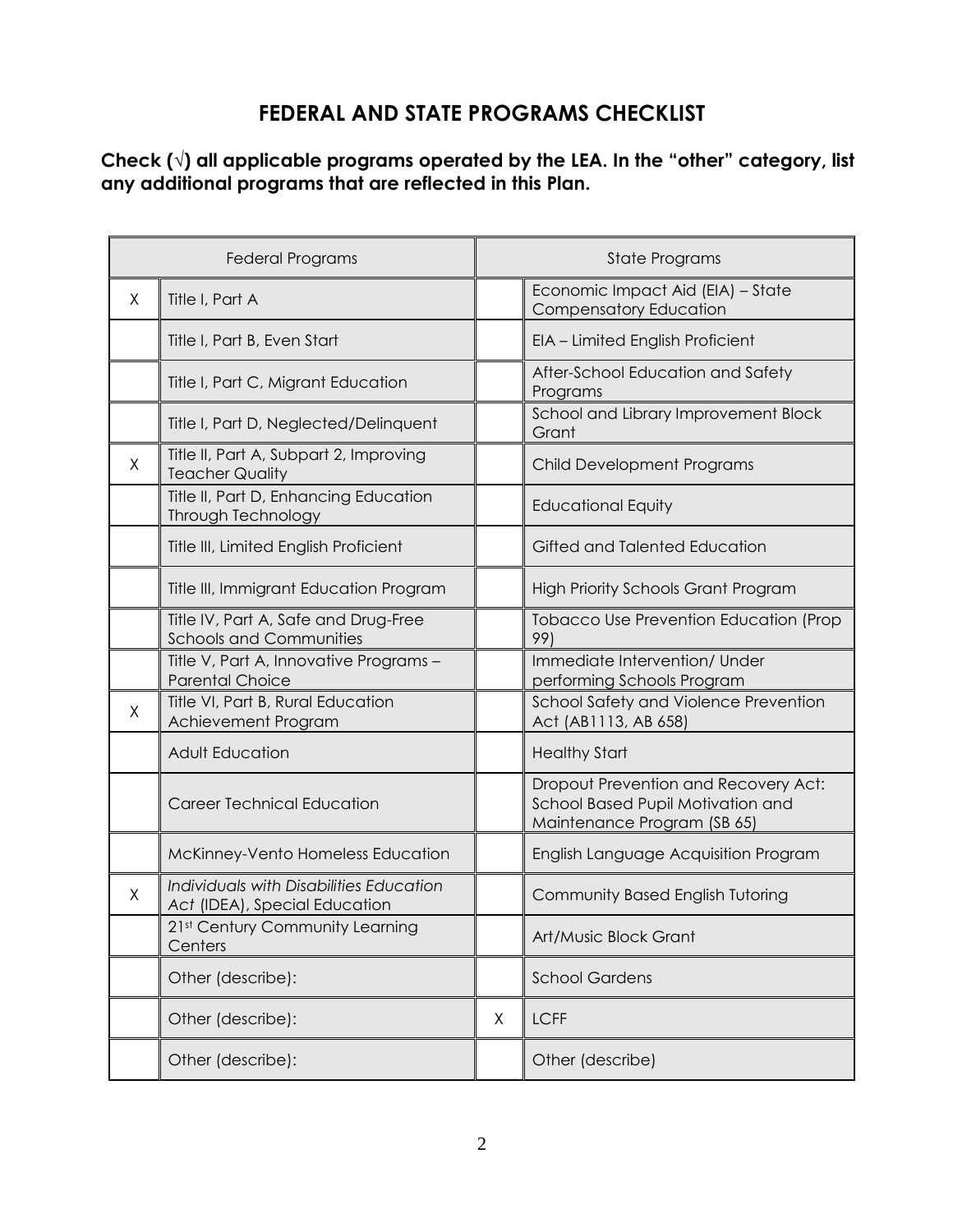#### **Form C: Programs Included in this Plan**

Check the box for each state and federal categorical program in which the school participates and, if applicable, enter amounts allocated. The plan must describe the activities to be conducted at the school for each of the state and federal categorical program in which the school participates. The totals on these pages should match the cost estimates in Form A and the school's allocation from the ConApp.

|  |  | This district operates a SWP but does not consolidate its funds as part of operating a SWP. |
|--|--|---------------------------------------------------------------------------------------------|
|  |  |                                                                                             |
|  |  |                                                                                             |

|         | <b>State Programs</b>                                                                                                                                                                                                   | <b>Allocation</b> | Consolidated<br>in the SWP |
|---------|-------------------------------------------------------------------------------------------------------------------------------------------------------------------------------------------------------------------------|-------------------|----------------------------|
| X       | Local Control Funding Formula (LCFF) - Base Grant<br>Purpose: To provide flexibility in the use of state and local<br>funds by LEAs and schools                                                                         | \$3,169,620       | X                          |
| $\sf X$ | <b>LCFF-Supplemental Grant</b><br>Purpose: To provide a supplemental grant equal to 20<br>percent of the adjusted LCFF base grant for targeted<br>disadvantaged students                                                | \$111,324         | X                          |
|         | <b>LCFF-Concentration Grant</b><br>Purpose: To provide an additional concentration grant<br>equal to 50 percent of the adjusted LCFF base grant for<br>targeted students exceeding 55 percent of an LEA's<br>enrollment | \$                |                            |
|         | <b>California School Age Families Education (Carryover</b><br>only)<br>Purpose: Assist expectant and parenting students to<br>succeed in school                                                                         | \$                |                            |
|         | <b>Economic Impact Aid/State Compensatory Education</b><br>(EIA-SCE) (Carryover only)<br>Purpose: Help educationally disadvantaged students<br>succeed in the regular program                                           | \$                |                            |
|         | <b>Economic Impact Aid/Limited English Proficient (EIA-LEP)</b><br>(Carryover only)<br>Purpose: Develop fluency in English and academic<br>proficiency of English learners                                              | \$                |                            |
|         | <b>Quality Education Investment Act (QEIA)</b><br>Purpose: Funds are available for use in performing various<br>specified measures to improve academic instruction and<br>pupil academic achievement                    | \$                |                            |
| $\Box$  | <b>School and Library Improvement Program Block Grant</b><br>(Carryover only)<br>Purpose: Improve library and other school programs                                                                                     | \$                |                            |
|         | <b>Tobacco-Use Prevention Education</b><br>Purpose: Eliminate tobacco use among students                                                                                                                                | \$                |                            |
|         | Total amount of state categorical funds allocated to this<br>school                                                                                                                                                     | \$3,280,944       |                            |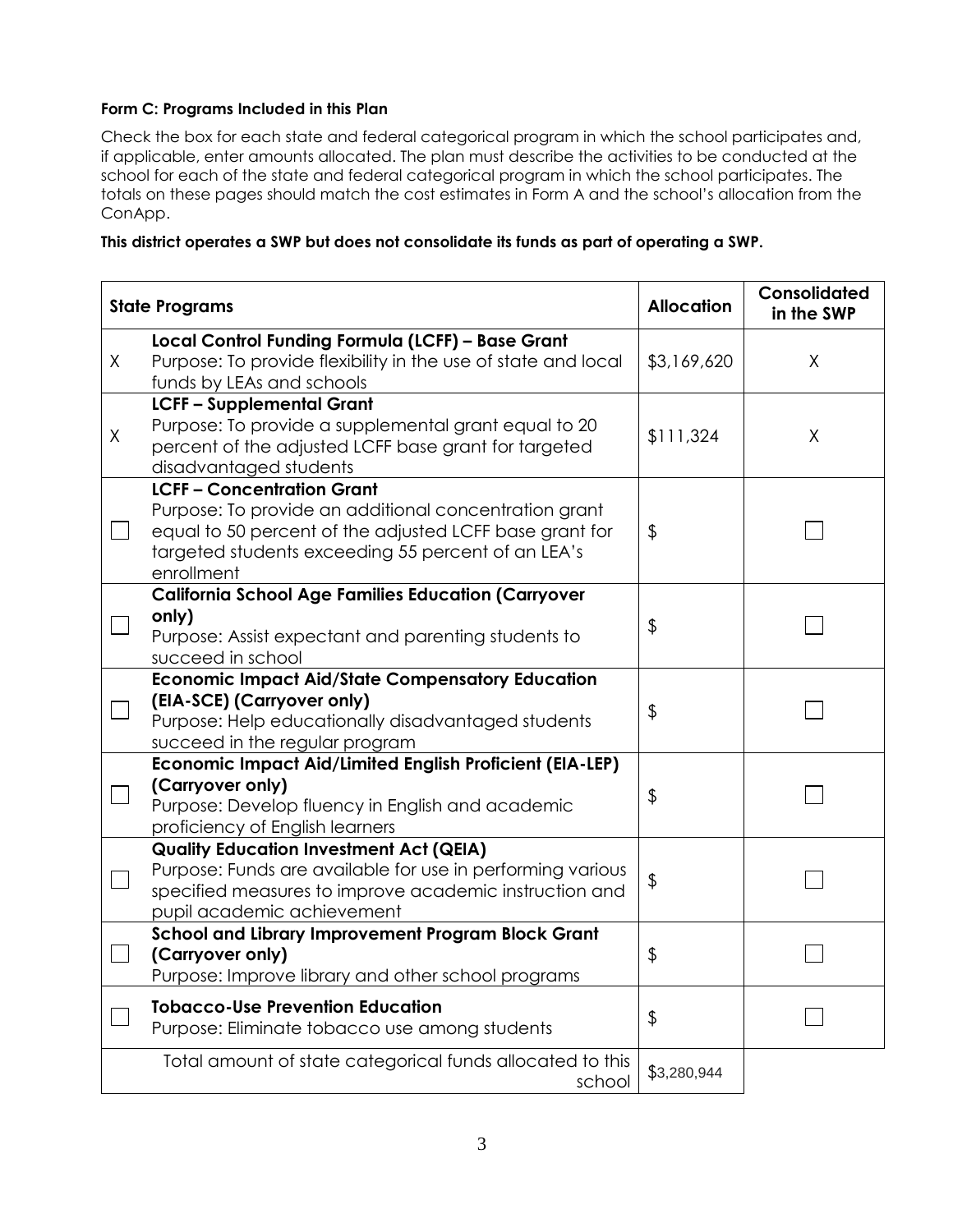| <b>Federal Programs</b> |                                                                                                                                                                                                                                                                                                                                                                                                                                                                                         |               | <b>Allocation</b> | Consolidated<br>in the SWP                                                        |
|-------------------------|-----------------------------------------------------------------------------------------------------------------------------------------------------------------------------------------------------------------------------------------------------------------------------------------------------------------------------------------------------------------------------------------------------------------------------------------------------------------------------------------|---------------|-------------------|-----------------------------------------------------------------------------------|
| X                       | <b>Title I, Part A: Allocation</b><br>Purpose: To improve basic programs operated by local<br>educational agencies (LEAs)                                                                                                                                                                                                                                                                                                                                                               |               | \$\$16,343        |                                                                                   |
|                         | Title I, Part A: Parental Involvement (if<br>applicable under Section 1118[a][3][c]<br>of the Elementary and Secondary<br>Education Act)<br>Purpose: Ensure that parents have<br>information they need to make well-<br>informed choices for their children, more<br>effectively share responsibility with their<br>children's schools, and help schools<br>develop effective and successful<br>academic programs (this is a reservation<br>from the total Title I, Part A allocation). | $\frac{1}{2}$ |                   |                                                                                   |
|                         | For Program Improvement Schools only:<br>Title I, Part A Program Improvement (PI)<br>Professional Development (10 percent<br>minimum reservation from the Title I, Part<br>A reservation for schools in PI Year 1 and<br>$\mathbf{2}$                                                                                                                                                                                                                                                   | \$            |                   |                                                                                   |
| X                       | <b>Title II, Part A: Improving Teacher Quality</b><br>Purpose: Improve and increase the number of highly<br>qualified teachers and principals                                                                                                                                                                                                                                                                                                                                           |               | \$8,891           |                                                                                   |
|                         | Title III, Part A: Language Instruction for Limited-English-<br><b>Proficient (LEP) Students</b><br>Purpose: Supplement language instruction to help LEP<br>students attain English proficiency and meet academic<br>performance standards                                                                                                                                                                                                                                              |               |                   | Title III funds<br>may not be<br>consolidated<br>as part of a<br>SWP <sup>1</sup> |
| Χ                       | <b>Title VI, Part B: Rural Education Achievement Program</b><br>Purpose: Provide flexibility in the use of ESEA funds to<br>eligible LEAs                                                                                                                                                                                                                                                                                                                                               |               | \$36,569          |                                                                                   |
|                         | For School Improvement Schools only: School<br><b>Improvement Grant (SIG)</b><br>Purpose: to address the needs of schools in<br>improvement, corrective action, and restructuring to<br>improve student achievement                                                                                                                                                                                                                                                                     |               | \$                |                                                                                   |
|                         | <b>IDEA, Special Education</b>                                                                                                                                                                                                                                                                                                                                                                                                                                                          |               | \$50,609          |                                                                                   |
|                         | Total amount of federal categorical funds allocated to this<br>school                                                                                                                                                                                                                                                                                                                                                                                                                   |               |                   |                                                                                   |
|                         | Total amount of state and federal categorical funds allocated<br>to this school                                                                                                                                                                                                                                                                                                                                                                                                         |               |                   |                                                                                   |

 $\overline{a}$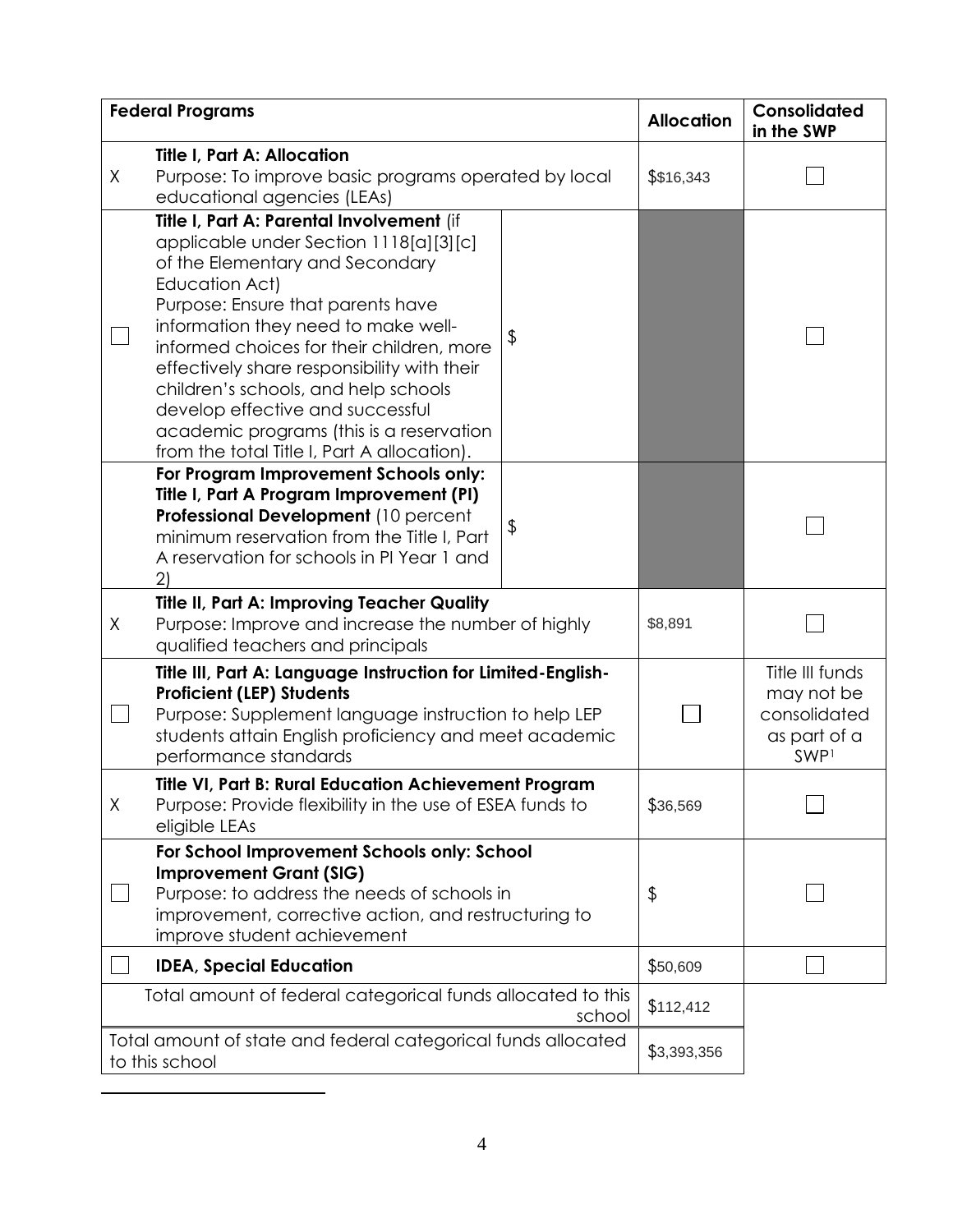Note: Other Title I-supported activities that are not shown on this page may be included in the SSDP Action Plan.

# **DISTRICT PROFILE**

## **School Vision and Mission**

Jacoby Creek School District includes students from transitional kindergarten through eighth grade. We are a one-school district serving the community of Humboldt County. Our school enjoys a strong local and statewide reputation for academic excellence. Approximately 50% of our students attend from outside our school district. School enrollment for the 216-2017 school year was 450.

Jacoby Creek School has an outstanding staff consisting of eighteen regular education teachers, one speech/language specialist, one counselor, one special education teacher, one librarian, one superintendent, one principal, one technology coordinator and five special program teachers including: reading support, vocal music, instrumental music, Spanish, and drama. The staff totals about

The mission of Jacoby Creek School District, in partnership with the parents and the community, is to provide in a structured, safe and supportive atmosphere, a high quality program of academic instruction which meets the needs of all students and equips them with the skills necessary for success in the homes, workplaces, and communities of today and tomorrow.

The district also strives to develop the qualities of good character, self-discipline, and responsible citizenship in our students. We encourage them to pursue excellence and embrace new challenges without fear of failure. Finally, we nurture and encourage each student's respect of self and the needs and rights of others.

| Demographics (October 2016)                                                                                        | Jacoby<br>Creek |
|--------------------------------------------------------------------------------------------------------------------|-----------------|
| Enrollment                                                                                                         | 454             |
| Grade level span                                                                                                   | $TK - 8$        |
| American Indian                                                                                                    | 14              |
| Black or African American                                                                                          | 22              |
| Asian                                                                                                              | 25              |
| Hispanic or Latino                                                                                                 | 49              |
| Native Hawaiian / Pacific Islander                                                                                 | Ω               |
| White                                                                                                              | 320             |
| Socioeconomically disadvantaged                                                                                    | 89              |
| English learners<br>(includes transitional kindergarten and kindergarten<br>students – CELDT results not verified) | 9               |
| Gifted and Talented Education (formally identified,<br>$4 - 6$                                                     | NA.             |
| Students with disabilities                                                                                         | 41              |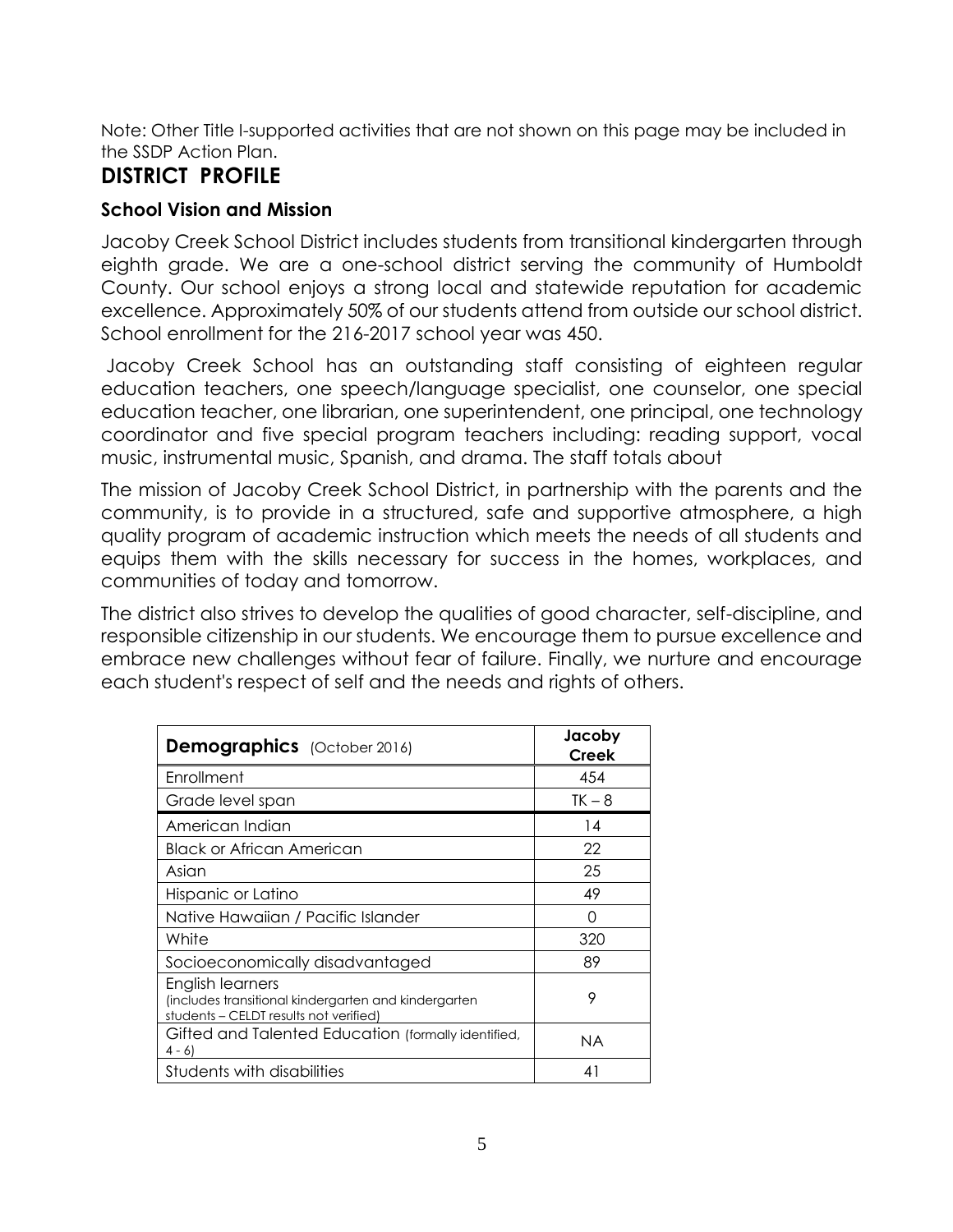# Parent Involvement

A hallmark of our educational success is the extremely high parent and community participation in all aspects of the school program. They chaperone field trips, provide individual and small group instruction daily, fill the school to overflowing during special events, and enrich the curriculum by bringing their careers and talents into the classrooms. Jacoby Creek School is supported and guided by a Parent Teacher Organization (PTO), School Site Council, Jacoby Creek School Children's Educational Foundation, an Athletics Committee, and a Positive Behavior Interventions and Support (PBIS) Leadership Team.

JCS benefits from PTO events ranging from the hugely successful fall carnival, to family skating and movie nights, and a wonderful staff appreciate day.

The eight-member School Site Council always fills its five parent complement with ease, and it meets regularly to revise and reaffirm school goals and to support the school through informed decision making.

The Jacoby Creek Children's Educational Foundation consists of 14 members. The Foundation hosts two fundraising events annually: The Panther Pentathlon and the Auction. The Foundation fundraises an average of \$75,000 annually for the school.

The Athletics Committee meets monthly with the Athletics Director to help shape athletics policies and ensure that our athletics program is supportive to the positive development of the student participating in sports.

The PBIS Leadership team consists of nice members that meet monthly in order to maintain fidelity with the philosophies of PBIS at Jacoby Creek Schoo.

## Building Trusting, Collaborative Relationships

This process begins with an open invitation to parents to visit the Jacoby Creek School site whenever they wish as they consider which school is the best fit for their family. The principal or school secretary provides a guided tour, and parents visit each classroom for as long as they wish.

Parents of incoming transitional kindergarten and kindergarten students attend two orientation events prior to the first year of school. One event is an evening presentation about the Jacoby Creek program hosted by the teaching staff. The other is the "Round-Up." At this event parents and future students attend school to preview kindergarten in the classroom and enjoy activities together.

Every class experiences nearly 100% attendance at parent and teacher conferences, and the annual Back to School Night and Open House Night attendance rate is about 80%. The responsibility for children's educational development is a collaborative partnership between the school and home.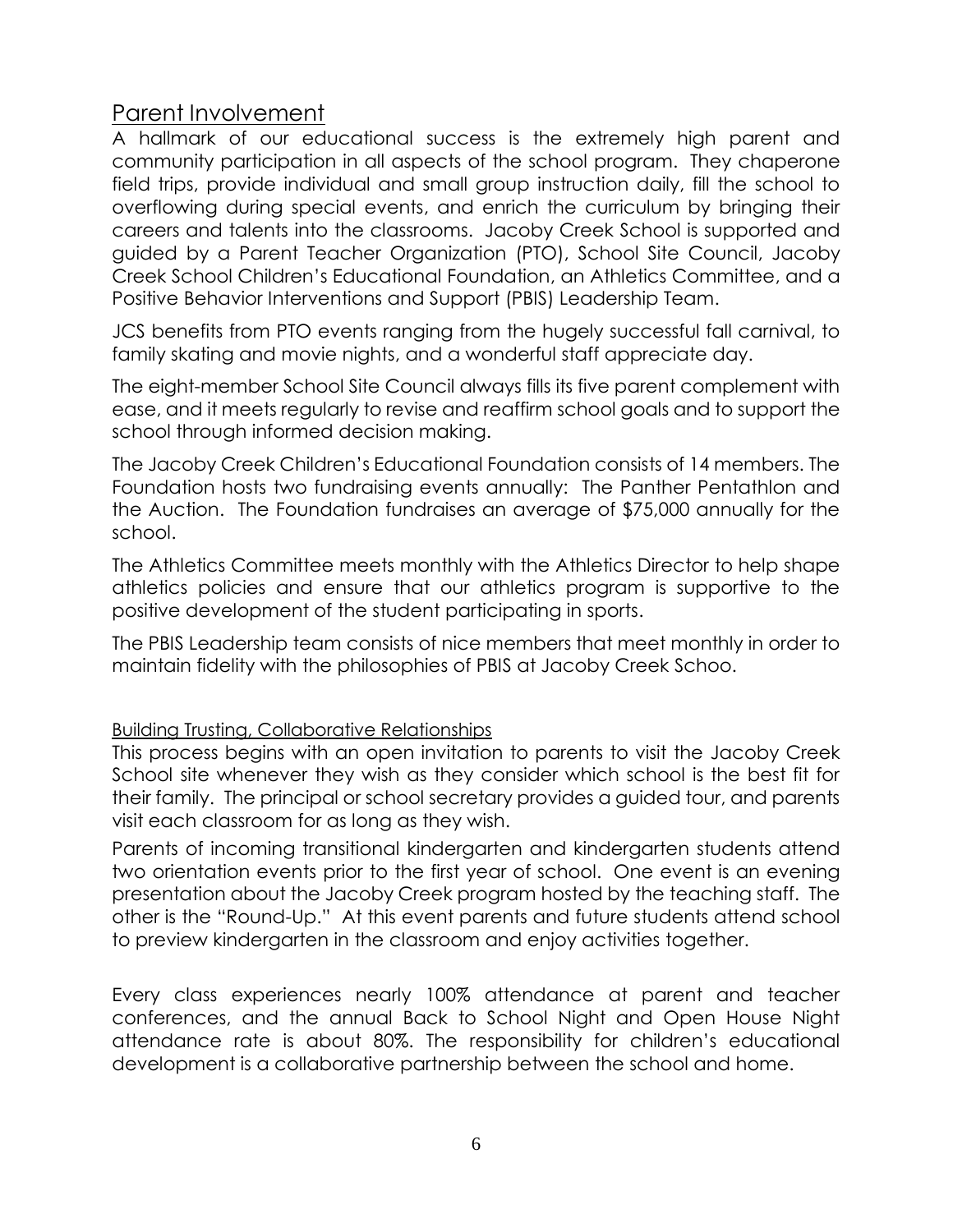As their children move through the grade levels, parents are an extremely important part of the academic program. Our teachers rely upon them to provide small group or 1:1 instruction. So that parents, students, and teachers feel comfortable working together, a trusting relationship is necessary. Teachers and administrators establish an environment where parents feel welcome and valued, resulting in increased direct instruction for children. Parents arrive early and stay late, chatting with each other and watching younger children play on the playground. They are greeted in the Jacoby Creek parking lot each morning by the principal and all staff foster a warm camaraderie, leaving their classroom and office doors open during and after school.

The PTO and Foundation both work to establish a connected community with our many school-wide events. Spirit wear orders, the school yearbook, staff appreciation days, room parent coordination, Family Skate and Movie Days and the annual auction tie parents more closely to the school.

### Recognizing, Respecting, and Addressing Family Needs

Jacoby Creek School is committed to maintaining the support of a 0.4 Student Support Provider Position and a 0.5 counseling aide. Both positions support students' emotional learning by teaching Steps to Respect and Second Step Curriculum in the classrooms and providing small-group and one-on-one counseling. The Student Support Provider also meets with families in need of support in order provide counseling and parenting classes.

The school principal serves as the 504 coordinator and Student Support Team coordinator. In these roles, the principal works with teachers and parents to support student's academic success and good attendance.

#### **Embracing a Partnership Where Power and Responsibility are Shared**

Jacoby Creek School enjoys and nurtures an open, respectful, and highly beneficial relationship with parents, and its advisory and support groups. The JCCEFF raises funds through the annual Panther Pentathlon which includes both the student and the families, amd the action, which is an adult only activity. Teachers and the administrators are an integral part of all aspects of the foundation's events. We are deeply heedful of the foundation's priorities – sustaining and enhancing school programs. During the last several years, this organization has helped to fund music, library, technology, athletics, Spanish progam, and school field trips.

The Positive Behavior Interventions Supports (PBIS) Leadership Team consists of teachers, classified staff members, the school principal and parents. The team works together to ensure that the school uses consistent restorative behavior philosophies.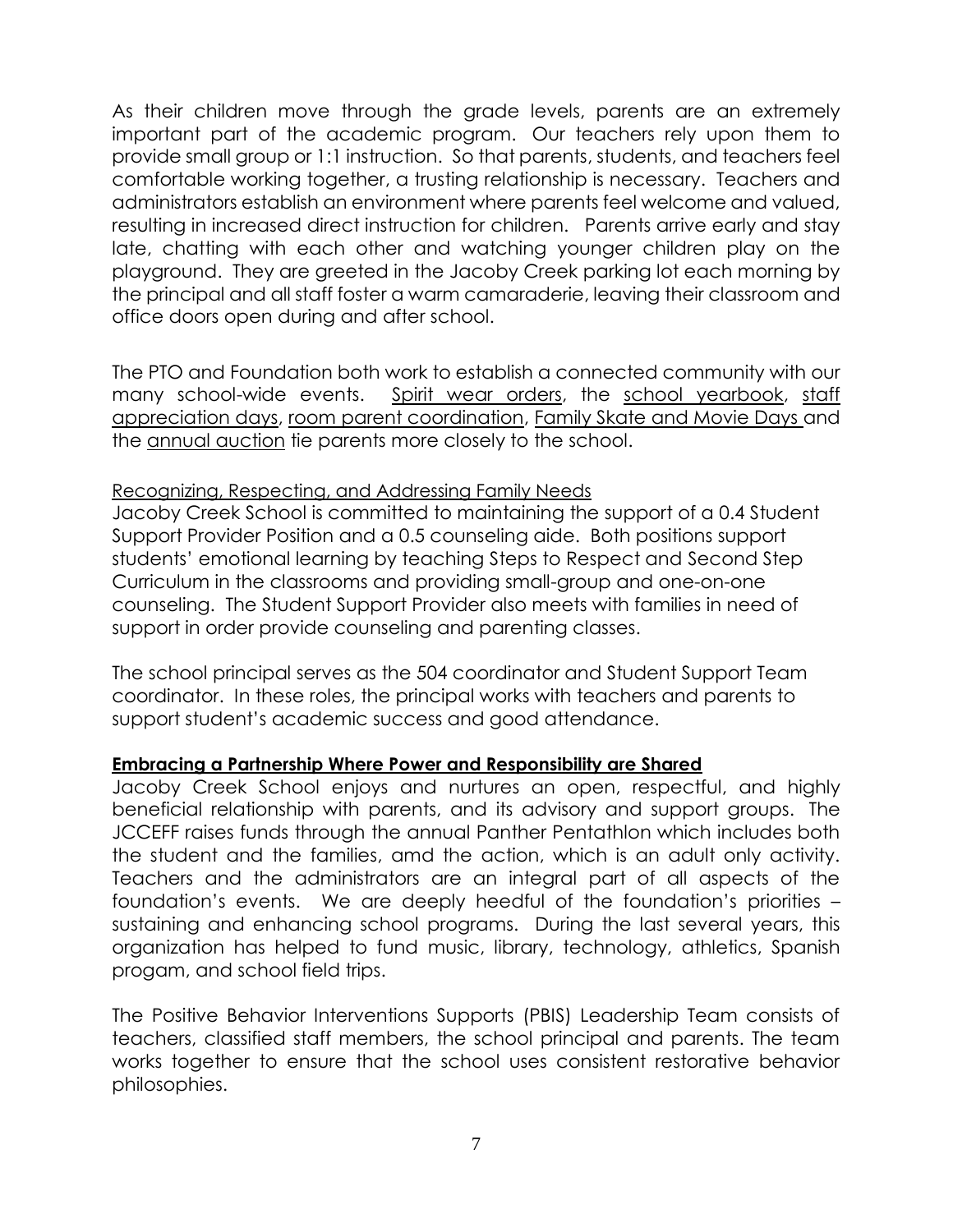The School Site Council offers constructive and important guidance and support and works to include all stakeholders in decision making and goal setting at Jacoby Creek School.

Our five member board of trustees has worked over the years to support students, staff, and families. Its sensible fiscal oversight has brought us through the most recent recession that began in 2007 in sound financial condition.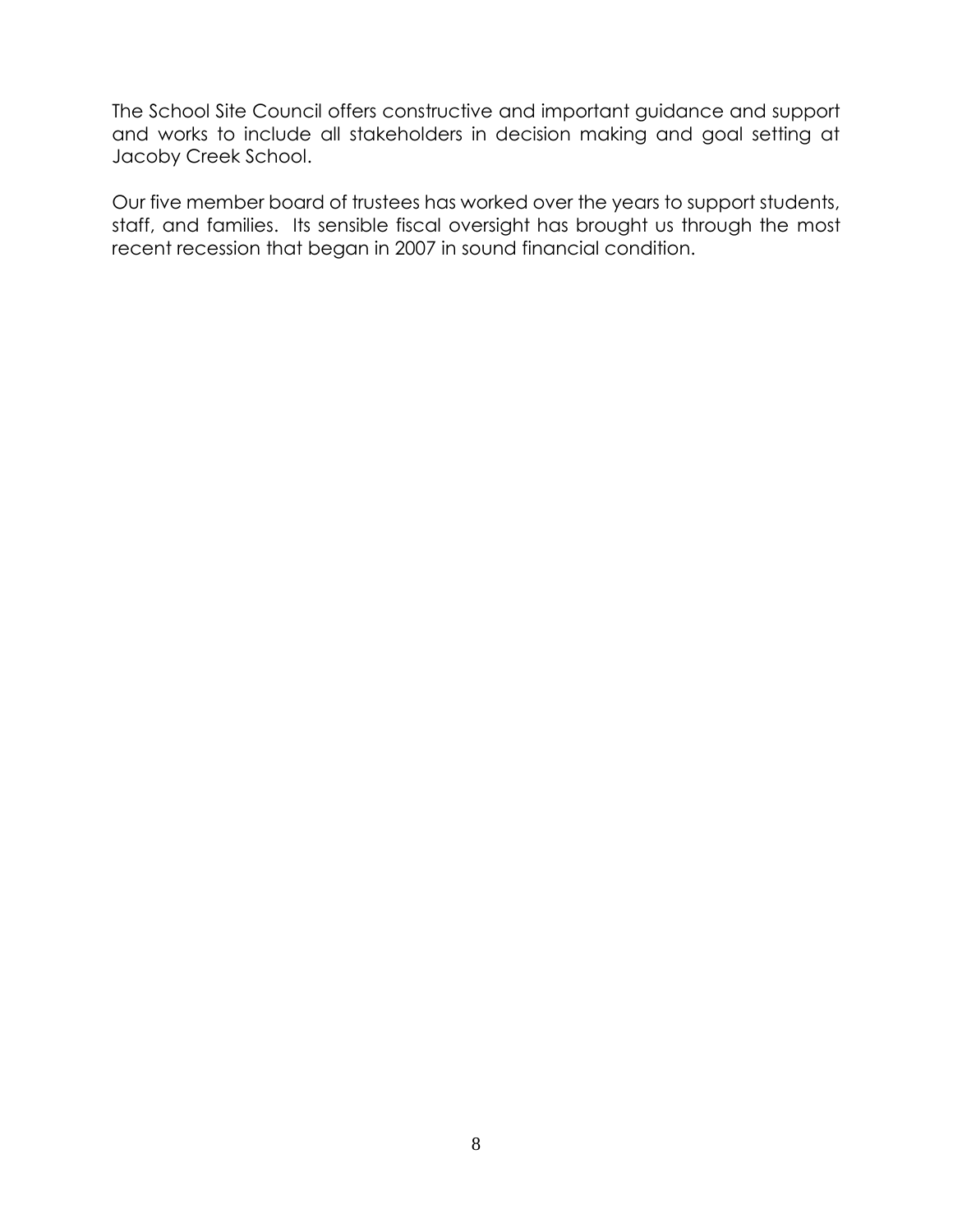# **NEEDS ASSESSMENT**

# **Academic Achievement**

# **Local Measures of Student Performance**

## **Multiple Measures**

All students in transitional kindergarten through eighth grade are evaluated throughout the school year using researchbased assessments and district-created multiple measures of student performance. The system has evolved over the past several years with these goals in mind:

- 1. To measure every student's performance against state standards in mathematics and language arts to determine grade level proficiency;
- 2. To combine varied performance assessments using a compensatory model;
- 3. To inform teaching so instruction is improved for students of all abilities;
- 4. To allow for flexibility given changes in curriculum, state and federal requirements, and research regarding best practices;
- 5. To inform parents of their child's progress in meeting state standards.

Teachers use a variety of assessments to determine student needs. On-going assessment is used to drive instruction and to provide targeted interventions for students struggling to achieve grade level standards, and for those who exceed grade level standards. Student achievement is monitored through curriculum embedded assessments, classroom observations, DIBELS, writing rubrics, and other assessments such as RESULTS, SRI, and Moby Max Data tracking*.* Each assessment tool has been researched and demonstrated to be reliable and valid indicators of skill development and are used as an aid in the early identification of students in need of intervention. The California Assessment of Student Performance and Progress (CAASPP), the online assessment program that replaced the California Standards Test – STAR – enters its third year in 2016 - 17. California has just started the process of engaging our education community and stakeholders in the development of the ESSA State Plan, which becomes operational in the 2017–18 school year. The emerging unified state and federal accountability system will be composed of a concise set of indicators that comprise a selected subset of key indicators from the LCFF evaluation rubrics that will also satisfy the ESSA requirements. The accountability system will be described in the ESSA State Plan, which will be operational in the 2017–18 school year.

Student study teams meet regularly to review data, to re-evaluate individual student's progress, and to make adjustments to the interventions as needed. Additionally, grade level and site teams meet regularly to discuss best practices and assessment data to plan appropriate instruction.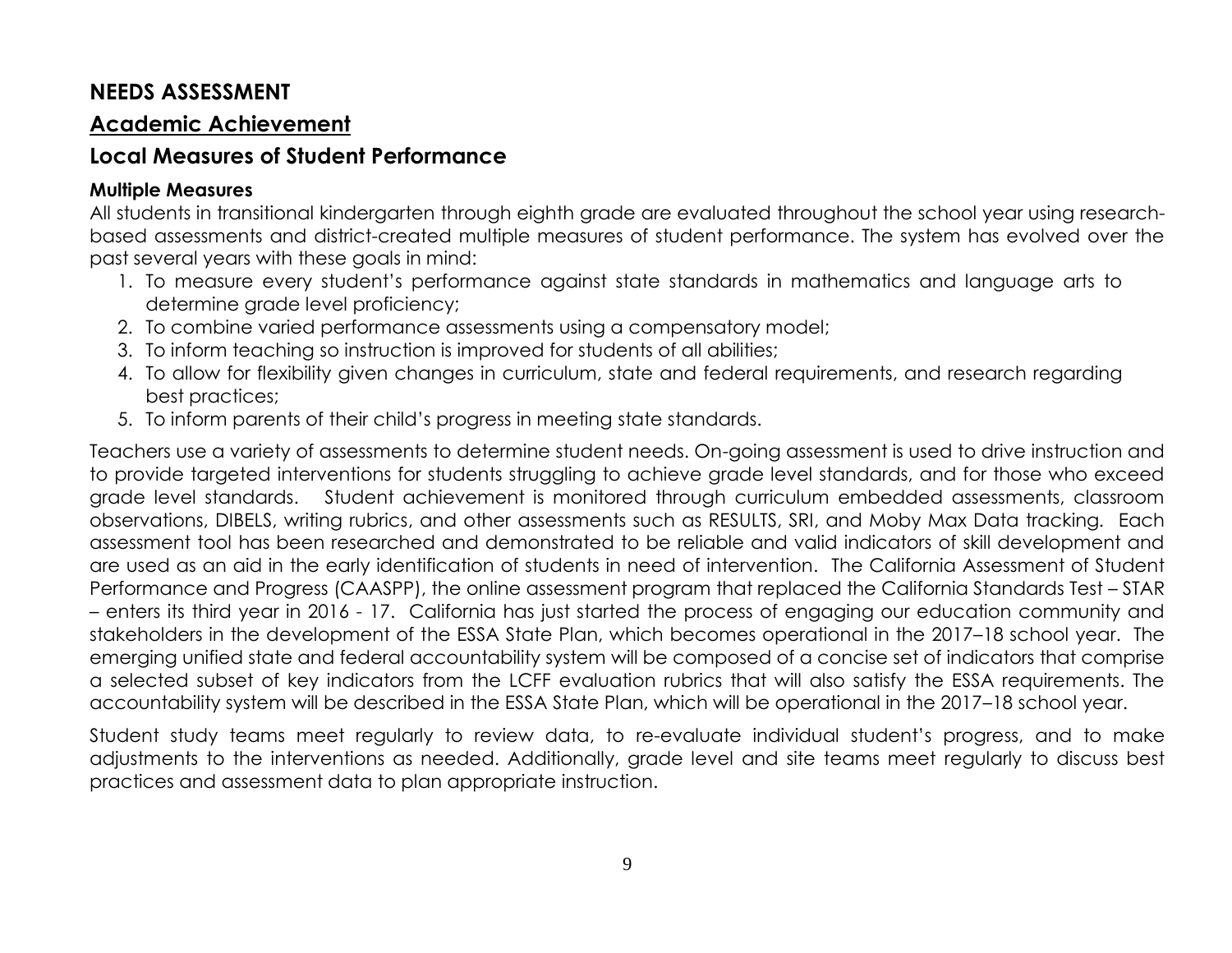### **Performance Goal 1: All students will reach high standards, at a minimum attaining proficiency or better in English-Language Arts and mathematics by 2016 - 2017.**

| DISTRICT GOAL # 1<br>Increase student achievement                                                                         |                                                                                                                                                                                                                          |
|---------------------------------------------------------------------------------------------------------------------------|--------------------------------------------------------------------------------------------------------------------------------------------------------------------------------------------------------------------------|
| Student groups and grade levels to participate in this goal:<br>• All students in grades TK-8                             | Anticipated annual performance growth for each group:<br>• Local Multiple Measures: +2% growth for all students, and +1.5% growth<br>for low income, students with disabilities, foster and homeless youth<br>(subgroup) |
| Means of evaluating progress toward this goal:<br>• Review 2015-16 and 2016-17 CAASPP scores and local assessment<br>data | Data to be collected to measure academic gains:<br>$\cdot$ 2014-15 and 2015-16 CAASPP Scores<br><b>Local Assessment Scores</b>                                                                                           |

## **Planned Improvement in Student Performance in Mathematics and English-Language Arts:**

| Description of specific actions to improve student<br>achievement and reach the goals stated above for<br>the SSD and each applicable student subgroup:                                                                                                                                                                                                                                                                                                           | Persons Involved<br>and<br><b>Timeline</b>                                                                      | <b>Related</b><br>Expenditures                                                                                               | Estimated<br>Cost | Funding<br>Source | <b>LCAP</b><br>Reference<br>page # |
|-------------------------------------------------------------------------------------------------------------------------------------------------------------------------------------------------------------------------------------------------------------------------------------------------------------------------------------------------------------------------------------------------------------------------------------------------------------------|-----------------------------------------------------------------------------------------------------------------|------------------------------------------------------------------------------------------------------------------------------|-------------------|-------------------|------------------------------------|
| CAASPP results are analyzed to determine areas for growth<br>and growth targets. Formative assessments such as DIBELS,<br>RESULTS, SRI, District assessments in mathematics and<br>writing, Interim CAASPP Assessments are used to monitor<br>student achievement and determine areas for growth and<br>growth targets. Trends in fourth grade math and low<br>socioeconomic achievement gap are analyzed in order to<br>determine if a specific action is needed | Ongoing<br>Superintendent<br>Principal<br><b>Teachers</b><br><b>Board of Trustees</b><br>School Site<br>Council | Continue use of<br>Digital Library,<br>CAASPP<br>formative<br>assessments, and<br>online apps for<br>formative<br>assessment | \$1,000           | <b>LCFF</b>       | 14                                 |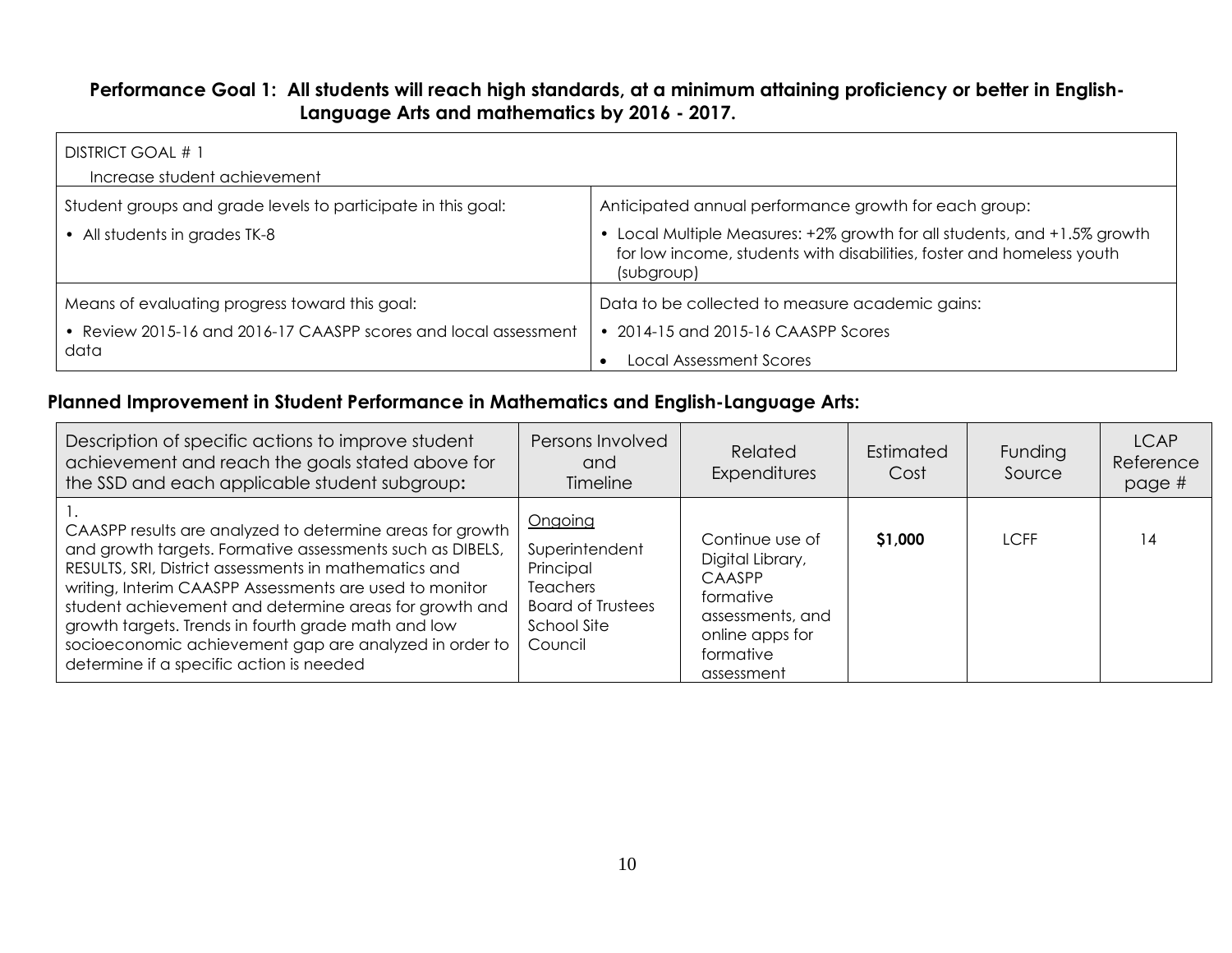| Description of specific actions to improve student<br>achievement and reach the goals stated above for<br>the SSD and each applicable student subgroup:                                                                                                                                                                                                                                                                                                                                                                                                                                                                                                | Persons<br>Involved and<br>Timeline                | Related<br>Expenditures    | <b>Estimated Cost</b>                                                                                                                                                                                                                                                                                                                                                                                                                                                                                                                                                                                                                           | Funding<br>Source   | <b>LCAP</b><br>Reference<br>page # |
|--------------------------------------------------------------------------------------------------------------------------------------------------------------------------------------------------------------------------------------------------------------------------------------------------------------------------------------------------------------------------------------------------------------------------------------------------------------------------------------------------------------------------------------------------------------------------------------------------------------------------------------------------------|----------------------------------------------------|----------------------------|-------------------------------------------------------------------------------------------------------------------------------------------------------------------------------------------------------------------------------------------------------------------------------------------------------------------------------------------------------------------------------------------------------------------------------------------------------------------------------------------------------------------------------------------------------------------------------------------------------------------------------------------------|---------------------|------------------------------------|
| 2.<br>Students will receive support through high quality<br>instructional strategies and materials, differentiated<br>curriculum, and instruction in ELA and math at all grade<br>levels. All students, including students with disabilities, will<br>have access to a broad course of study that incudes art,<br>music, PE, and a variety of enrichment activities. In order<br>to make sure students are college and career ready,<br>common core state standards will be implemented and<br>there will be opportunities for students to participate in<br>project-based learning and experiences on a classroom,<br>district and county-wide basis. | Ongoing<br>Superintendent<br>Principal<br>Teachers | Instructional<br>Materials | \$1,789,827-LCFF,<br>Title I, Title II, JCCEFF<br>Classified<br>$\bullet$<br>salaries/benefits of<br>those employees<br>involved with<br>instruction (aides,<br>librarian,<br>intervention<br>specialist,<br>attendance)<br>\$127,512-<br><b>LCFF</b> and Title<br>Cost of materials<br>and supplies for<br>instructional<br>purposes. \$36,473<br>RS0000, Obj 4310<br>Co-op Contract<br>$\bullet$<br><b>\$932</b> Supp<br>Contracts/services<br>related to student<br>achievement<br>(technology,<br>transportation, etc.)<br>\$118,715<br>LCFF RS0210, Obj 5100,<br>5800 RS 0228, Obj 5800<br>RS 0000, Obj 15 of 84<br>5845 RS 0001, Obj 5811 | Listed<br>with cost | 15                                 |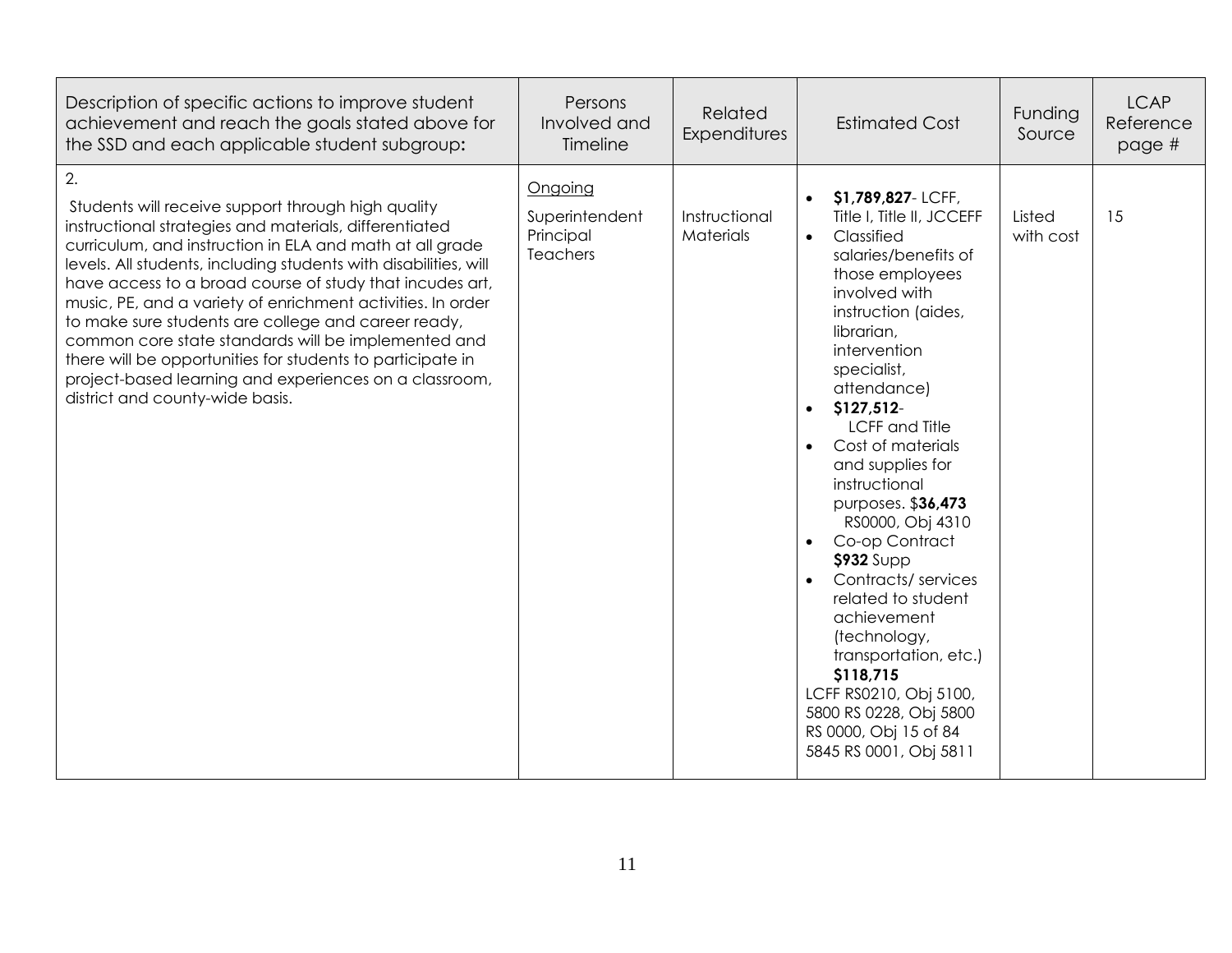| 3.<br>Other indicators of student performance (grades,<br>behavior, extracurricular involvement, parent survey<br>results) are monitored each trimester. Students are<br>identified for intervention or other appropriate services as<br>discussed at Student Study Team Meetings. The team<br>determines interventions and/or accommodations<br>needed to assist the student. Possible interventions include:<br>instructional aides, reading specialist, school counselor,<br>after school study hall/homework support as needed.<br>4.<br>Instructional materials aligned with CCSS Language Arts<br>are adopted. | Ongoing<br>Teachers,<br>Classroom Aides,<br>After School<br>Enrichment<br>Instructors,<br>Administration<br><b>Teachers</b><br>Administration<br><b>School Site</b><br>Council | ASE supplies                                                      | \$14,257<br>After School Enrichment<br>Program<br>\$25,221 | <b>LCFF</b><br>Supp<br>Res. 0212<br>and 6300       | p. 16<br>p. 16 |
|----------------------------------------------------------------------------------------------------------------------------------------------------------------------------------------------------------------------------------------------------------------------------------------------------------------------------------------------------------------------------------------------------------------------------------------------------------------------------------------------------------------------------------------------------------------------------------------------------------------------|--------------------------------------------------------------------------------------------------------------------------------------------------------------------------------|-------------------------------------------------------------------|------------------------------------------------------------|----------------------------------------------------|----------------|
| 5.<br>Professional development/release time related to<br>successful implementation of CCSS, instructional<br>technology, NGSS, CAASPP, and/or BTSA.<br>Teachers will be required to use release time to discuss<br>strategies and interventions that will support low SES<br>student achievement.<br>Release time will be provided for staff articulation to<br>improve fourth grade math scores.<br>Teacher induction program for new-to-service teachers.                                                                                                                                                         | <b>Teachers</b><br>Administration                                                                                                                                              | Substitute<br><b>Teachers</b><br>Workshop<br>Costs<br><b>BTSA</b> | \$3,000<br>\$2,000 BTSA                                    | <b>LCFF</b><br>Educator<br>Effectiven<br>ess grant | p. 17-18       |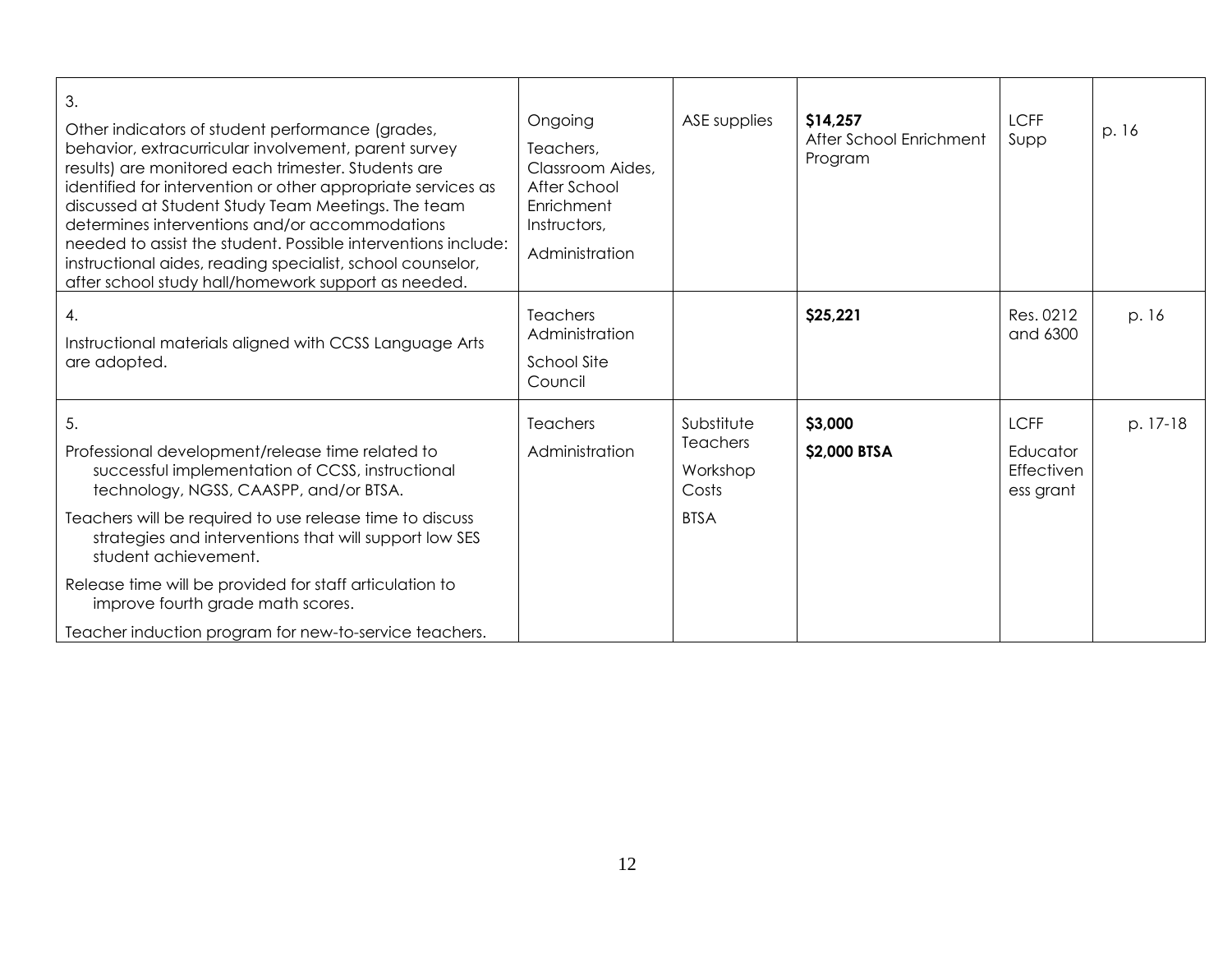| Description of specific actions to improve student<br>achievement and reach the goals stated above for the SSD<br>and each applicable student subgroup:                                                                                                                                                                                                                                                                           | Persons Involved<br>and<br>Timeline                                                                          | Related<br>Expenditures                                                 | <b>Estimated Cost</b>                                                                                                                                                                                                                                                                                                                                         | Funding<br>Source    | <b>LCAP</b><br>Reference<br>page # |
|-----------------------------------------------------------------------------------------------------------------------------------------------------------------------------------------------------------------------------------------------------------------------------------------------------------------------------------------------------------------------------------------------------------------------------------|--------------------------------------------------------------------------------------------------------------|-------------------------------------------------------------------------|---------------------------------------------------------------------------------------------------------------------------------------------------------------------------------------------------------------------------------------------------------------------------------------------------------------------------------------------------------------|----------------------|------------------------------------|
| 6.<br>Stronger encouragement of good school attendance via<br>providing parents information in the school newsletter,<br>handbook, and conferences. Encouragement of use of<br>independent study option for prolonged absences. Closely<br>monitor students that have more than 14 excused medical<br>absences and educate parents about Jacoby Creek<br>School policy regarding excused medical absences that<br>become chronic. | Ongoing<br>Administration                                                                                    | Electronic<br>notification<br>system for<br>attendance<br>notifications | \$1,284                                                                                                                                                                                                                                                                                                                                                       | <b>LCFF</b>          | p. 17                              |
| $\overline{7}$ .<br>Maintain current level or increase student support services<br>with counseling aide, reading specialist, ELD Coord., school<br>counselor, intervention services.<br>Low income students are monitored to insure they are<br>provided with necessary academic support<br>Support provided to teachers of ELs by EL Coordinator                                                                                 | Ongoing<br>Administration<br><b>Teachers</b><br>Student Support<br>Provider<br>Counseling Tech<br>ELD Coord. | Staff                                                                   | Counselor<br>$\bullet$<br>$time - $12,667$<br>LCFF/Supp<br><b>ELD</b><br>$\bullet$<br>Coord/Servic<br>e provider<br>\$2,031<br>LCFF/Supp<br>Sustain PIP<br>$\bullet$<br>$time - $39,410$<br><b>RS 3010/Supp</b><br>Maintain<br>$\bullet$<br>reading<br>specialist -<br>\$13,913 RS<br>0001/Supp<br>After School<br>$\bullet$<br>Intervention:<br>\$3,239 Supp | Listed with<br>costs | p. 18                              |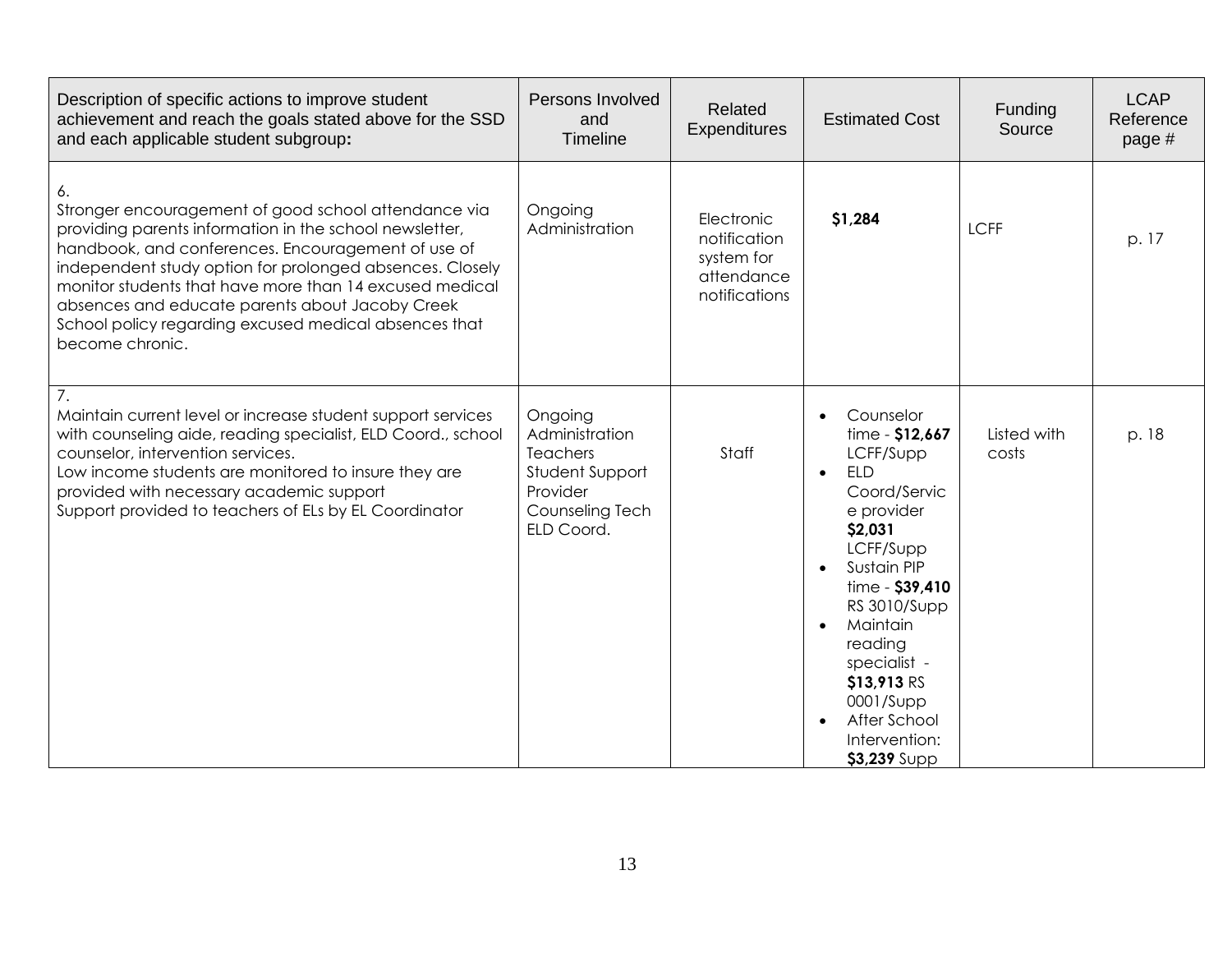| Description of specific actions to improve student<br>achievement and reach the goals stated above for the SSD<br>and each applicable student subgroup:                                                                                                             | Persons Involved<br>and<br><b>Timeline</b>         | Related<br><b>Expenditures</b> | <b>Estimated Cost</b>                                                                                 | <b>Funding Source</b>     | <b>LCAP</b><br>Reference<br>page # |
|---------------------------------------------------------------------------------------------------------------------------------------------------------------------------------------------------------------------------------------------------------------------|----------------------------------------------------|--------------------------------|-------------------------------------------------------------------------------------------------------|---------------------------|------------------------------------|
| 8.<br>After school daycare will be provided as needed for<br>families of unduplicated students.                                                                                                                                                                     | Ongoing<br>Daycare staff                           | Daycare<br>staff               | \$6,433                                                                                               | <b>LCFF</b><br>Supp       | p. 19                              |
| 9.<br>Instructional aides for classroom support will be provided at<br>selected grade levels.                                                                                                                                                                       | Ongoing<br>Instructional<br>Aides                  | Instructional<br>Aides         | Instructional<br>aides - \$31,879<br>Supp<br>Contribute<br>funding to<br>REAP - \$21,076<br>LCFF-Supp | Listed with costs         | p.19                               |
| 10.<br>Bandwidth will be increased to support multiple classrooms<br>using Google Apps at the same time.<br>Computer to student ratio of 1 computer for every 2<br>students in grades 3-8 and 1 computer for every 3 students<br>in grades TK-2 will be maintained. | September 2016<br><b>Tech Coordinator</b><br>Admin | Computers                      | \$5,000                                                                                               | Resource 0023<br>and 0228 | p. 20                              |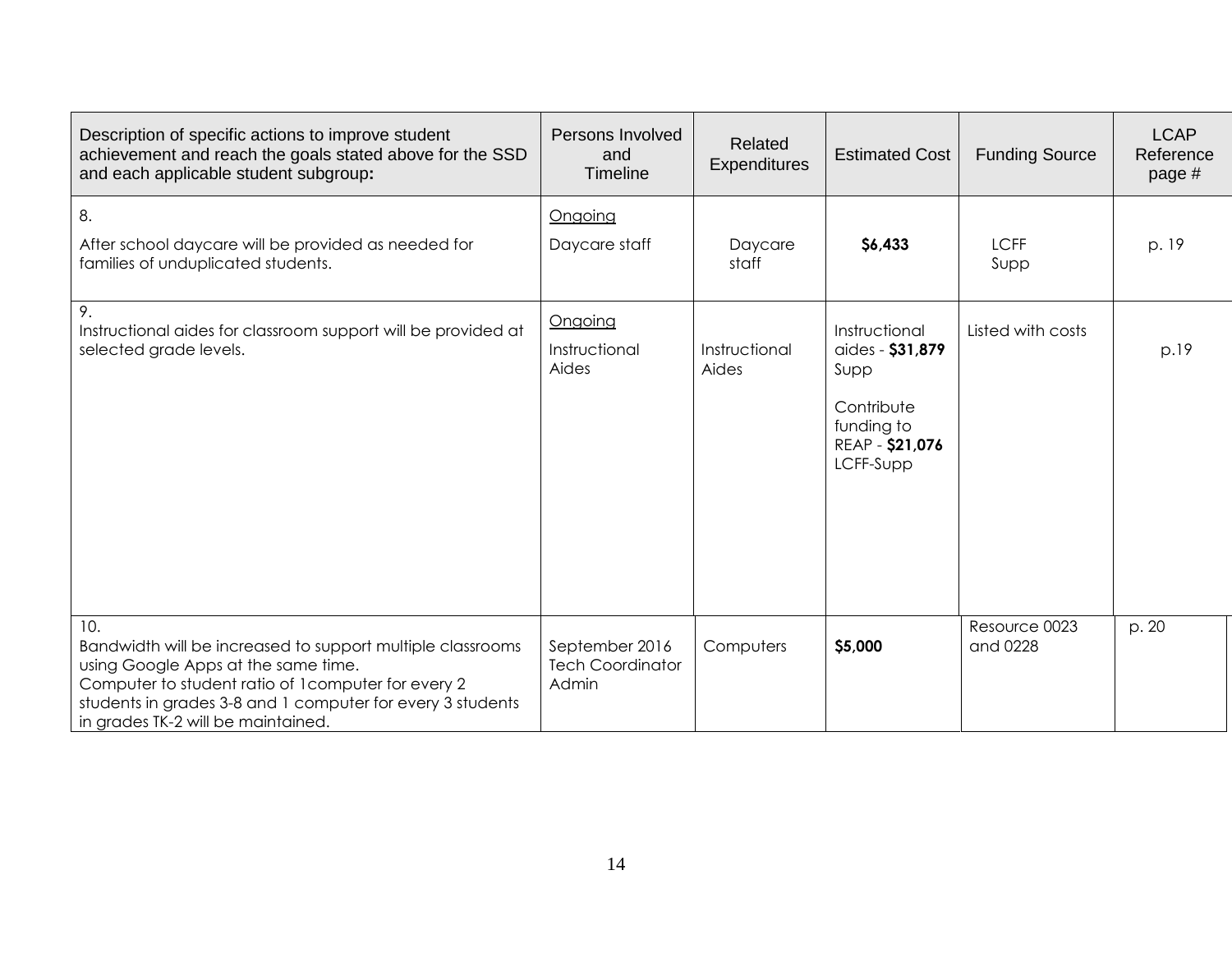#### **Performance Goal 2:** *All limited-English-proficient students will become proficient in English and reach high academic standards, at a minimum attaining proficiency or better in reading/language arts and mathematics.*

#### **The Jacoby Creek School District receives no Title III funds.**

All students, regardless of English proficiency, are expected to attain proficiency or better in reading/language arts and mathematics and are provided the necessary support and intervention to do so.

| Description of specific actions to address goal:                                                                                                           | Persons Involved<br>and<br><b>Timeline</b>                                  | Related<br><b>Expenditures</b>                                      | Estimated<br>Cost                  | <b>Funding</b><br>Source    | <b>LCAP</b><br>Reference<br>page # |
|------------------------------------------------------------------------------------------------------------------------------------------------------------|-----------------------------------------------------------------------------|---------------------------------------------------------------------|------------------------------------|-----------------------------|------------------------------------|
| Identified students will be assessed at the beginning<br>of each school year using the English Language<br>Proficiency Assessments for California (ELPAC). | Ongoing<br>Trained personnel<br><b>EL Coordinator</b>                       | <b>ELPAC Assessment</b><br>Personnel<br>administering<br>assessment | Embedded<br>in personnel<br>salary | <b>LCFF</b>                 | <b>NA</b>                          |
| 2. Provide a wide range of well-integrated supplemental<br>intervention and support programs for EL & R-FEP<br>students appropriate to individual need.    | Ongoing<br>Teachers<br>Principal<br><b>EL Coordinator</b><br>Superintendent | Instructional<br>materials                                          | Embedded<br>in Goal 1              | <b>LCFF</b><br>Supplemental | 20                                 |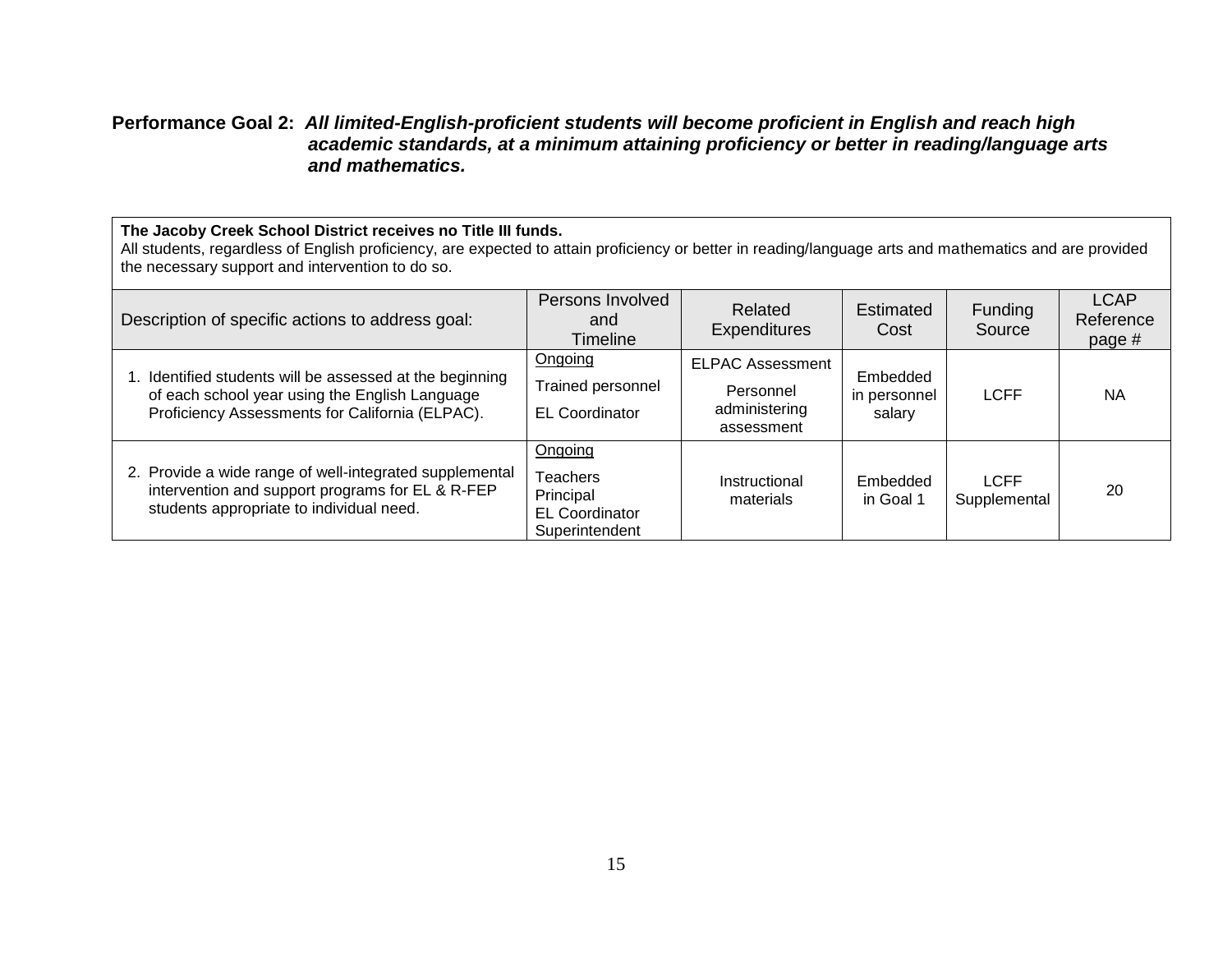| Performance Goal 3: By 2005-06, all students will be taught by highly qualified teachers.         |                                                       |  |  |  |  |  |
|---------------------------------------------------------------------------------------------------|-------------------------------------------------------|--|--|--|--|--|
| All teachers meet the highly qualified criteria. Title II funds support Grade Span Adjustment.    |                                                       |  |  |  |  |  |
| 2016-17 allocation: \$17,291                                                                      |                                                       |  |  |  |  |  |
| Student groups and grade levels to participate in this goal:                                      | Anticipated annual performance growth for each group: |  |  |  |  |  |
| <b>NA</b>                                                                                         | <b>NA</b>                                             |  |  |  |  |  |
| Means of evaluating progress toward this goal:<br>Data to be collected to measure academic gains: |                                                       |  |  |  |  |  |
| Review of CLAD certification                                                                      | Review of CLAD certification                          |  |  |  |  |  |

#### **Performance Goal 4:** *All students will be educated in learning environments that are safe, drug-free, and conducive to learning.*

#### **Environments Conducive to Learning (Strengths and Needs):**

Please provide a list of the SSD's strengths and needs regarding how students are supported physically, socially, emotionally, intellectually, and psychologically in environments that are conducive to learning, along with the SSD's strengths and needs regarding student barriers to learning (e.g., attendance, mobility, and behavior).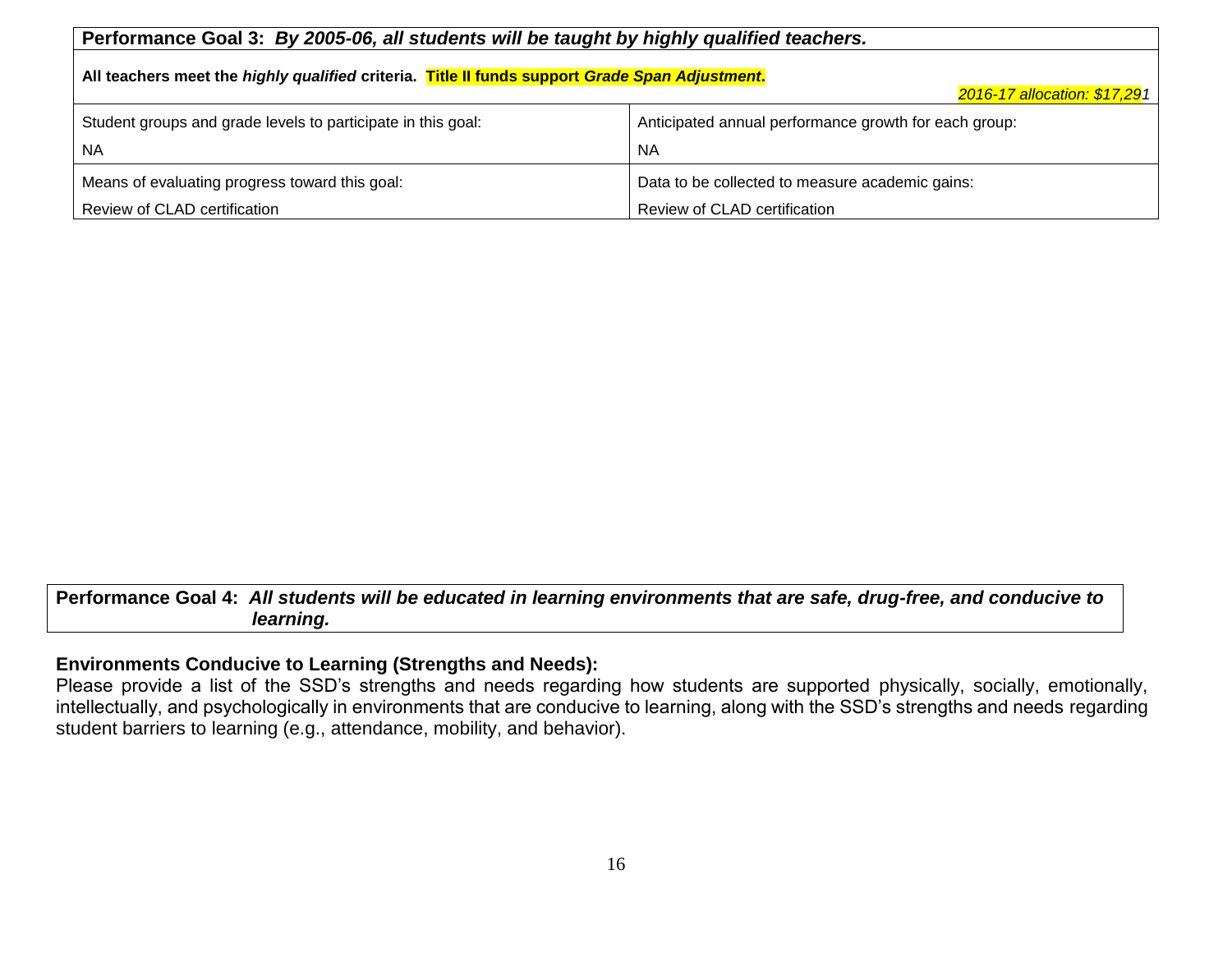| • One of our greatest strengths lies in the size of our district – about 450 students in 19 classrooms. We know<br>the students and our families quite well, so we can move quickly, compassionately, and efficiently to provide<br>support physically, socially, emotionally, intellectually, and psychologically.<br>• Jacoby Creek School has an active Support Services Team which monitors student progress on a regular<br>basis, makes decisions on how best to support student learning, and ensures the fair and appropriate allotment<br>of district support resources.<br>• Administrators and staff support the view that emotional, psychological and social needs of students are<br>intrinsically related to academic achievement and promote this approach.<br>• The district has implemented the Positive Behavior Intervention Support (PBIS) program, a proactive approach<br>to establishing the behavioral supports and social culture and needed for all students in a school to achieve<br>social, emotional and academic success.<br>• Additional activities that foster a positive school climate, such as the community-building and recognition<br>assemblies, and special district events such as the Exploration Day and the Panther Pentathlon are held with<br>success, regularly.<br>• Students participate in extracurricular activities that promote social, emotional, and physical development.<br>Classroom teachers voluntarily organize the clubs and activities.<br>. The Student Support Provider and Counseling Tech (both are members of the Support Services Team)<br>maintain close relationships with struggling students and families - providing individual and family counseling,<br>connections to community resources, support to classroom teachers, and parent information nights. They also<br>oversee social work interns at each site, who work with children, staff and families 15 or more hours each week.<br>• Parent volunteers play a huge role in the classroom and in district activities<br>• JCS maintains an up-to-date library with trained library-media staff.<br>• All students have educational access to technology in the classroom.<br>• There is a clear set of emergency procedures and opportunities for practice drills.<br>. The physical environment is well maintained and classrooms have been modernized to facilitate learning.<br>• The district mission statement includes a commitment to the social and emotional development of students as<br>intrinsic to educational achievement.<br>. District wellness plan focuses on whole child. | Staff needs ongoing training to maximize the<br>use of technology in the classroom.<br>• Staff needs ongoing to training to implement<br>PBIS with fidelity.<br>. The district discipline policy requires a pro-<br>social element to be complete. |
|------------------------------------------------------------------------------------------------------------------------------------------------------------------------------------------------------------------------------------------------------------------------------------------------------------------------------------------------------------------------------------------------------------------------------------------------------------------------------------------------------------------------------------------------------------------------------------------------------------------------------------------------------------------------------------------------------------------------------------------------------------------------------------------------------------------------------------------------------------------------------------------------------------------------------------------------------------------------------------------------------------------------------------------------------------------------------------------------------------------------------------------------------------------------------------------------------------------------------------------------------------------------------------------------------------------------------------------------------------------------------------------------------------------------------------------------------------------------------------------------------------------------------------------------------------------------------------------------------------------------------------------------------------------------------------------------------------------------------------------------------------------------------------------------------------------------------------------------------------------------------------------------------------------------------------------------------------------------------------------------------------------------------------------------------------------------------------------------------------------------------------------------------------------------------------------------------------------------------------------------------------------------------------------------------------------------------------------------------------------------------------------------------------------------------------------------------------------------------------------------------------------------------------------------------------------------------------------------------------------------------------|----------------------------------------------------------------------------------------------------------------------------------------------------------------------------------------------------------------------------------------------------|
|------------------------------------------------------------------------------------------------------------------------------------------------------------------------------------------------------------------------------------------------------------------------------------------------------------------------------------------------------------------------------------------------------------------------------------------------------------------------------------------------------------------------------------------------------------------------------------------------------------------------------------------------------------------------------------------------------------------------------------------------------------------------------------------------------------------------------------------------------------------------------------------------------------------------------------------------------------------------------------------------------------------------------------------------------------------------------------------------------------------------------------------------------------------------------------------------------------------------------------------------------------------------------------------------------------------------------------------------------------------------------------------------------------------------------------------------------------------------------------------------------------------------------------------------------------------------------------------------------------------------------------------------------------------------------------------------------------------------------------------------------------------------------------------------------------------------------------------------------------------------------------------------------------------------------------------------------------------------------------------------------------------------------------------------------------------------------------------------------------------------------------------------------------------------------------------------------------------------------------------------------------------------------------------------------------------------------------------------------------------------------------------------------------------------------------------------------------------------------------------------------------------------------------------------------------------------------------------------------------------------------------|----------------------------------------------------------------------------------------------------------------------------------------------------------------------------------------------------------------------------------------------------|

#### **Environments Conducive to Learning (Activities):**

Please list the activities or programs supported by all NCLB or state funded programs that the SSD will implement to support students physically, socially, emotionally, intellectually, and psychologically in environments that are conducive to learning. Include programs and strategies designed to address students' barriers to learning (e.g. attendance and behavior). Include a copy of the SSD's code of conduct or policy regarding student behavior expectations.

## **ACTIVITIES**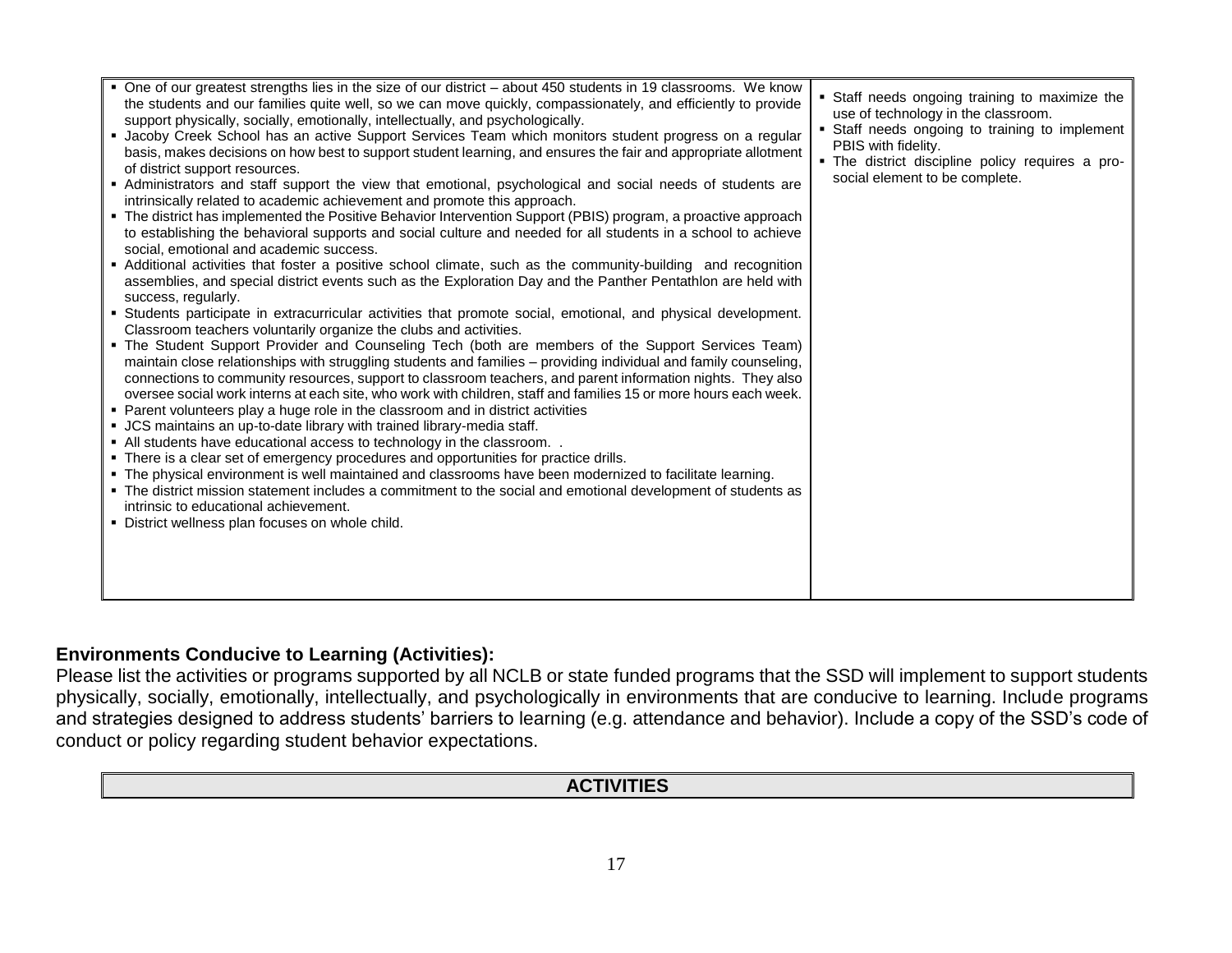## **Needs and Strengths Assessment (4115(a)(1)(A) ):**

Based on data regarding the incidence of violence and alcohol, tobacco, and other drug use in the schools and communities to be served, and **Jacoby Creek School District does not receive TUPE funding.**

| <b>STRENGTHS</b>                                                                                                                                                                                                                                           | <b>NEEDS</b>                                                                                                                               |
|------------------------------------------------------------------------------------------------------------------------------------------------------------------------------------------------------------------------------------------------------------|--------------------------------------------------------------------------------------------------------------------------------------------|
| None of the programs below are funded by TUPE monies:                                                                                                                                                                                                      | • Implement pro-social, positive intervention                                                                                              |
| Second Step, a research-validated program, is in place, with weekly assemblies at both sites<br>promoting the lessons from the program.<br>• Student study teams are convened as needed, based on referrals by teaching and support staff,<br>and parents. | component of the district behavior plan.<br>Administer California Healthy Kids Survey<br>biennially.<br>• Continue implementation of PBIS. |
| • The small size of our district allows us to identify truancy and provide early intervention<br>counseling.                                                                                                                                               |                                                                                                                                            |
| • Parent and student input on the most recent LCAP Survey indicated that the Jacoby Creek School<br>District is a safe, positive place for children to learn.                                                                                              |                                                                                                                                            |
| • The suspension rate is extremely low; expulsion rate is 0%.                                                                                                                                                                                              |                                                                                                                                            |
| • 2016-2017 is year two of PBIS implementation.                                                                                                                                                                                                            |                                                                                                                                            |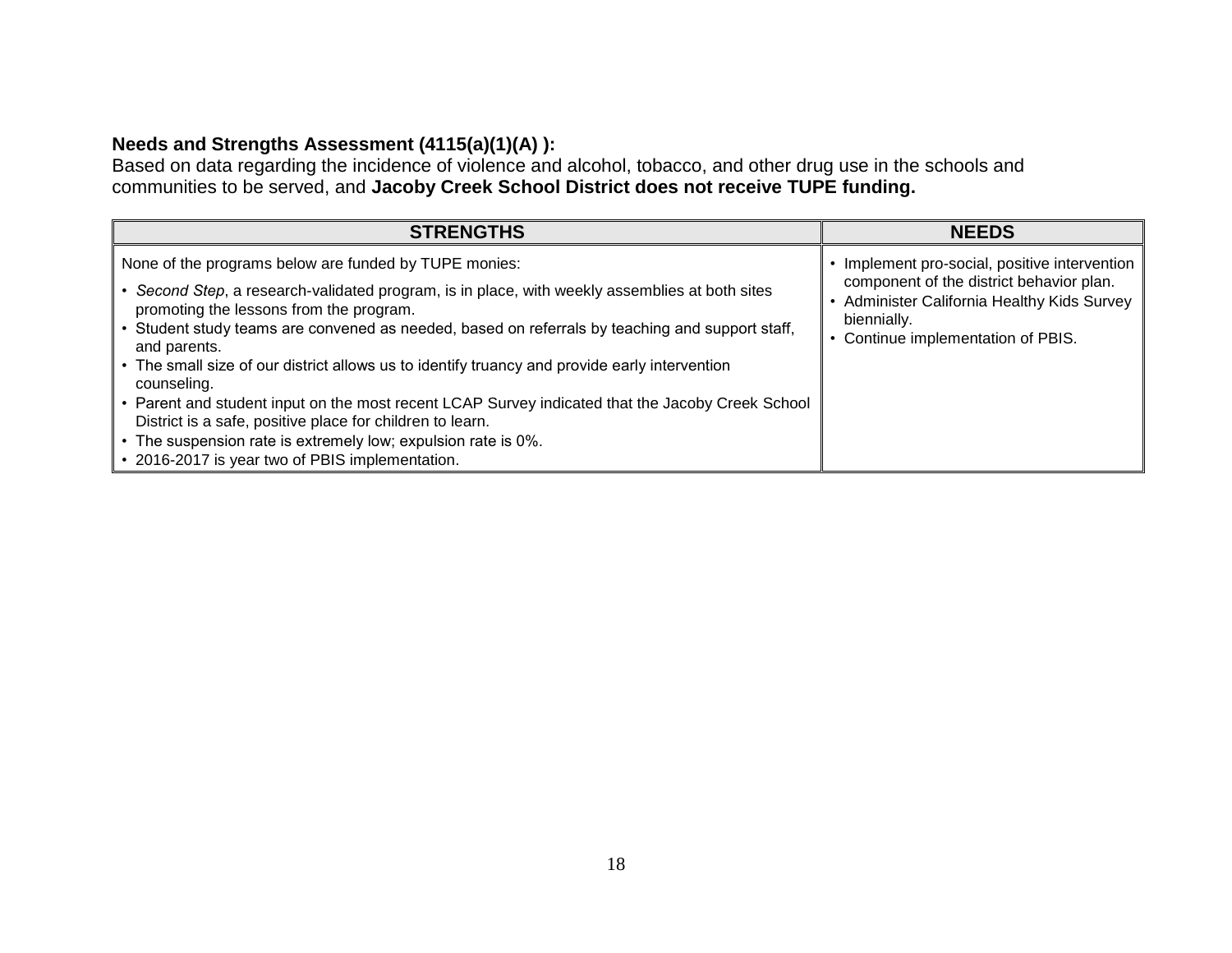## **Science Based Programs (4115 (a)(1)(C) ):**

The LEA must designate and list the science-based programs (programs proven by science to effectively prevent tobacco use, alcohol use, other drug use, and violence) selected from Appendix C. From Appendix C, list the scientifically based programs the LEA will adopt and implement to serve 50 percent or more of the students in the target grade levels. Indicate below your program selections, and provide all other requested information.

| <b>Science-Based Program Name</b> | <b>Program</b><br><b>ATODV Focus</b> | <b>Target</b><br>Grade<br>Levels | <b>Target</b><br><b>Population</b><br><b>Size</b> | <b>Purchase</b><br><b>Date</b>  | <b>Staff Training</b><br>Date | <b>Start</b><br>Date            |
|-----------------------------------|--------------------------------------|----------------------------------|---------------------------------------------------|---------------------------------|-------------------------------|---------------------------------|
| Second Step                       | Yes                                  | ТK<br>- 8                        | 622                                               | Winter 2012 to<br>December 2015 | December<br>2012              | Winter 2012 to<br>December 2015 |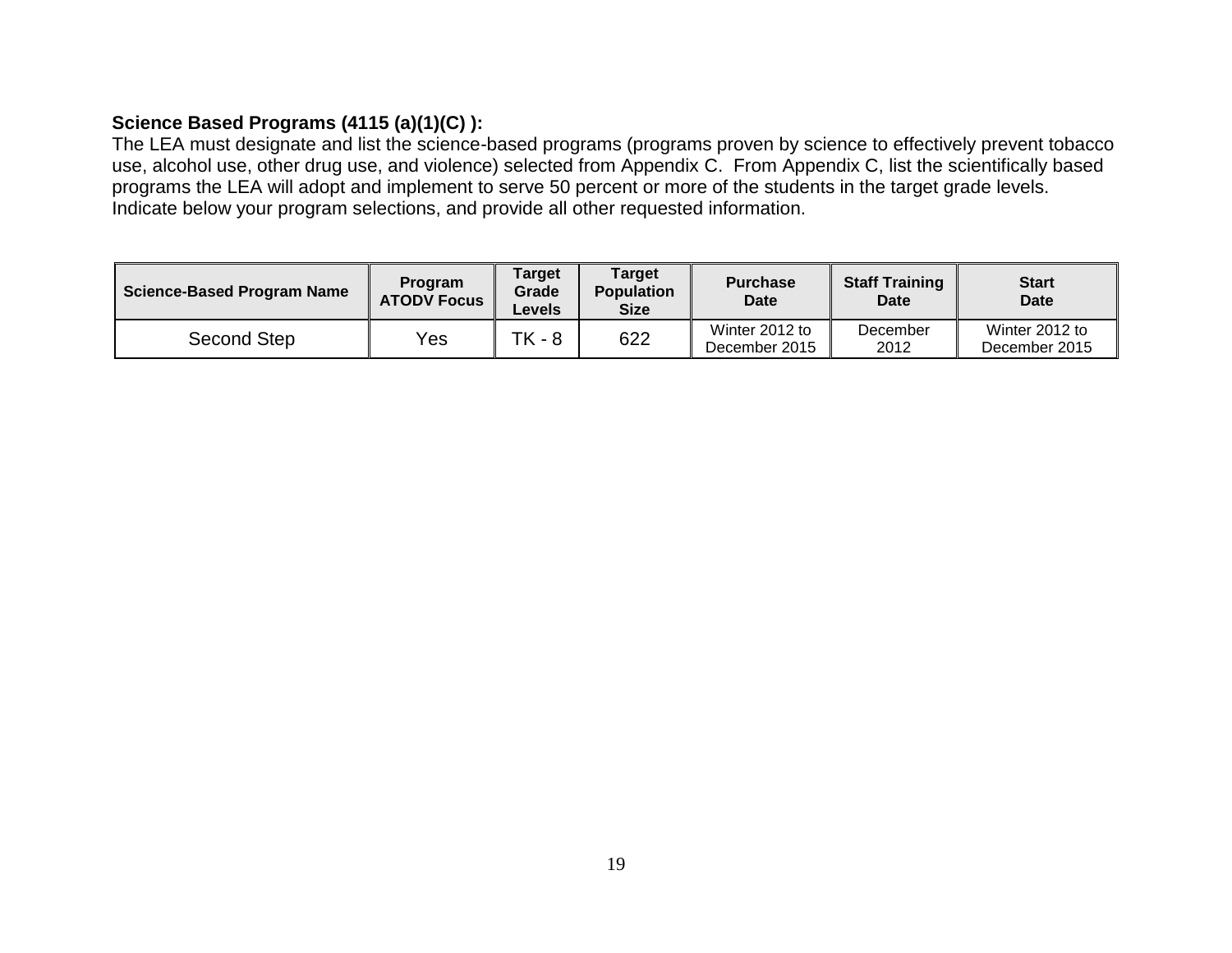## **Research-based Activities (4115 (a)(1)(C) ):**

Based on the research cited in Appendix D, check the box for each activity the LEA will implement as part of the comprehensive prevention program and provide all other requested information.

| <b>Check</b> | <b>Activities</b>                                        | <b>Program ATODV Focus</b> | <b>Target Grade Levels</b> |
|--------------|----------------------------------------------------------|----------------------------|----------------------------|
| N/A          | After School Programs                                    |                            |                            |
| N/A          | <b>Conflict Mediation/Resolution</b>                     |                            |                            |
| N/A          | Early Intervention and Counseling                        |                            |                            |
| N/A          | <b>Environmental Strategies</b>                          |                            |                            |
| N/A          | Family and Community Collaboration                       |                            |                            |
| N/A          | Media Literacy and Advocacy                              |                            |                            |
| N/A          | Mentoring                                                |                            |                            |
| N/A          | Peer-Helping and Peer Leaders                            |                            |                            |
| N/A          | <b>Positive Alternatives</b>                             |                            |                            |
| N/A          | <b>School Policies</b>                                   |                            |                            |
| N/A          | Service-Learning/Community Service                       |                            |                            |
| N/A          | <b>Student Assistance Programs</b>                       |                            |                            |
| N/A          | <b>Tobacco-Use Cessation</b>                             |                            |                            |
| N/A          | Youth Development<br>Caring Schools<br>Caring Classrooms |                            |                            |
| N/A          | <b>Other Activities</b>                                  |                            |                            |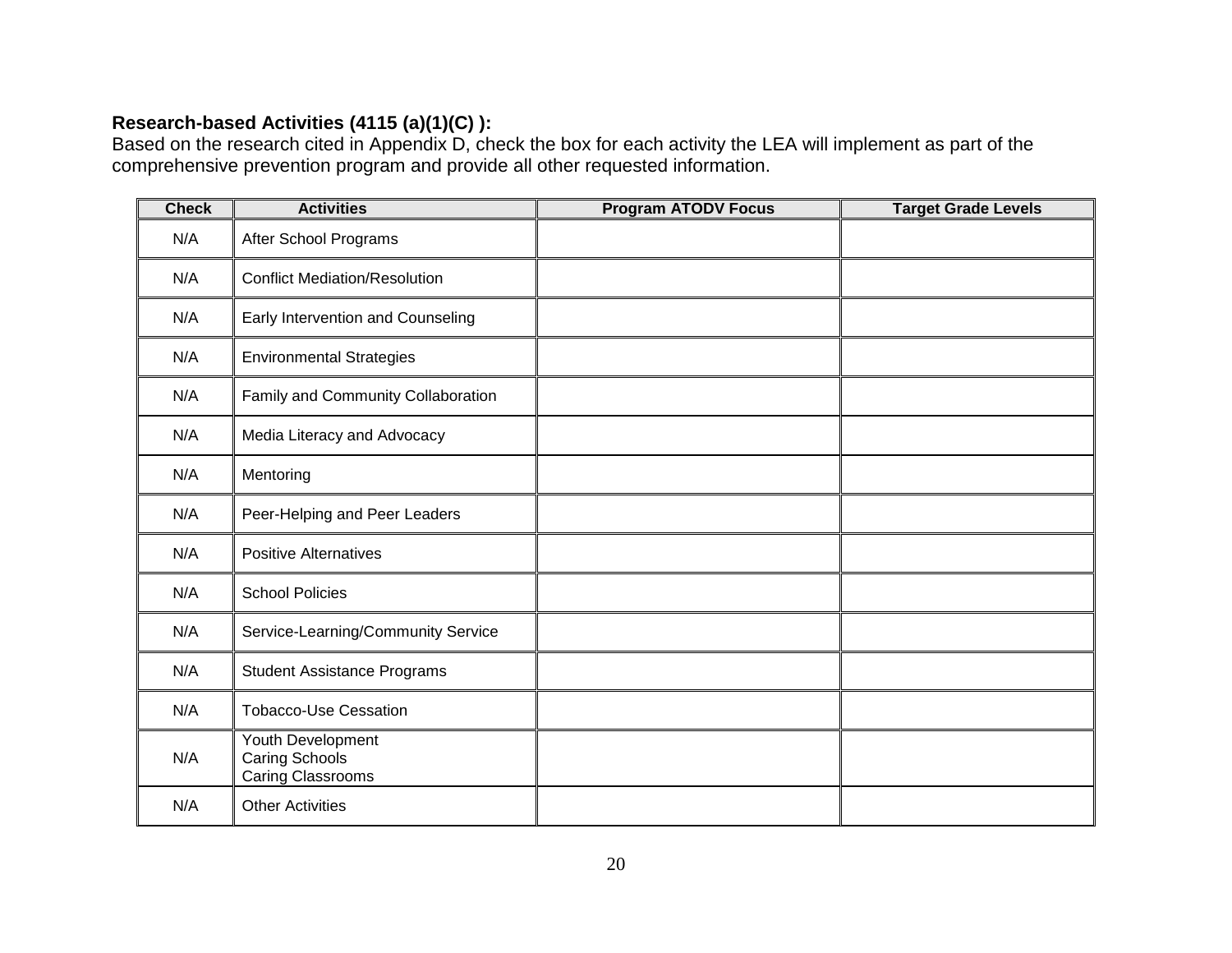## **Promising or Favorable Programs (4115 (a)(3) ):**

The LEA may – but is not required to – designate and list the promising or favorable programs (programs whose effectiveness is not as strongly established though scientific evidence) selected from Appendix E. From Appendix E, list the promising or favorable programs the LEA will adopt and implement to serve 50 percent or more of the students in the target grade levels. Indicate below your program selections, and provide all other requested information.

| <b>Promising Program name</b> | Program<br><b>ATODV</b><br><b>Focus</b> | <b>Target</b><br>Grade<br><b>Levels</b> | <b>Target</b><br><b>Population</b><br><b>Size</b> | <b>Purchase</b><br><b>Date</b> | <b>Staff</b><br><b>Training</b><br>Date | <b>Start</b><br><b>Date</b> |
|-------------------------------|-----------------------------------------|-----------------------------------------|---------------------------------------------------|--------------------------------|-----------------------------------------|-----------------------------|
| N/A                           |                                         |                                         |                                                   |                                |                                         |                             |
| N/A                           |                                         |                                         |                                                   |                                |                                         |                             |
| N/A                           |                                         |                                         |                                                   |                                |                                         |                             |

## **Waiver to Adopt Promising or Favorable Programs not listed in Appendix E:**

Check the box below if the LEA will submit an application for waiver in order to include other promising or favorable programs not found in Appendix E. Programs not listed in Appendix E will be considered on a case-by-case basis. The LEA must demonstrate that the program for which a waiver is requested is legitimately innovative or demonstrates substantial likelihood of success. The CDE will provide under separate cover additional information and the forms for submitting a waiver request.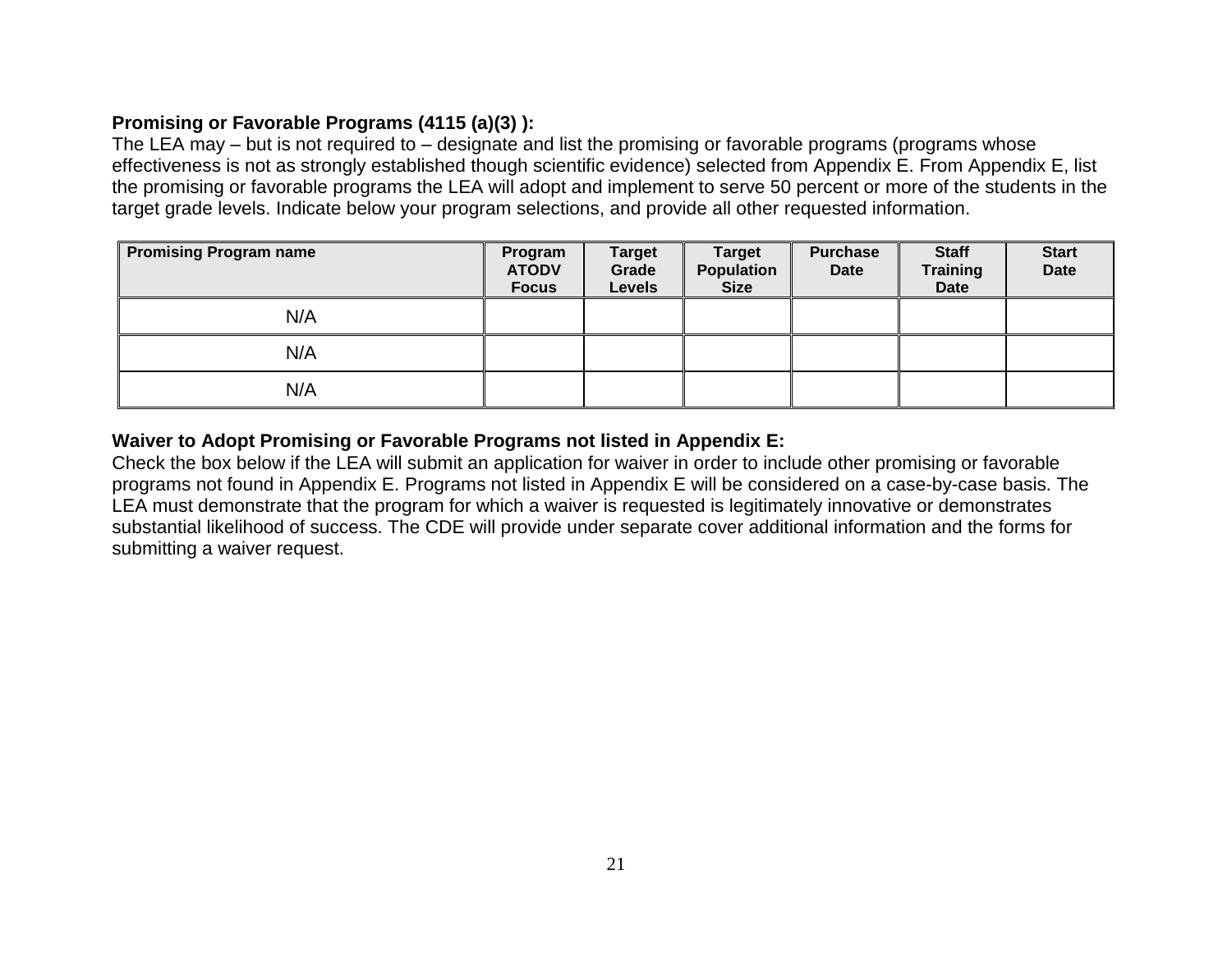## **Analysis of Data for Selection of Programs and Activities (4115 (a)(1)(D) ):**

For each selected Appendix C programs or Appendix D activities, provide a brief narrative rationale based on the SSD's analysis of CSS, CHKS, and CSSA data related to why the LEA selected these programs and activities for implementation.

N/A

### **Evaluation and Continuous Improvement (4115 (a)(2)(A) ):**

Provide a description for how the LEA will conduct regular evaluations of the effectiveness of the SSD's alcohol, tobacco, other drug use and violence prevention program. Describe how the results of the evaluation will be used to refine, improve and strengthen the program.

N/A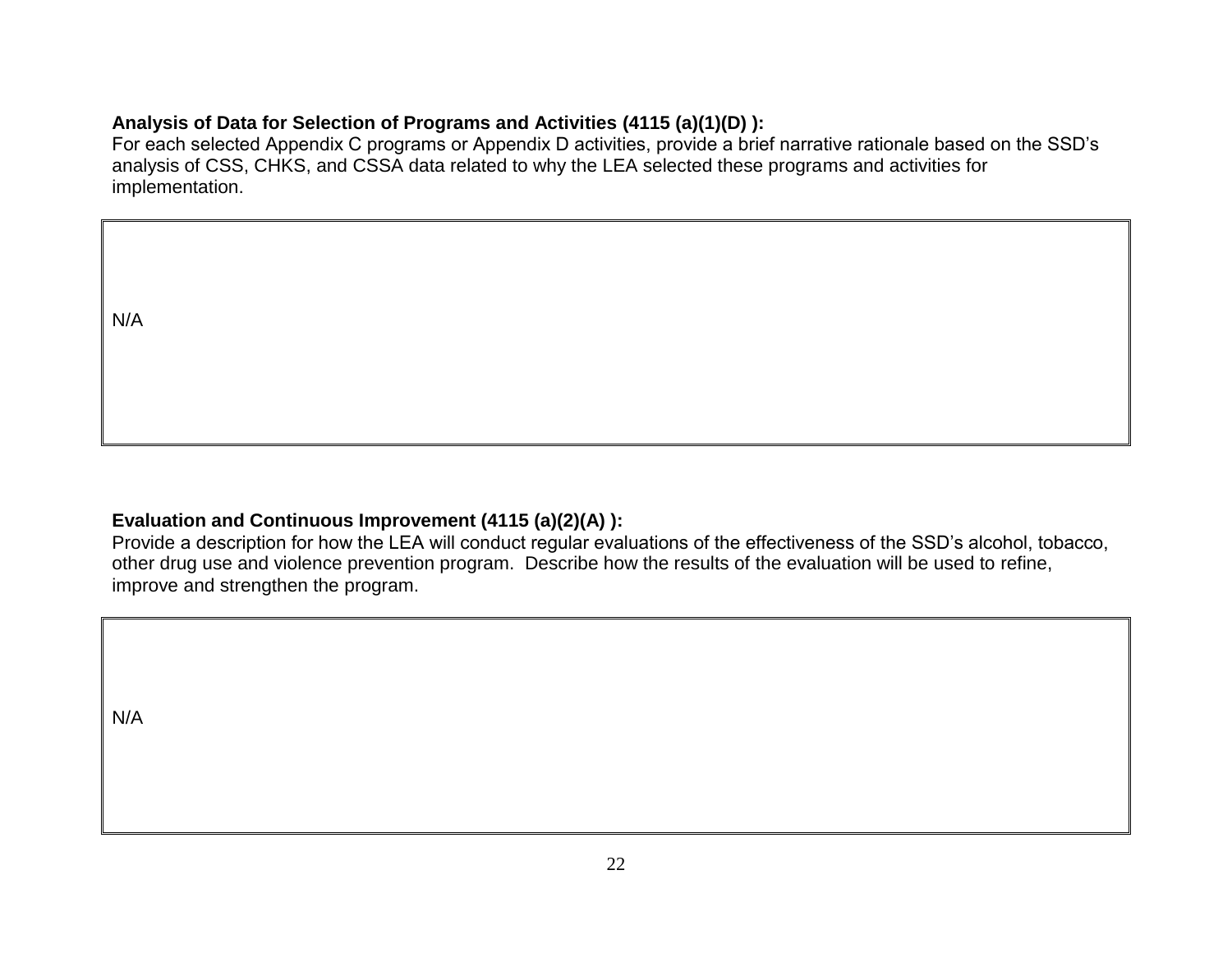## **Use of Results and Public Reporting (4115 (a)(2)(B) ):**

Describe the steps and timeline the LEA will use to publicly report progress toward attaining performance measures for the SDFSC and TUPE programs. Describe how the evaluation results will be made available to the public including how the public will be provided notice of the evaluation result's availability.

N/A

### **Mandatory Safe and Drug Free Schools and Communities (4114(d)(2)(E) ):**

Briefly describe how SDFSC funded program services will be targeted to the SSD's schools and students with the greatest need. (Section 4114 [d][3])

N/A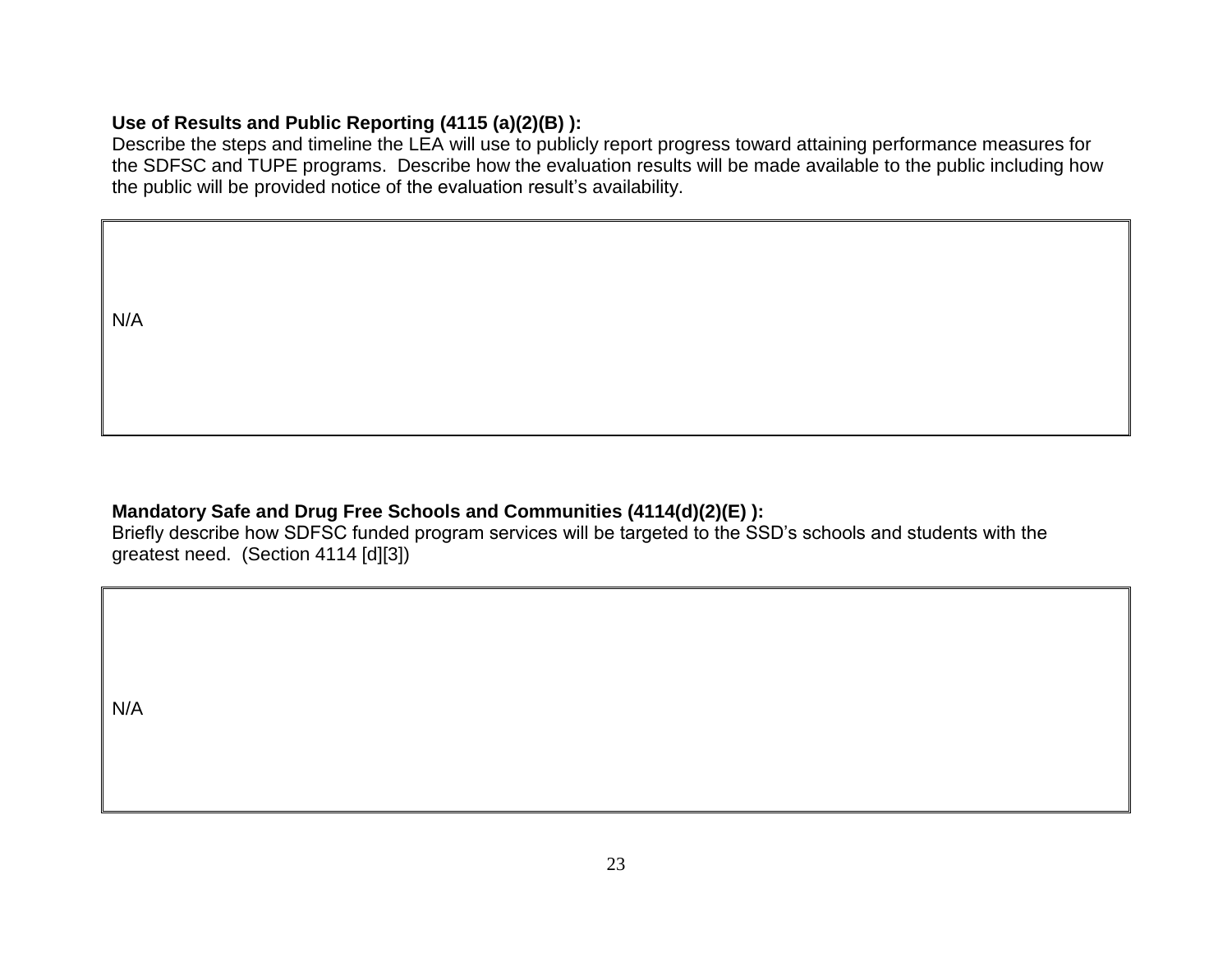### **Coordination of All Programs (4114 (d)(2)(A)):**

Provide a detailed, but brief, explanation of how the LEA will coordinate SDFSC funded alcohol, tobacco, other drug and violence prevention programs with other federal state and local prevention programs.

N/A

### **Parent Involvement (4115 (a)(1)(e)):**

Provide a brief, but detailed, description of the parent involvement and describe the parent notification procedures used to meet requirements under NCLB Title IV, Part A – SDFSC program.

N/A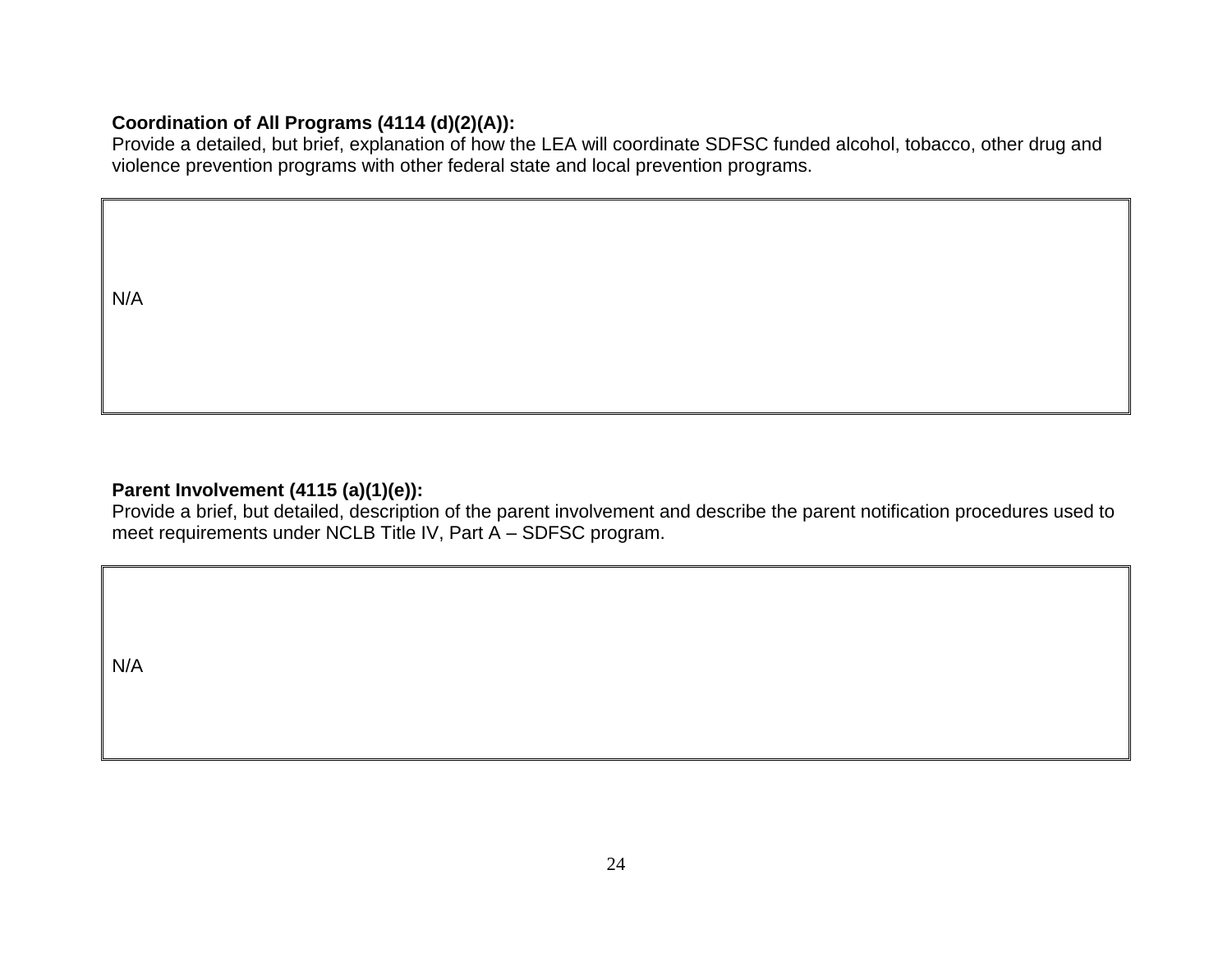### **TUPE Services for Pregnant Minors and Minor Parents (H&SC 104460):**

Describe the TUPE services and referral procedures for pregnant minors and minor parents enrolled in the LEA and how they will be provided with tobacco-use prevention services. Include students participating in programs such as the California School Age Families Education (Cal-SAFE) program, the Adolescent Family Life Program (AFLP) administered through the Department of Health Services, and the Cal-Learn program administered by the Department of Social Services.

N/A

### **TUPE Funded Positions (Health & Safety Code 104420(b)(3)):**

Provide full time equivalent (FTE) staffing configuration for all TUPE funded positions. (Health and Safety Code section104420 [b][3])

| <b>Position/Title</b> | Full time equivalent |
|-----------------------|----------------------|
| N/A                   |                      |
| N/A                   |                      |
| N/A                   |                      |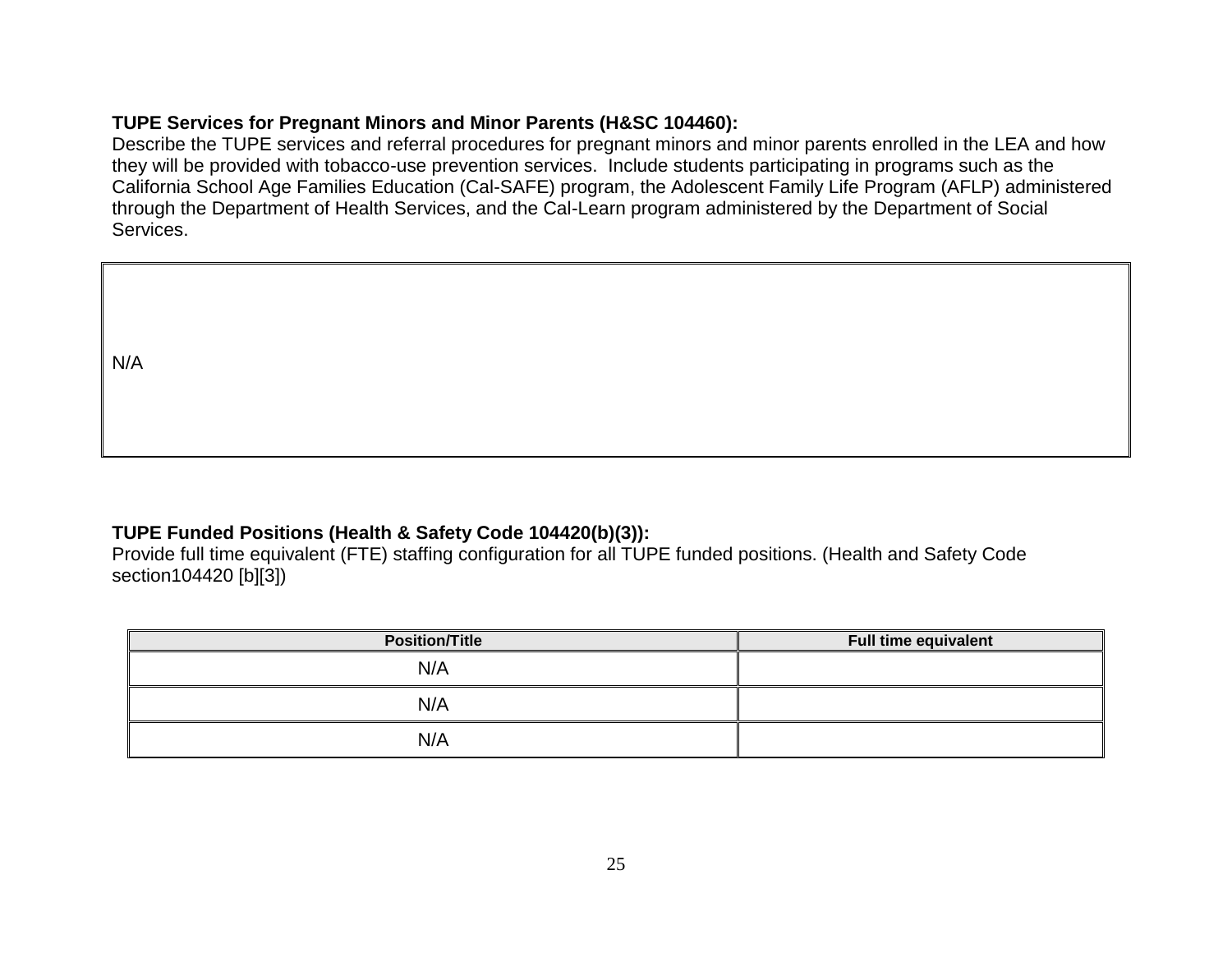### **Performance Goal 5:** *All students will graduate from high school.*

#### **Planned Improvements: High School Graduation Rates, Dropouts, and AP**

This section of the plan is intended to reflect the SSD's efforts to reduce the percentage of students dropping out of school, and therefore, increase the percentage of students who graduate from high school. Also include a description below of the SSD's efforts to ensure that all students have equal access to advanced placement (AP) opportunities*.*

#### *This page does not apply to districts with no secondary students.*

| <b>Performance</b><br><b>Indicator</b> | <b>Activities/Actions</b>                                                                        | <b>Students</b><br><b>Served</b> | Timeline/<br>Person(s) Involved | Benchmarks/<br><b>Evaluation</b> | <b>Funding</b><br><b>Source</b> |
|----------------------------------------|--------------------------------------------------------------------------------------------------|----------------------------------|---------------------------------|----------------------------------|---------------------------------|
| 5.1<br>(High School Graduates)         | Since the JCS School<br><b>District</b><br>is a K-8 district,<br>this section does not<br>apply. |                                  |                                 |                                  |                                 |
| 5.2<br>(Dropouts)                      | N/A                                                                                              |                                  |                                 |                                  |                                 |
| 5.3<br>(Advanced Placement)            | N/A                                                                                              |                                  |                                 |                                  |                                 |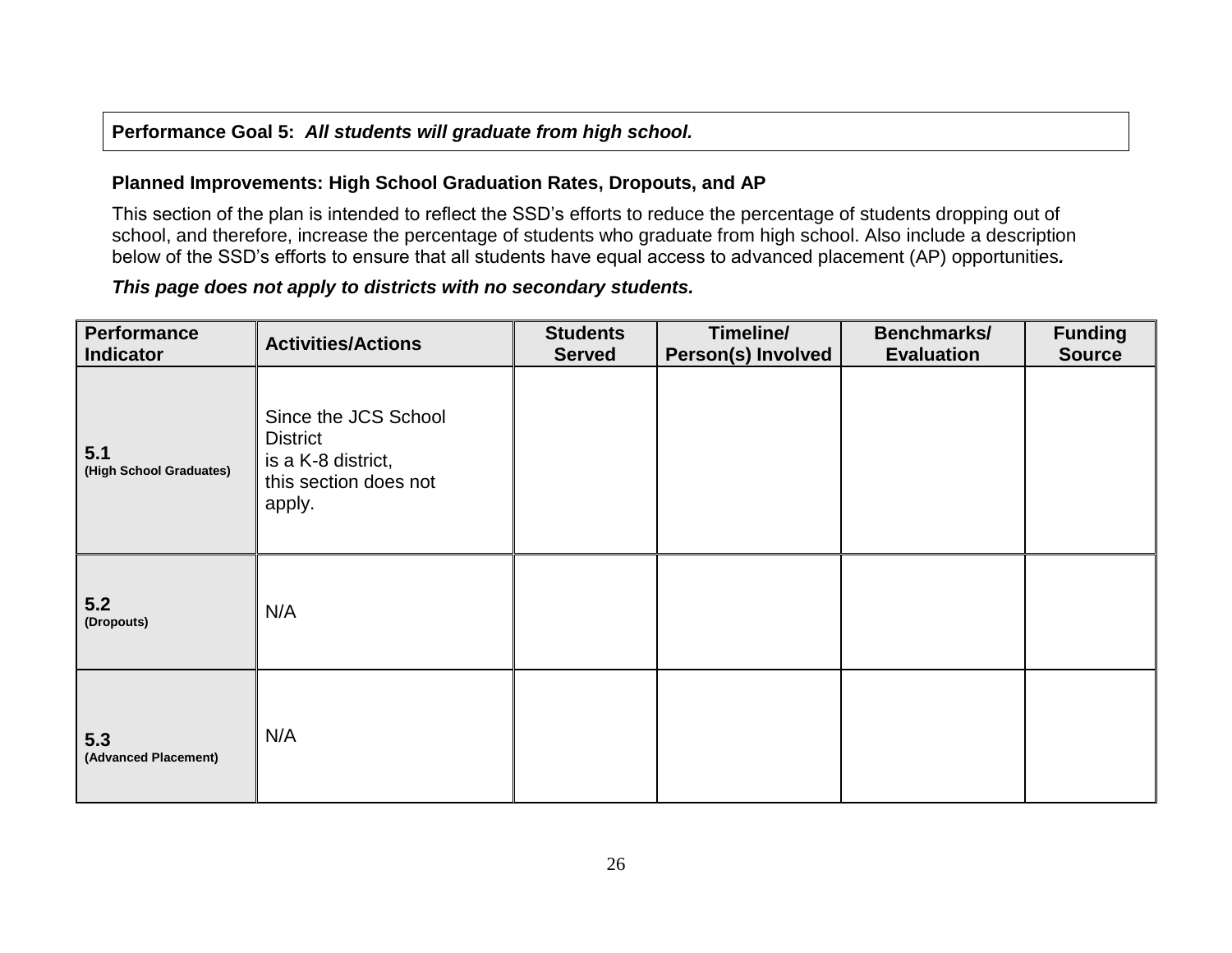# **Additional Mandatory Title I Descriptions**

Please include in the space below the following descriptions mandated by NCLB legislation. If the SSD has already included any of the descriptions, they do not need to be provided again here; please indicate the page number or section of the Plan where this information is included.

Please provide a general description of the nature of the programs to be conducted by the SSD under Sections 1114, "Schoolwide Programs," and/or Section 1115, "Targeted Assistance Schools." All of the required components must be addressed. (For more information on Schoolwide, please go to [http://www.cde.ca.gov/sp/sw/rt.](http://www.cde.ca.gov/sp/sw/rt)

| For schoolwide programs (SWP), describe how the SSD will bring<br>together all resources to upgrade the entire educational program<br>at the school and include assistance in activities such as: |                                                                                                                                                                                                  |    | Description of how the SSD is meeting or plans to meet this<br>requirement:                                                                                                                                                                                                                                                                                                                             |
|---------------------------------------------------------------------------------------------------------------------------------------------------------------------------------------------------|--------------------------------------------------------------------------------------------------------------------------------------------------------------------------------------------------|----|---------------------------------------------------------------------------------------------------------------------------------------------------------------------------------------------------------------------------------------------------------------------------------------------------------------------------------------------------------------------------------------------------------|
|                                                                                                                                                                                                   | a. A comprehensive needs assessment of the entire school in<br>relation to state standards. Schoolwide reform strategies that<br>provide opportunities for all children to meet state standards. | a. | A comprehensive needs assessment is conducted at the<br>beginning of each school year in relation to the California<br>common core state standards. Multiple measures scores<br>that include a variety of research-based, reliable<br>assessments are analyzed at and across grade levels.<br>Based on scores, teams plan and initiate strategies to help<br>all students attain proficiency or better. |
|                                                                                                                                                                                                   | b. Effective methods and instructional strategies based on<br>scientifically-based research.                                                                                                     |    | b. State-approved curriculum is adopted and implemented.<br>Grade level teams collaborate to develop effective methods<br>and instructional strategies based on scientific research.                                                                                                                                                                                                                    |
|                                                                                                                                                                                                   | c. Extra support in all classrooms by means of instructional<br>assistants that provide services under the direct supervision of<br>the classroom teacher.                                       | C. | Students find many opportunities for academic support and<br>enrichment at Jacoby Creek School. Teachers provide<br>tutoring in STAR program to students on a case by case<br>basis.                                                                                                                                                                                                                    |
|                                                                                                                                                                                                   | d. Proven strategies that address the needs of historically under-<br>served students, low achieving students, and those at risk of<br>not meeting state standards.                              | d. | Considerable time and effort was expended to develop an<br>innovative intervention model to foster the academic and<br>social success of every student. Using the model, every<br>child's educational needs are reviewed and prioritized by the<br>classroom teachers and the support services team at the<br>beginning of each school year. Then, resources are                                        |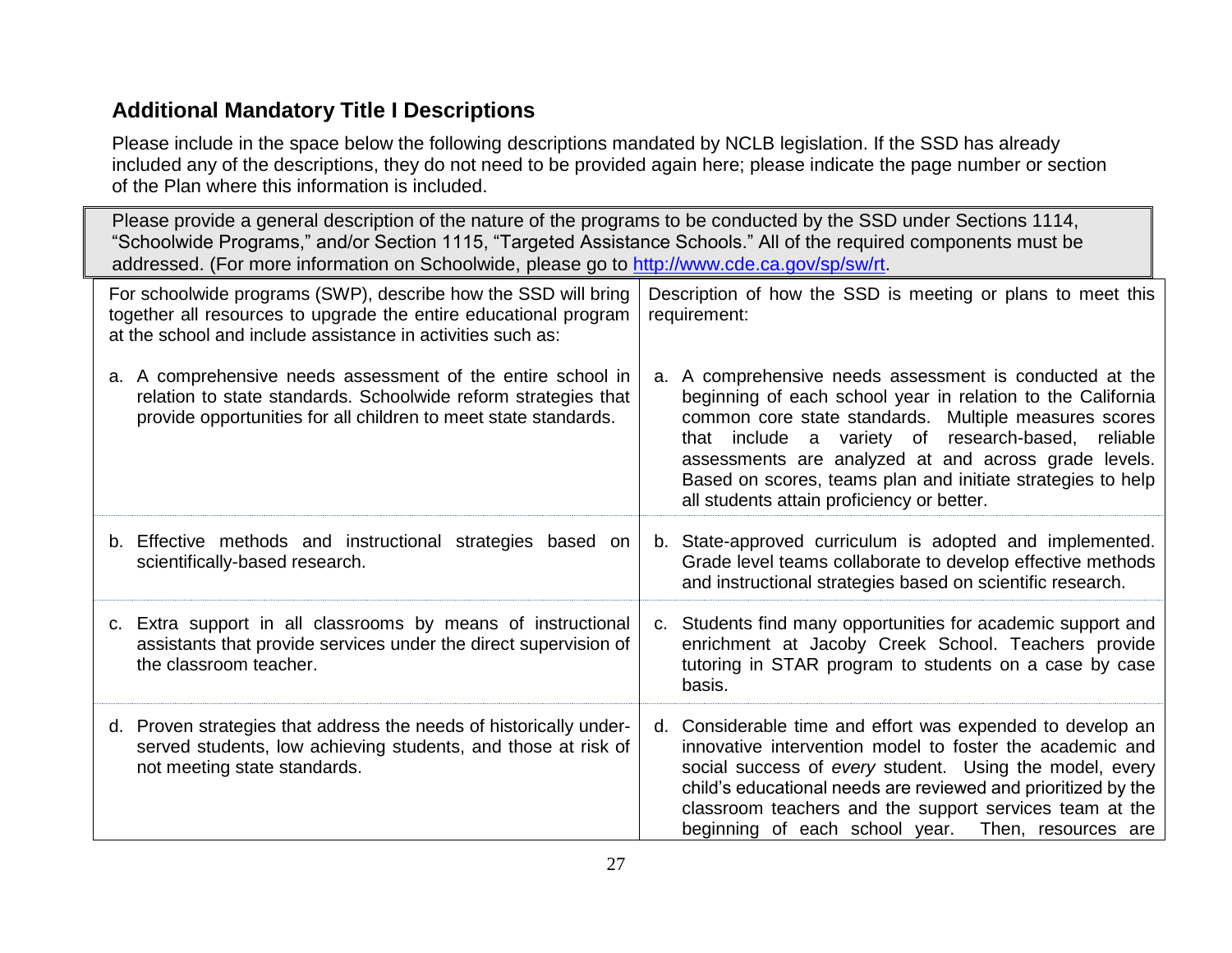|                                                                                                                                                                                   | assigned to ensure that every child is receiving the most<br>appropriate assistance through one or more programs.                                                                                                                                                                                                                                                                                                                                                                                                                                                                  |
|-----------------------------------------------------------------------------------------------------------------------------------------------------------------------------------|------------------------------------------------------------------------------------------------------------------------------------------------------------------------------------------------------------------------------------------------------------------------------------------------------------------------------------------------------------------------------------------------------------------------------------------------------------------------------------------------------------------------------------------------------------------------------------|
| e. Instruction by highly qualified teachers and strategies to attract<br>and keep such teachers.                                                                                  | New teachers participate in the Teacher Induction Program,<br>е.<br>formerly known as BTSA and are mentored by veteran<br>When a new teacher is hired, experienced<br>teachers.<br>teachers provide continual support in all aspects of the<br>profession.                                                                                                                                                                                                                                                                                                                         |
| High quality and ongoing professional development for<br>f.<br>teachers, principals, paraprofessionals, and if appropriate,<br>pupil services personnel, parents and other staff. | All staff members participate in workshops, conferences,<br>f.<br>and training opportunities.                                                                                                                                                                                                                                                                                                                                                                                                                                                                                      |
| g. Strategies to increase parental involvement.                                                                                                                                   | g. This is one of the greatest strengths of our schools. See<br>pages 6-8 for information regarding parental involvement.                                                                                                                                                                                                                                                                                                                                                                                                                                                          |
| h. Assistance to preschool children in transitioning from early<br>childhood programs to elementary school programs.                                                              | h. The district conducts four orientations for students<br>transitioning to elementary school programs.                                                                                                                                                                                                                                                                                                                                                                                                                                                                            |
| Timely and effective additional assistance to students who<br>experience difficulty mastering state standards.                                                                    | On-going assessment is used to drive instruction and to<br>provide targeted interventions for students struggling to<br>achieve grade level standards. There is an instructional<br>assistant assigned to each classroom teacher to support<br>students who need extra assistance. An additional level of<br>targeted instruction support is provided for students who<br>require more individualized instruction. Student study teams<br>meet regularly to review data, to re-evaluate individual<br>student progress, and to make adjustments to the<br>interventions as needed. |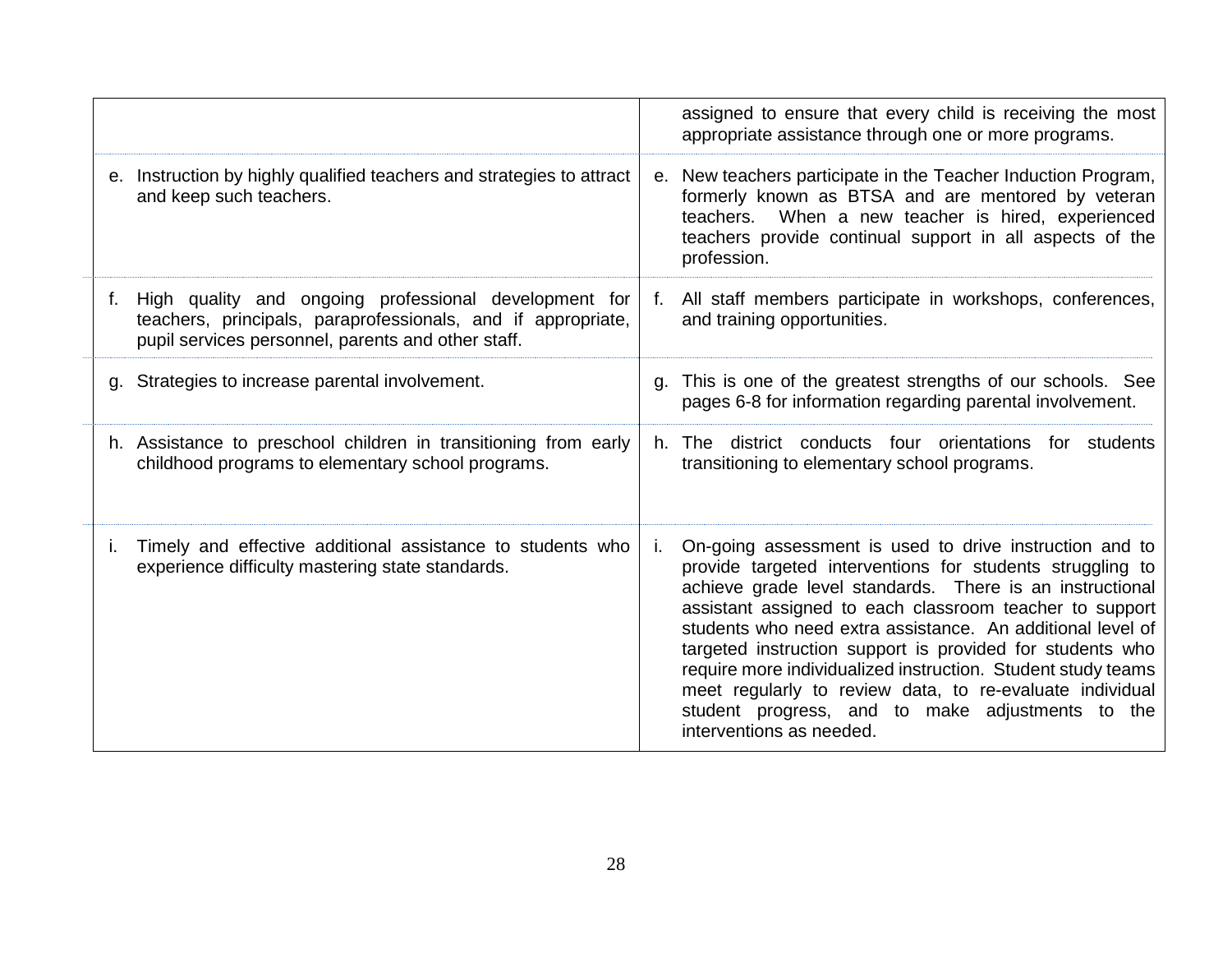# **Additional Mandatory Title I Descriptions (continued)**

Please describe the actions the SSD will take to obtain assistance if identified under Section 1116, "Academic Assessment and Local Educational Agency and School Improvement," as in need of improvement. Note that the federal guidance indicates that in the case of direct-funded charter schools, the charter authorizer should play a role in providing this assistance.

|                                                                                                                                                                                      | Description of how the SSD is meeting or plans to meet this<br>requirement: |
|--------------------------------------------------------------------------------------------------------------------------------------------------------------------------------------|-----------------------------------------------------------------------------|
| If the SSD is a PI school(s), describe technical assistance<br>activities the SSD will obtain, such as the following:                                                                | $N/A$ .                                                                     |
| Assistance in developing, revising, and implementing<br>the school plan.                                                                                                             |                                                                             |
| Analyzing data to identify and address problems in<br>instruction, parental involvement, professional<br>development and other areas.                                                |                                                                             |
| Assistance in implementing proven and effective<br>$\bullet$<br>strategies that will address the problems that got the<br>school identified as PI and will get the school out of PI. |                                                                             |
| Assistance in analyzing and revising the school budget<br>so the school's resources are used effectively.                                                                            |                                                                             |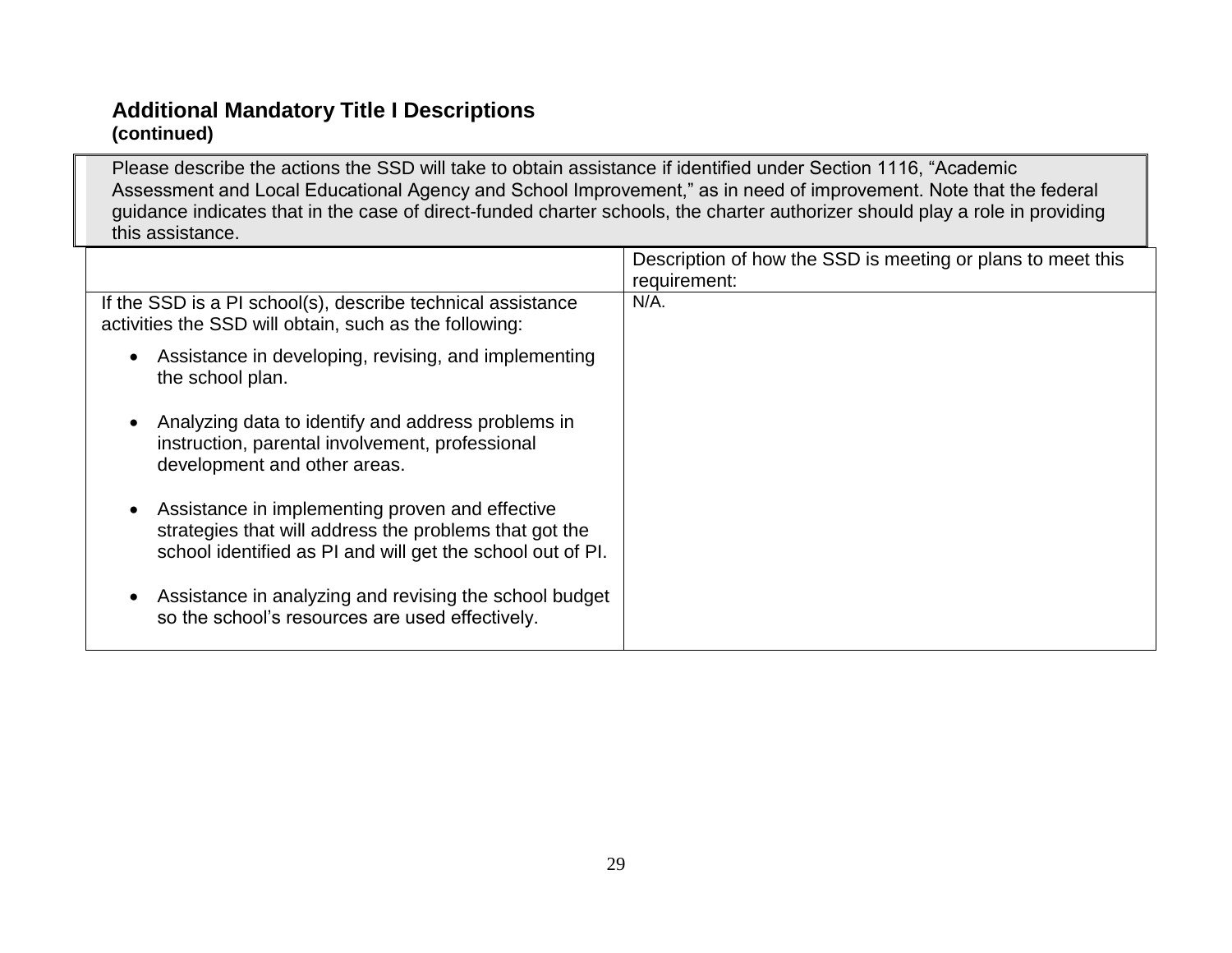# **Additional Mandatory Title I Descriptions**

(continued)

Please describe the strategy the SSD will use to coordinate programs under Title I with programs under Title II to provide professional development for teachers and principals, and, if appropriate, pupil services personnel, administrators, parents in accordance with Section 1118, "Parental Involvement."

|                                                                                                                                                               | Description of how the SSD is meeting or plans to meet this<br>requirement:                                                                                                                                                                                                                                                                                                                                                                    |
|---------------------------------------------------------------------------------------------------------------------------------------------------------------|------------------------------------------------------------------------------------------------------------------------------------------------------------------------------------------------------------------------------------------------------------------------------------------------------------------------------------------------------------------------------------------------------------------------------------------------|
| Describe the SSD's strategies for coordinating resources and<br>efforts to prepare parents to be involved in the school and in<br>their children's education. | This small district does an excellent job coordinating these efforts<br>through its very active PTO and Jacoby Creek Children's Educational<br>Foundation. The principal and superintendent/principal play active roles<br>in both. Approximately 50% of the student population is inter-district<br>transfer students, indicating a very active, connected parent population.<br>Attendance at parent and teacher conferences is nearly 100%. |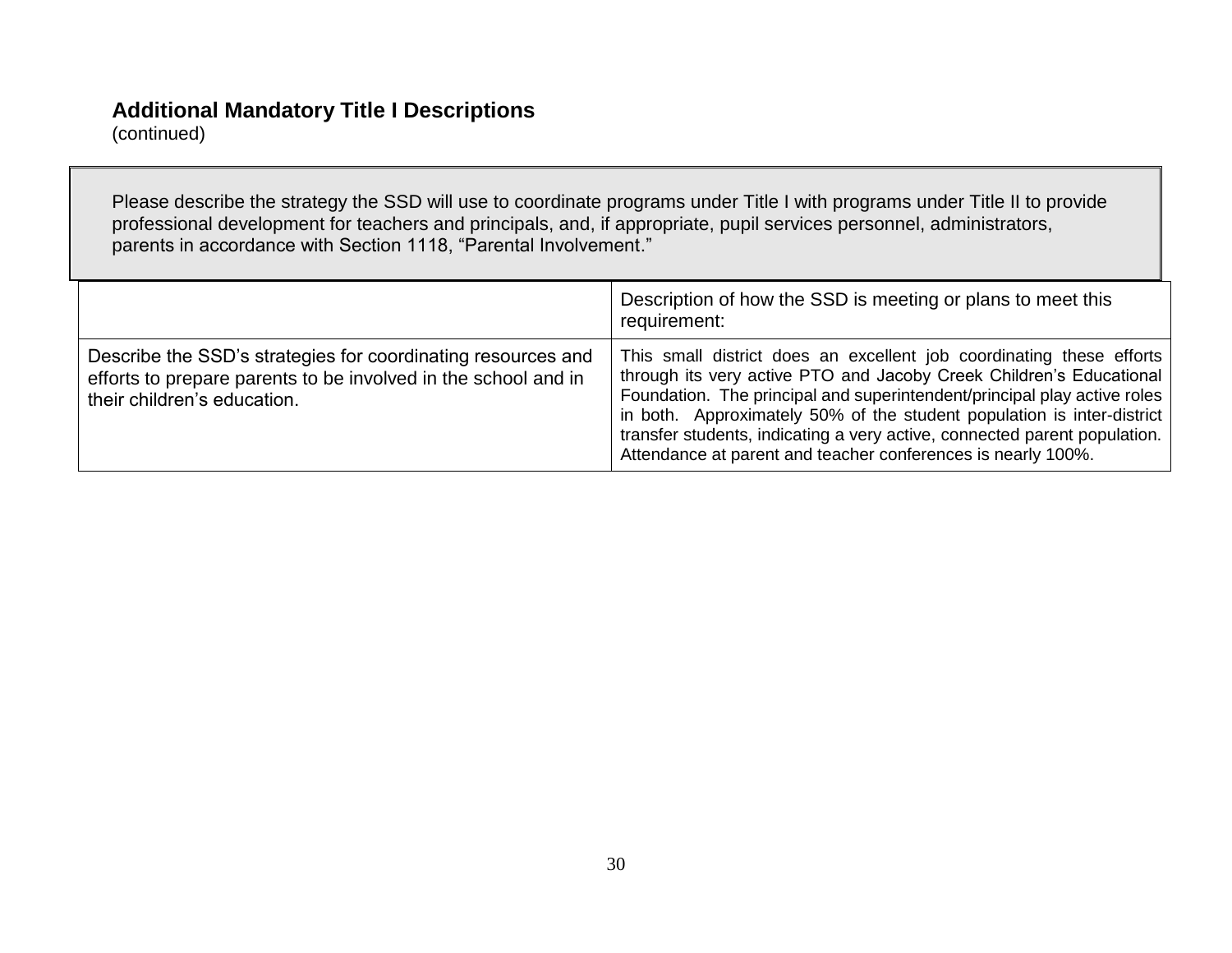# **Additional Mandatory Title I Descriptions**

(continued)

## *Coordination of Educational Services*

In the space below, please describe how the LEA will coordinate and integrate educational services to increase program effectiveness, eliminate duplication, and reduce fragmentation of the instructional program. Include programs such as: Even Start; Head Start; Reading First; Early Reading First and other preschool programs (including plans for the transition of participants in such programs to local elementary school programs; services for children with limited English proficiency; children with disabilities; migratory children; neglected or delinquent youth; Native American (Indian) students served under Part A of Title VII; homeless children; and immigrant children.

|                                                                                                                                                                                                                         | Description of how the SSD is meeting or plans to meet this requirement:                                                                                                                                                                                                                                                           |
|-------------------------------------------------------------------------------------------------------------------------------------------------------------------------------------------------------------------------|------------------------------------------------------------------------------------------------------------------------------------------------------------------------------------------------------------------------------------------------------------------------------------------------------------------------------------|
| Describe how the SSD will coordinate and integrate<br>educational<br>services<br>increase<br>to<br>program<br>effectiveness, eliminate duplication, and reduce<br>fragmentation of the instructional program, including | Jacoby Creek School District does not receive funding to serve students through<br>these programs. However, the District uses several tools to coordinate and<br>integrate educational services to increase program effectiveness, eliminate<br>duplication, and reduce fragmentation of the instructional program, which include: |
| programs such as:<br>a. Even Start                                                                                                                                                                                      | Four Kindergarten orientation events for incoming students and their families,<br>which provide opportunities for children to become familiar with the school and<br>parents to acquire information about the educational program at JCS.                                                                                          |
| <b>Head Start</b><br>b.<br><b>Reading First</b>                                                                                                                                                                         | Our small size, which enables us to act swiftly, flexibly, and effectively to meet<br>our students' needs and to address the standards-based curriculum                                                                                                                                                                            |
| <b>Early Reading First</b><br>d.<br>Other preschool programs<br>е.<br>Services for children that are migratory,                                                                                                         | The various plans – Local Control Accountability Plan (LCAP), Comprehensive<br>Safe School Plan (CSSP), Single School District Plan (SSDP), and student<br>achievement                                                                                                                                                             |
| neglected or delinquent, Native American (Title                                                                                                                                                                         | The class study process                                                                                                                                                                                                                                                                                                            |
| VII, Part A), homeless, immigrant, and limited-                                                                                                                                                                         | Multiple measures assessments                                                                                                                                                                                                                                                                                                      |
| English proficient, and children with disabilities.                                                                                                                                                                     | Frequent, productive staff collaboration                                                                                                                                                                                                                                                                                           |
|                                                                                                                                                                                                                         | Close communication with parents                                                                                                                                                                                                                                                                                                   |
|                                                                                                                                                                                                                         | Close communication with local preschools and daycare centers, the<br>Humboldt County Office of Education, and the middle school                                                                                                                                                                                                   |
|                                                                                                                                                                                                                         | Please refer to Goal 1 for additional information.                                                                                                                                                                                                                                                                                 |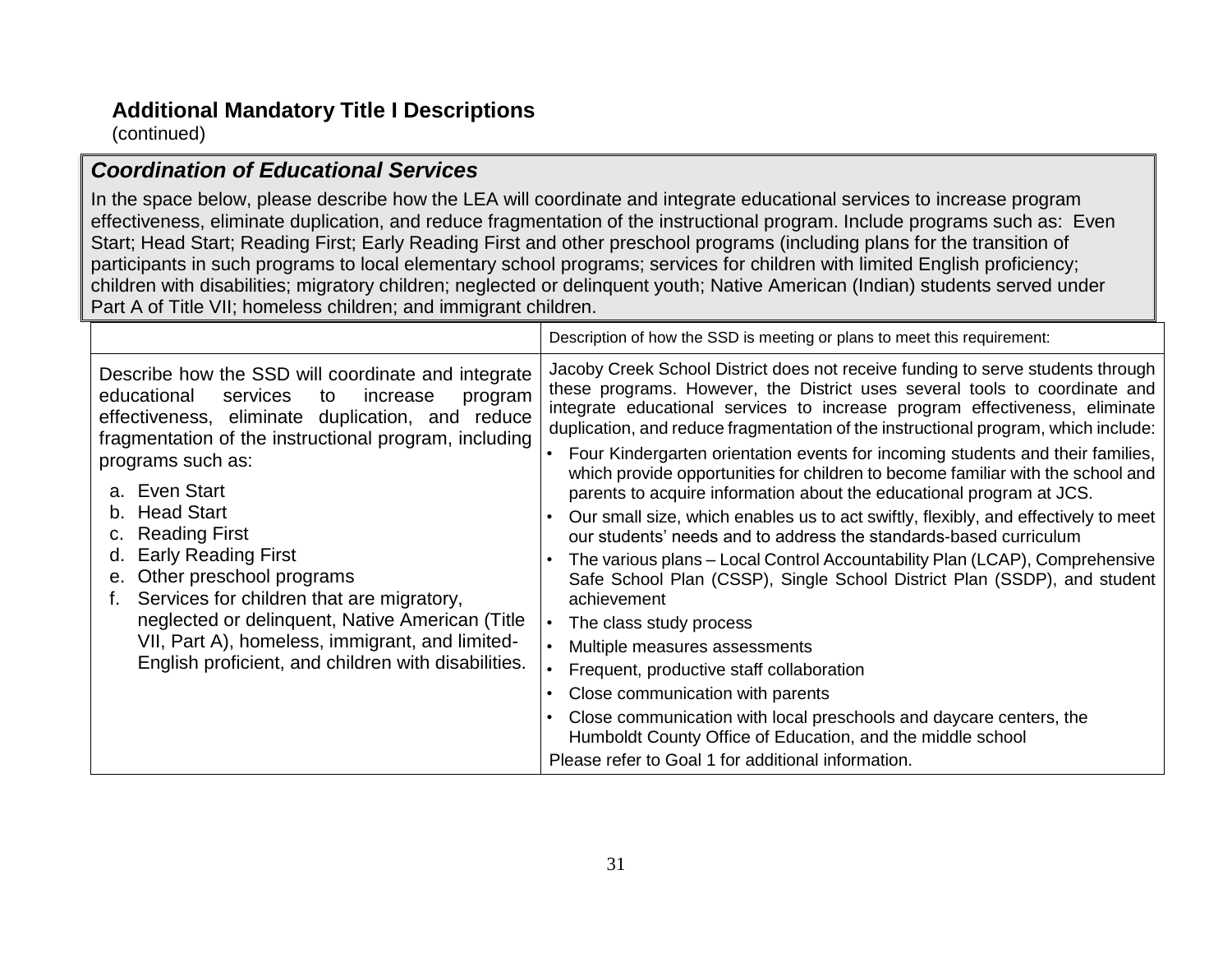# **Part III Assurances and Attachments**

*Assurances*

*Signature Page*

*Appendix*

*Appendix A: California's NCLB Performance Goals and Performance Indicators Appendix B: Links to Data Web sites Appendix C: Science-Based Programs Appendix D: Research-based Activities Appendix E: Promising or Favorable Programs*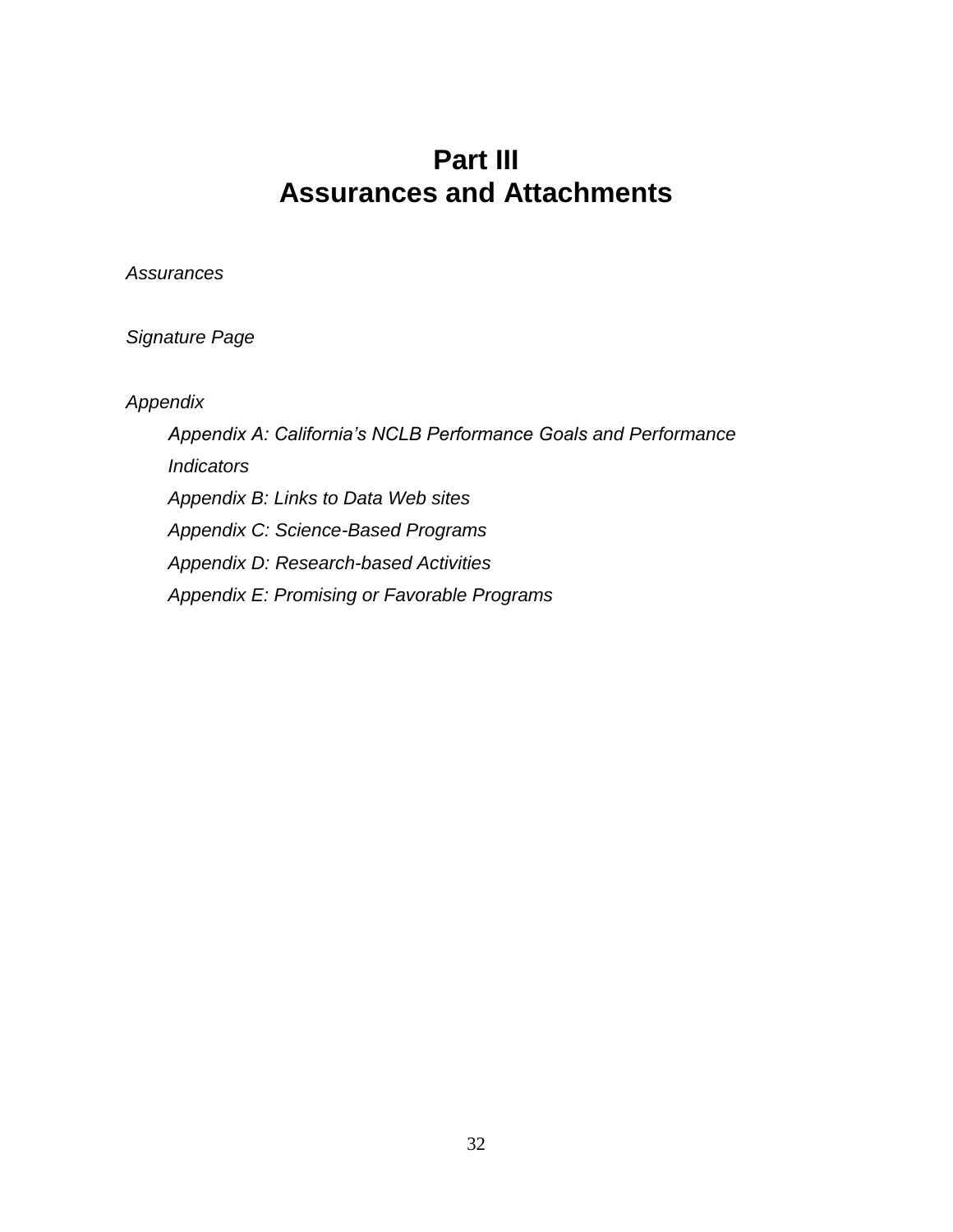# **ASSURANCES**

To assure the SSD's eligibility for funds included in this Plan, the Superintendent must provide an original signature below attesting to compliance with all of the following statements.

### **GENERAL ASSURANCES**

- 1. Each such program will be administered in accordance with all applicable statutes, regulations, program plans, and applications.
- 2. The SSD will comply with all applicable supplement not supplant and maintenance of effort requirements.
- 3. (a) The control of funds provided under each program and title to property acquired with program funds will be in a public agency, a non-profit private agency, institution, organization, or Indian tribe, if the law authorizing the program provides for assistance to those entities; (b) the public agency, non-profit private agency, institution or organization, or Indian tribe will administer the funds and property to the extent required by the authorizing law.
- 4. The SSD will adopt and use proper methods of administering each such program, including – (a) the enforcement of any obligations imposed by law on agencies, institutions, organizations, and other recipients responsible for carrying out each program; and (b) the correction of deficiencies in program operations that are identified through audits, monitoring, or evaluation.
- 5. The SSD will cooperate in carrying out any evaluation of each such program conducted by, or for, the State educational agency, the Secretary, or other Federal officials.
- 6. The SSD will use such fiscal control and fund accounting procedures as will ensure proper disbursement of, and accounting for, Federal funds paid to the applicant under each such program.
- 7. The SSD will (a) submit such reports to the State educational agency (which shall make the reports available to the Governor) and the Secretary as the State educational agency and Secretary may require to enable the State educational agency and Secretary to perform their duties under each such program; and (b) maintain such records, provide such information, and afford such access to the records as the State educational agency (after consultation with the Governor) or the Secretary may reasonably require to carry out the State educational agency's or the Secretary's duties.
- 8. The SSD has consulted with teachers, school administrators, parents, and others in the development of the local consolidated application/SSD Plan to the extent required under Federal law governing each program included in the consolidated application/SSD Plan.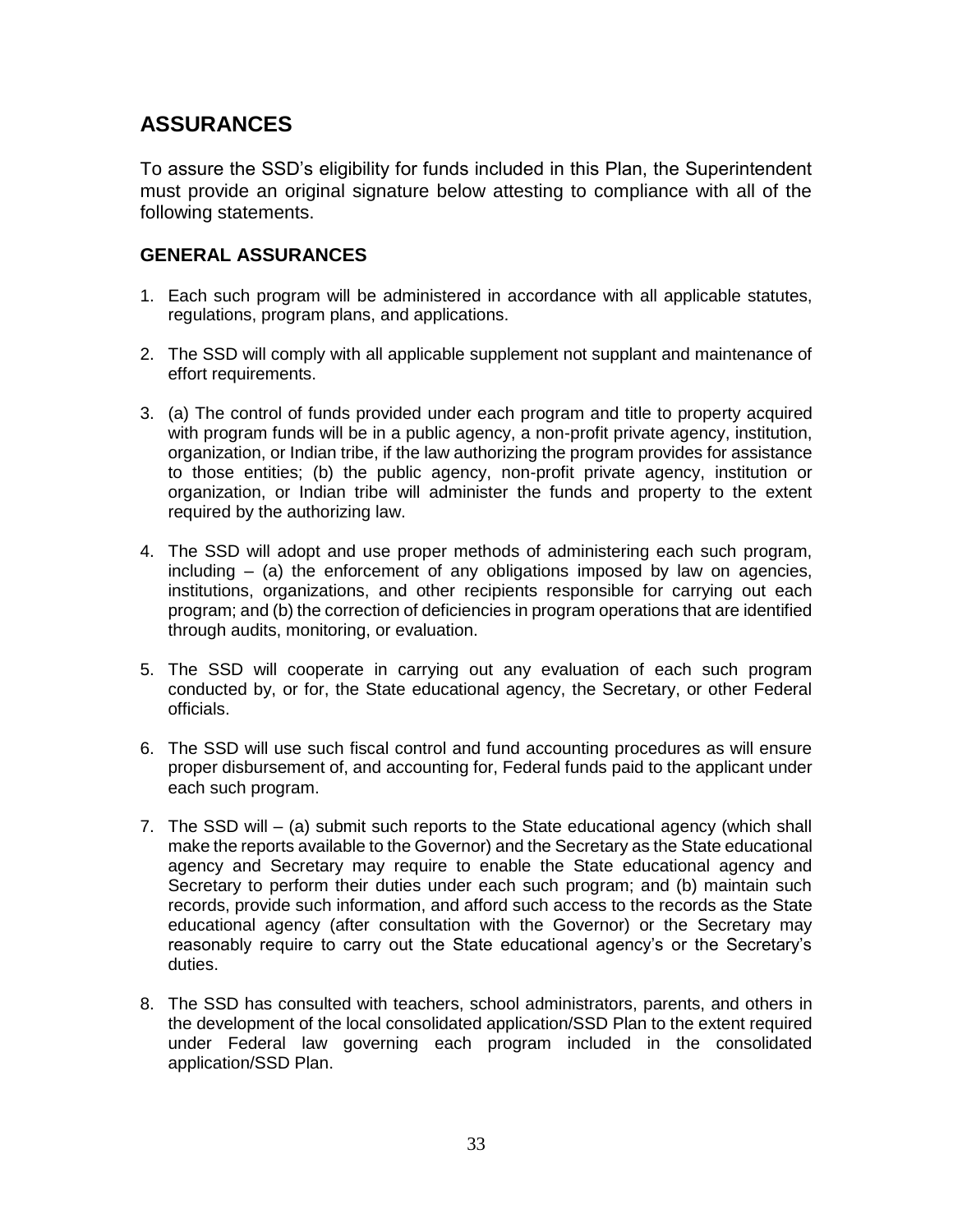- 9. Before the application was submitted, the SSD afforded a reasonable opportunity for public comment on the application and considered such comment.
- 9a. The SSD will provide the certification on constitutionally protected prayer that is required by Section 9524.
- 10. The SSD will comply with the armed forces recruiter access provisions required by Section 9528.

#### **TITLE I, PART A**

The SSD, hereby, assures that it will:

- 11. Participate, if selected, in the State National Assessment of Educational Progress in 4<sup>th</sup> and 8<sup>th</sup> grade reading and mathematics carried out under Section 411(b)(2) of the National Education Statistics Act of 1994.
- 12. If the SSD receives more than \$500,000 in Title I funds, it will allow one percent to carry out NCLB Section 1118, Parent Involvement, including promoting family literacy and parenting skills; 95 percent of the allocation will be distributed to schools.
- 13. Inform the school community and parents of schoolwide program authority and the ability to consolidate funds from Federal, State, and local sources.
- 14. Provide technical assistance and support to schoolwide programs.
- 15. Develop the school plan pursuant to California *Education Code* Section 64001 and Section 1114 and undertake activities pursuant to Section 1115 so adequate yearly progress toward meeting the State student academic achievement standards is made.
- 16. Fulfill school improvement responsibilities under section 1116, including taking actions under paragraphs (7) and (8) of Section 1116(b).
- 17. Provide services to eligible children attending private elementary schools and secondary schools in accordance with Section 1120, and timely and meaningful consultation with private school officials regarding such services.
- 18. Take into account the experience of model programs for the educationally disadvantaged, and the findings of relevant scientifically based research indicating that services may be most effective if focused on students in the earliest grades at schools that receive funds under this part.
- 19. In the case of an SSD that chooses to use funds under this part to provide early childhood development services to low-income children below the age of compulsory school attendance, ensure that such services comply with the performance standards established under Section 641A(a) of the Head Start Act.
- 20. Develop and implement plans or activities under sections 1118 and California *Education Code* Section 64001*.*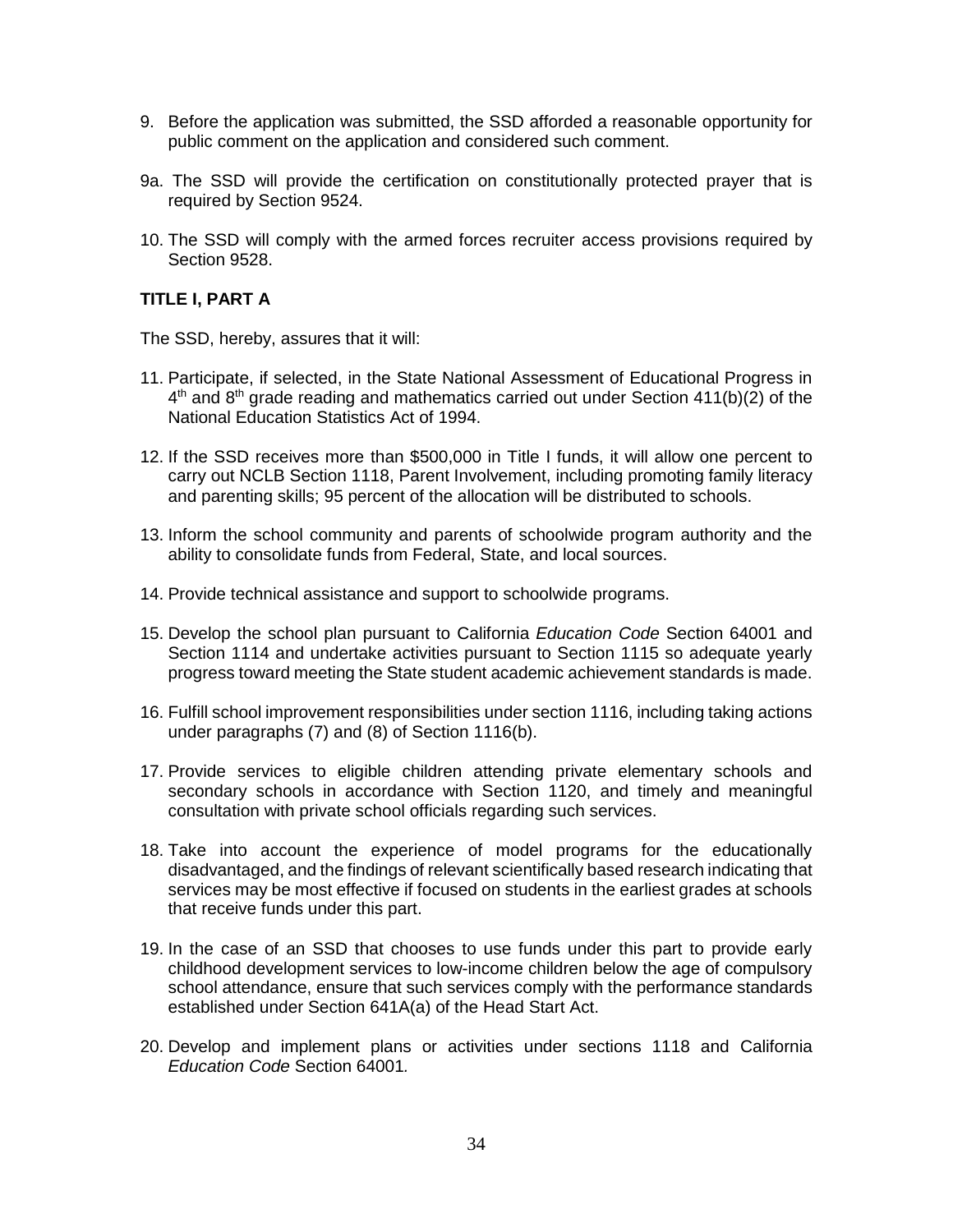- 21. Comply with requirements regarding the qualifications of teachers and paraprofessionals and professional development.
- 22. Inform the school community of the SSD's authority to obtain waivers on the school's behalf under Title IX.
- 23. Coordinate and collaborate, to the extent feasible and necessary with the State educational agency and other agencies providing services to children, youth, and families with respect to a school in school improvement, corrective action, or restructuring under section 1116 concerning factors that have significantly affected student achievement at the school.
- 24. Ensure, through the provision of professional development, recruitment programs, or other effective strategies, that low-income students and minority students are not taught at higher rates than other students by unqualified, out-of-field, or inexperienced teachers.
- 25. Use the results of the student academic assessments required under section 1111(b)(3), and other measures or indicators available to the agency, to review annually the progress the school to determine whether it is making the progress necessary to ensure that all students will meet the State's proficient level of achievement on the State academic assessments described in Section 1111(b)(3) within 12 years from the baseline year described in Section 1111(b)(2)(E)(ii).
- 26. Ensure that the results from the academic assessments required under section 1111(b)(3) will be provided to parents and teachers as soon as is practicably possible after the test is taken, in an understandable and uniform format and, to the extent practicable, provided in a language or other mode of communication that the parents can understand.
- 27. Develop or identify examples of high-quality, effective curricula consistent with section 1111(b)(8)(D) and California *Education Code* Section 64001.
- 28. For schools in school improvement status, ensure that not less than ten percent of their Title I funds are spent to provide professional development (in the area[s] of identification to teachers and principals) for each fiscal year.
- 29. Prepare and disseminate an annual SSD report card in accordance with Section  $1111(h)(2)$ .

#### **TITLE I, PART D – SUBPART 2**

- 30. Where feasible, ensure that educational programs in the correctional facility are coordinated with the student's home school, particularly with respect to a student with an individualized education program under Part B of the Individuals with Disabilities Education Act.
- 31. Work to ensure that the correctional facility is staffed with teachers and other qualified staffs that are trained to work with children and youth with disabilities taking into consideration the unique needs of such children and youth.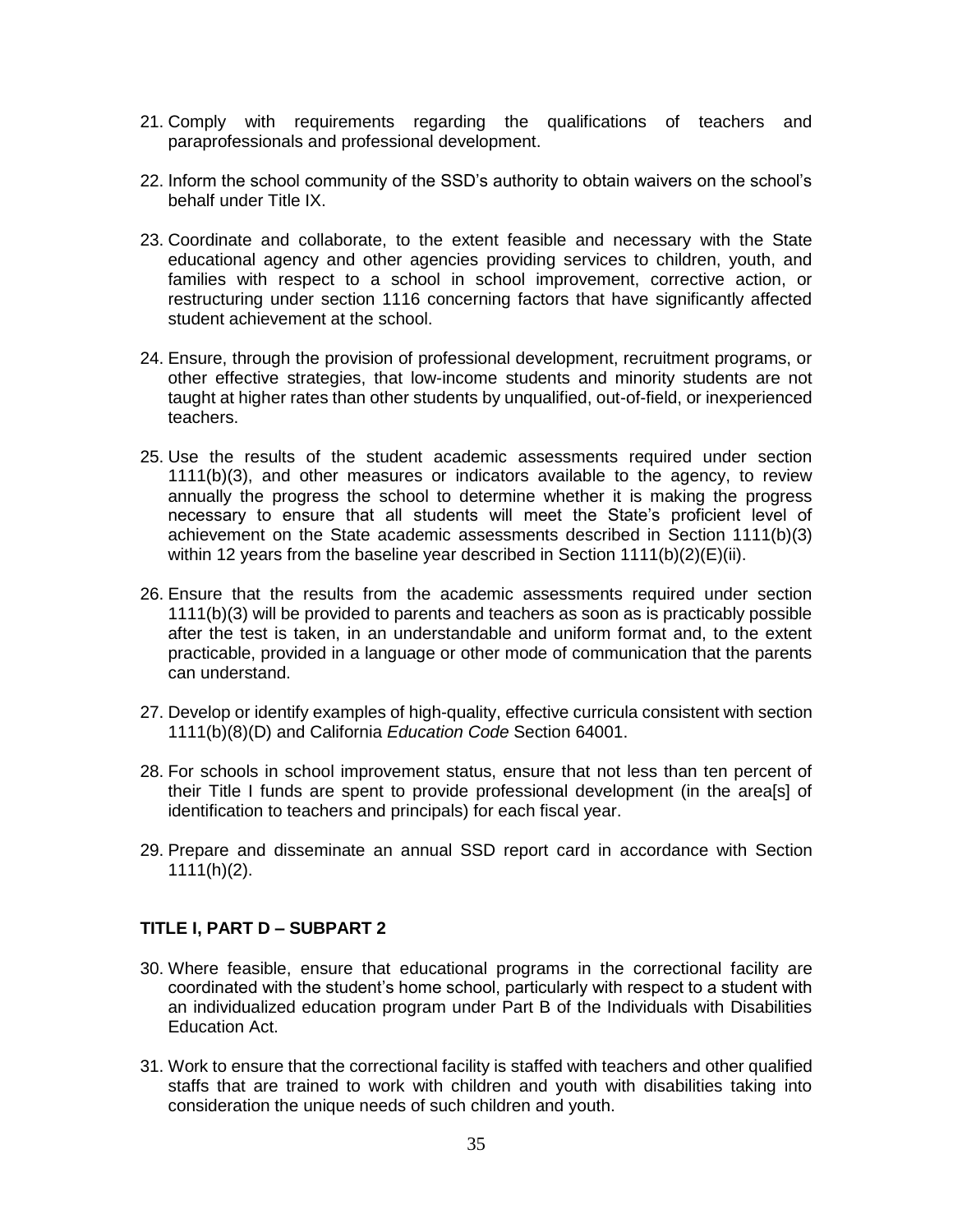32. Ensure that the educational programs in the correctional facility are related to assisting students to meet high academic achievement standards.

#### **TITLE II, PART A**

34. The SSD, hereby, assures that:

- The SSD will comply with Section 9501 (regarding participation by private school children and teachers).
- The SSD has performed the required assessment of local needs for professional development and hiring, taking into account the activities that need to be conducted in order to give teachers the means, including subject matter knowledge and pedagogy skills, and to give principals the instructional leadership skills to help teachers, to provide students with the opportunity to meet California's academic content standards. This needs assessment was conducted with the involvement of teachers, including teachers participating in programs under Part A of Title I.
- The SSD will assure compliance with the requirements of professional development as defined in Section 9101 (34).

#### **TITLE II, PART D**

- 35. The SSD has an updated, local, long-range, strategic, educational technology plan in place that includes the following:
	- Strategies for using technology to improve academic achievement and teacher effectiveness.
	- Goals aligned with challenging state standards for using advanced technology to improve student academic achievement.
	- Steps the applicant will take to ensure that all students and teachers have increased access to technology and to help ensure that teachers are prepared to integrate technology effectively into curricula and instruction.
	- Promotion of curricula and teaching strategies that integrate technology, are based on a review of relevant research, and lead to improvements in student academic achievement.
	- Ongoing, sustained professional development for teachers, principals, administrators, and school library media personnel to further the effective use of technology in the classroom or library media center.
	- A description of the type and costs of technology to be acquired with Ed Tech funds, including provisions for interoperability of components.
	- A description of how the applicant will coordinate activities funded through the Ed Tech program with technology-related activities supported with funds from other sources.
	- A description of how the applicant will integrate technology into curricula and instruction, and a timeline for this integration.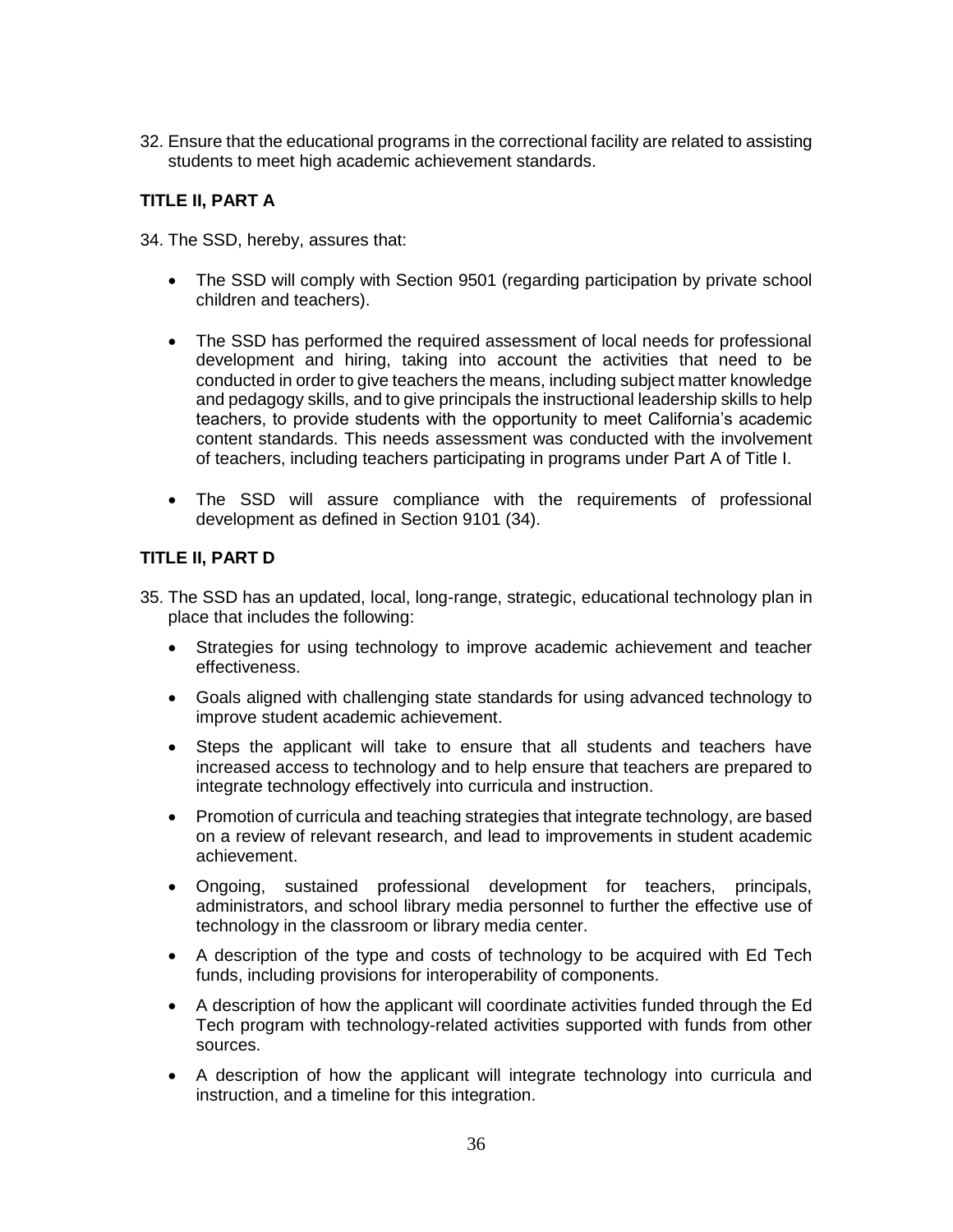- Innovative delivery strategies a description of how the applicant will encourage the development and use of innovative strategies for the delivery of specialized or rigorous courses and curricula through the use of technology, including distance learning technologies, particularly in areas that would not otherwise have access to such courses or curricula due to geographical distances or insufficient resources.
- A description of how the applicant will use technology effectively to promote parental involvement and increase communication with parents.
- Collaboration with adult literacy service providers.
- Accountability measures a description of the process and accountability measures that the applicant will use to evaluate the extent to which activities funded under the program are effective in integrating technology into curricula and instruction, increasing the ability of teachers to teach, and enabling student to reach challenging state academic standards.
- Supporting resources a description of the supporting resources, such as services, software, other electronically delivered learning materials, and print resources that will be acquired to ensure successful and effective uses of technology.
- 36. The SSD must use a minimum of 25 percent of their funds to provide ongoing, sustained, and intensive high quality professional development in the integration of advanced technology into curricula and instruction and in using those technologies to create new learning environments.
- 37. **Any SSD that does not receive services at discount rates under section 254(h)(5) of the Communications Act of 1934 (47 U.S.C. 254(h)(5) ) hereby assures the SEA** that the SSD will not use any Title II, Part D funds to purchase computers used to access the Internet, or to pay for direct costs associated with accessing the Internet, for such school unless the school, school board, local educational agency, or other authority with responsibility for administration of such school:
	- has in place a policy of Internet safety for minors that includes the operation of a technology protection measure with respect to any of its computers with Internet access that protects against access through such computers to visual depictions that are obscene, child pornography, or harmful to minors; and
	- is enforcing the operation of such technology protection measure during any use of such computers by minors; and
	- has in place a policy of Internet safety that includes the operation of a technology protection measure with respect to any of its computers with Internet access that protects against access through such computers to visual depictions that are obscene or child pornography, and is enforcing the operation of such technology protection measure during any use of such computers.
	- Any SSD that does receive such discount rates hereby assures the SEA that it will have in place a policy of Internet safety for minors required by Federal or State law.

**TITLE III**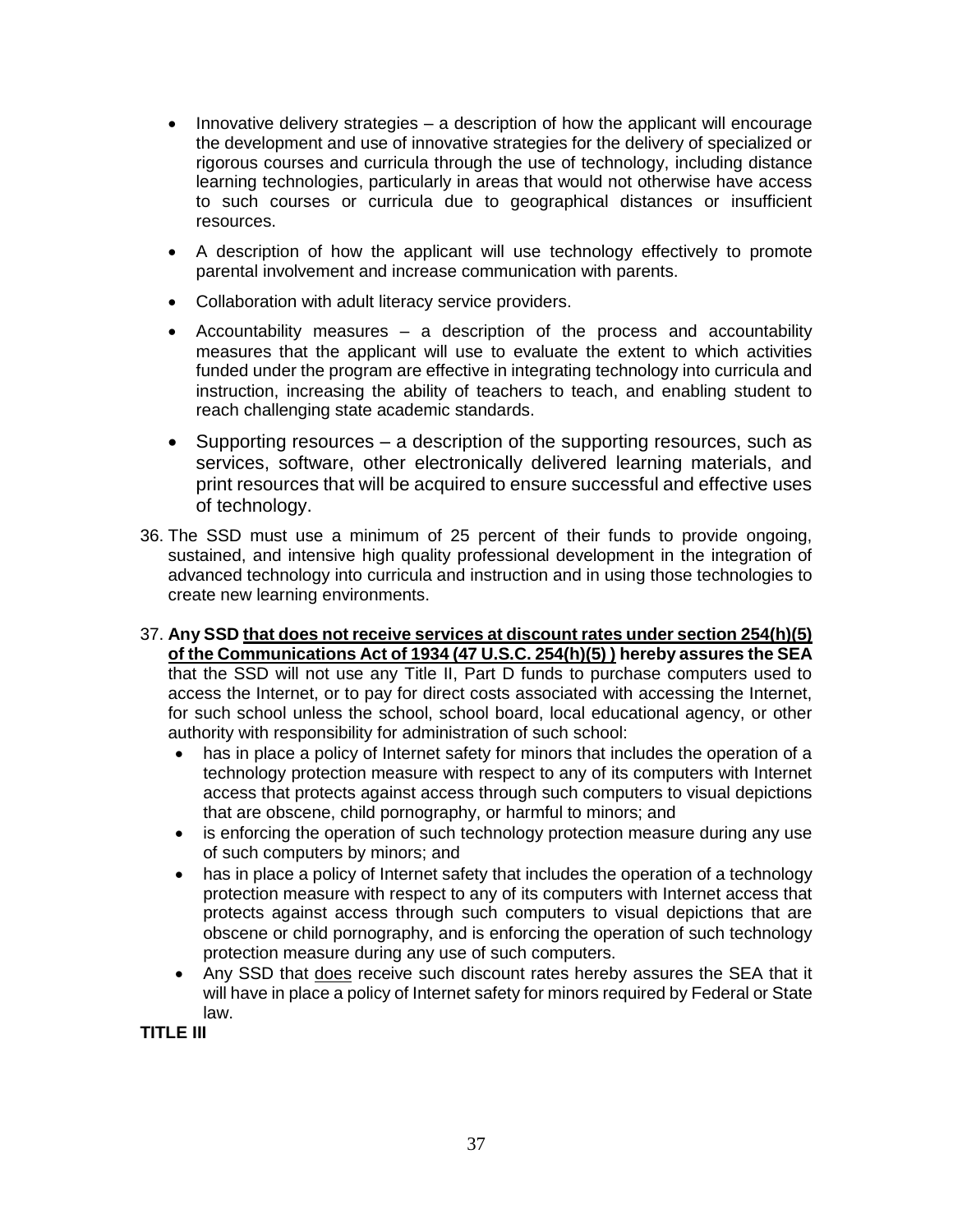- 38. The SSD assures that it consulted with teachers, researchers, school administrators, parents, and, if appropriate, with education-related community groups, nonprofit organizations, and institutions of higher education in developing the SSD Plan.
- 39. The SSD will be accountable for increasing English language proficiency and for LEP subgroups making adequate yearly progress.
- 40. The SSD is complying with Section 3302 prior to, and throughout, each school year.
- 41. The SSD annually will assess the English proficiency of all students with limited English proficiency participating in programs funded under this part.
- 42. The SSD has based its proposed plan on scientifically based research on teaching limited-English-proficient students.
- 43. The SSD ensures that the programs will enable English Learners to speak, read, write, and comprehend the English language and meet challenging State academic content and student academic achievement standards.
- 44. The SSD is not in violation of any State law, including State constitutional law, regarding the education of limited-English-proficient students, consistent with Sections 3126 and 3127.

#### **TITLE IV, PART A**

- 45. The SSD assures that it has developed its application through timely and meaningful consultation with State and local government representatives, representatives of private schools to be served, teachers and other staff, parents, students, communitybased organizations, and others with relevant and demonstrated expertise in drug and violence prevention activities (such as , mental health, and law enforcement professionals).
- 46. The activities or programs to be funded comply with the principles of effectiveness described in section 4115(a) and foster a safe and drug-free learning environment that supports academic achievement.
- 47. The SSD assures that funds under this subpart will be used to increase the level of State, local, and other non-Federal funds that would, in the absence of funds under this subpart, be made available for programs and activities authorized under this subpart, and in no case supplant such State, local, and other non-Federal funds.
- 48. Drug and violence prevention programs supported under this subpart convey a clear and consistent message that acts of violence and the illegal use of drugs are wrong and harmful.
- 49. The SSD has a plan for keeping the school safe and drug-free that includes:
	- Appropriate and effective school discipline policies that prohibit disorderly conduct, the illegal possession of weapons, and the illegal use, possession, distribution, and sale of tobacco, alcohol, and other drugs by students.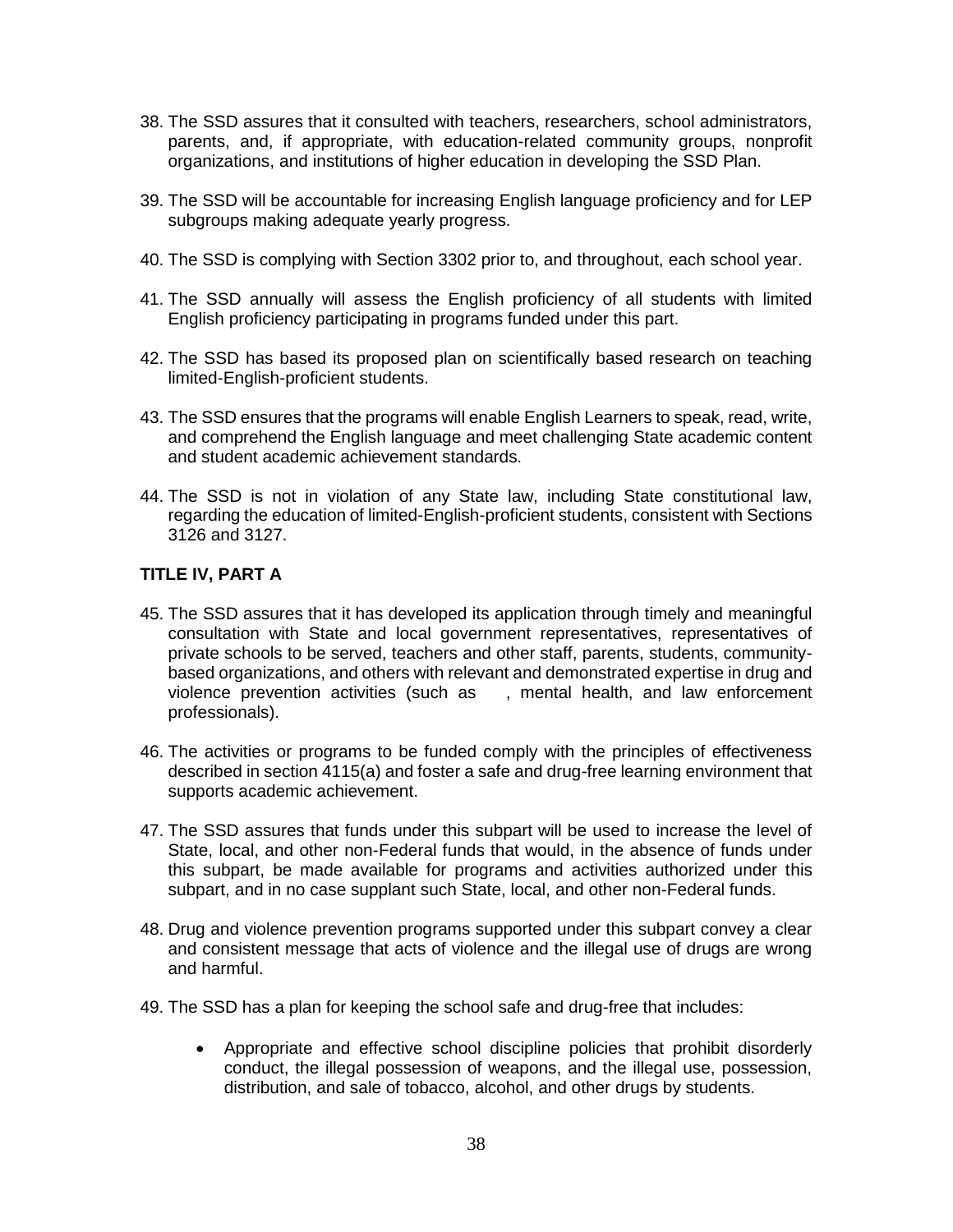- Security procedures at school and while students are on the way to and from school.
- Prevention activities that are designed to create and maintain safe, disciplined, and drug-free environments.
- A crisis management plan for responding to violent or traumatic incidents on school grounds.
- A code of conduct policy for all students that clearly states the responsibilities of students, teachers, and administrators in maintaining a classroom environment that:
	- $\circ$  Allows a teacher to communicate effectively with all students in the class.
	- o Allows all students in the class to learn.
	- o Has consequences that are fair, and developmentally appropriate.
	- o Considers the student and the circumstances of the situation.
	- o Is enforced accordingly.
- 50. The application and any waiver request under Section 4115(a)(3) (to allow innovative activities or programs that demonstrate substantial likelihood of success) will be available for public review after submission of the application.

#### **TITLE IV, PART A, SUBPART 3**

51. The SSD assures that it has, in effect, a written policy providing for the suspension from school for a period of not less than one year of any student who is determined to have brought a firearm to school or who possesses a firearm at school and the referral of a student who has brought a weapon or firearm to the criminal or juvenile justice system. Such a policy may allow the Superintendent to modify such suspension requirement for a student on a case-by-case basis.

#### **TITLE V, PART A**

- 52. The SSD has provided, in the allocation of funds for the assistance authorized by this part and in the planning, design, and implementation of such innovative assistance programs, for systematic consultation with parents, teachers and administrative personnel, and with such other groups involved in the implementation of this part (such as librarians, school counselors, and other pupil services personnel) as may be considered appropriate by the SSD.
- 53. The SSD will comply with this Part, including the provisions of Section 5142 concerning the participation of children enrolled in private nonprofit schools.
- 54. The SSD will keep such records, and provide such information to the SEA, as may be reasonably required for fiscal audit and program evaluation.
- 55. The SSD will annually evaluate the programs carried out under this Part, and that evaluation: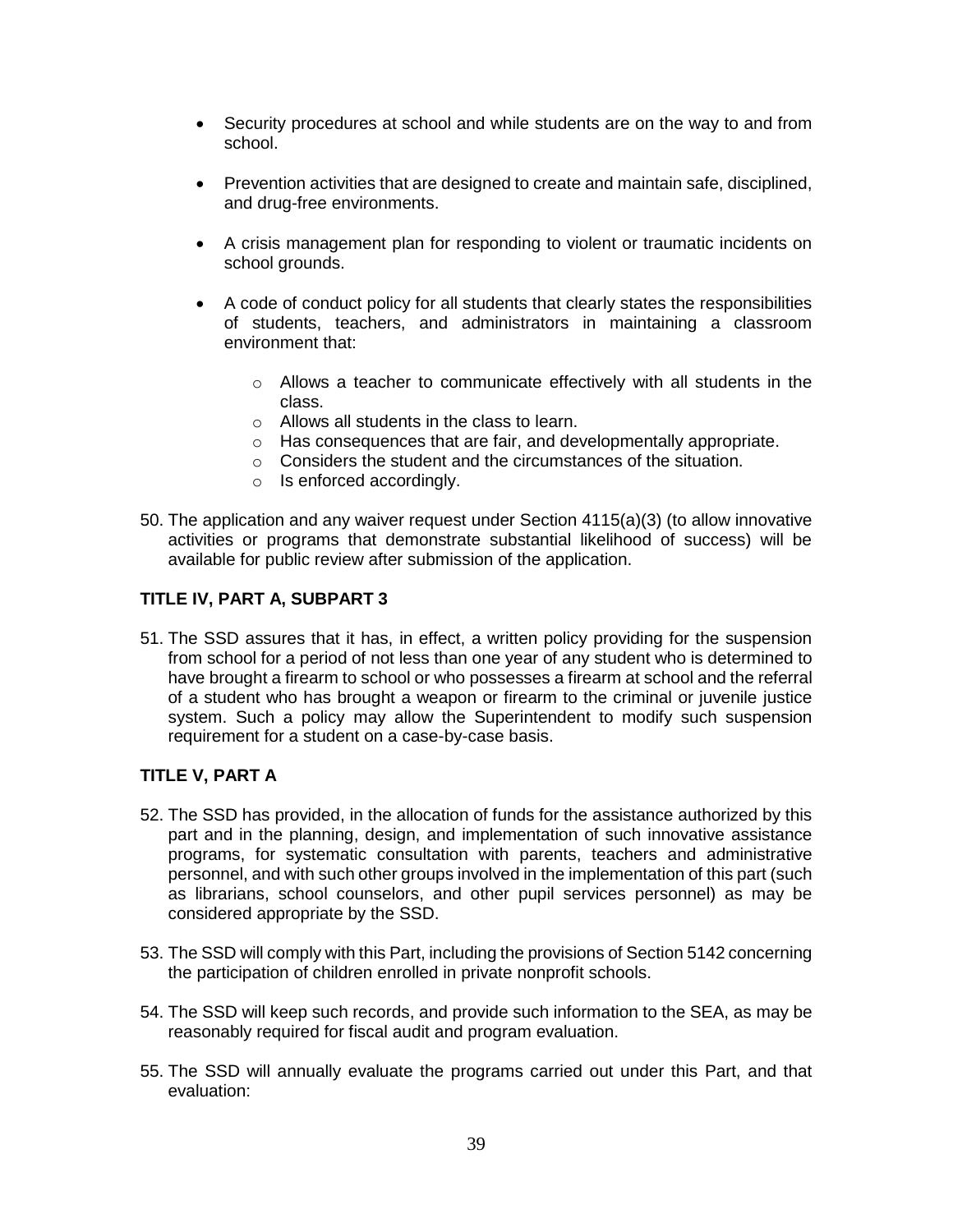- will be used to make decisions about appropriate changes in programs for the subsequent year;
- will describe how assistance under this part affected student academic achievement and will include, at a minimum, information and data on the use of funds, the types of services furnished, and the students served under this part; and
- will be submitted to the SEA at the time and in the manner requested by the SEA.

#### **New LEAP Assurances**

- 56. Uniform Management Information and Reporting System: the SSD assures that it will provide to the California Department of Education (CDE) information for the uniform management information and reporting system required by No Child Left Behind, Title IV in the format prescribed by CDE. That information will include:
	- (i) truancy rates;

(ii) the frequency, seriousness, and incidence of violence and drug-related offenses resulting in suspensions and expulsions in elementary schools and secondary schools in the State;

(iii) the types of curricula, programs, and services provided by the chief executive officer, the State educational agency, local educational agencies, and other recipients of funds under this subpart; and

(iv) the incidence and prevalence, age of onset, perception of health risk, and perception of social disapproval of drug use and violence by youth in schools and communities. (Section 4112, General Provisions, Title IV, Part A, PL 107-110)

57. Unsafe School Choice Policy: the SSD assures that it will establish and implement a policy requiring that a student attending a persistently dangerous public elementary school or secondary school, as determined by the State, or who becomes a victim of a violent criminal offense, as determined by State law, while in or on the grounds of a public elementary school or secondary school that the student attends, be allowed to attend a safe public elementary or secondary school within the local educational agency, including a public charter school. The SSD will submit on a format to be designated by CDE the information the state requires to complete annual federal reporting requirements on the number of schools that have been designated "persistently dangerous" in accordance with California State Board of Education policy. (Section 9532, General Provisions, Title IX, PL 107-110.)

#### **Other**

58. The SSD assures that a minimum of 95 percent of all students and a minimum number of students in each subgroup (at both the school and district levels) will participate in the state's assessments program.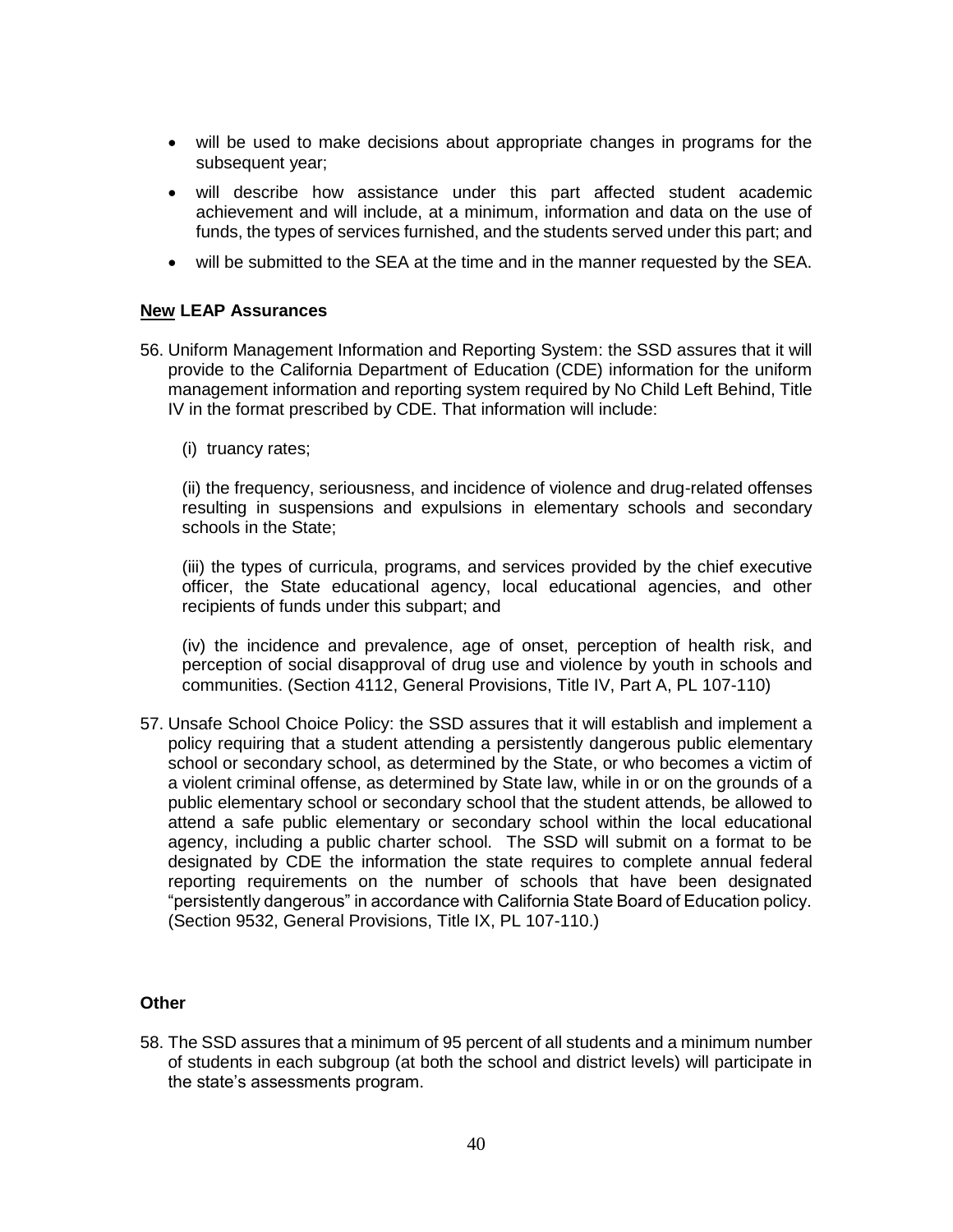\_\_\_\_\_\_\_\_\_\_\_\_\_\_\_\_\_\_\_\_\_\_\_\_\_\_\_\_\_\_\_\_\_\_\_\_\_\_\_ Print Name of Superintendent

\_\_\_\_\_\_\_\_\_\_\_\_\_\_\_\_\_\_\_\_\_\_\_\_\_\_\_\_\_\_\_\_\_\_\_\_\_\_\_ Signature of Superintendent

\_\_\_\_\_\_\_\_\_\_\_\_\_\_\_\_\_\_\_\_\_\_\_\_\_\_\_\_\_\_\_\_\_\_\_\_\_\_\_

Date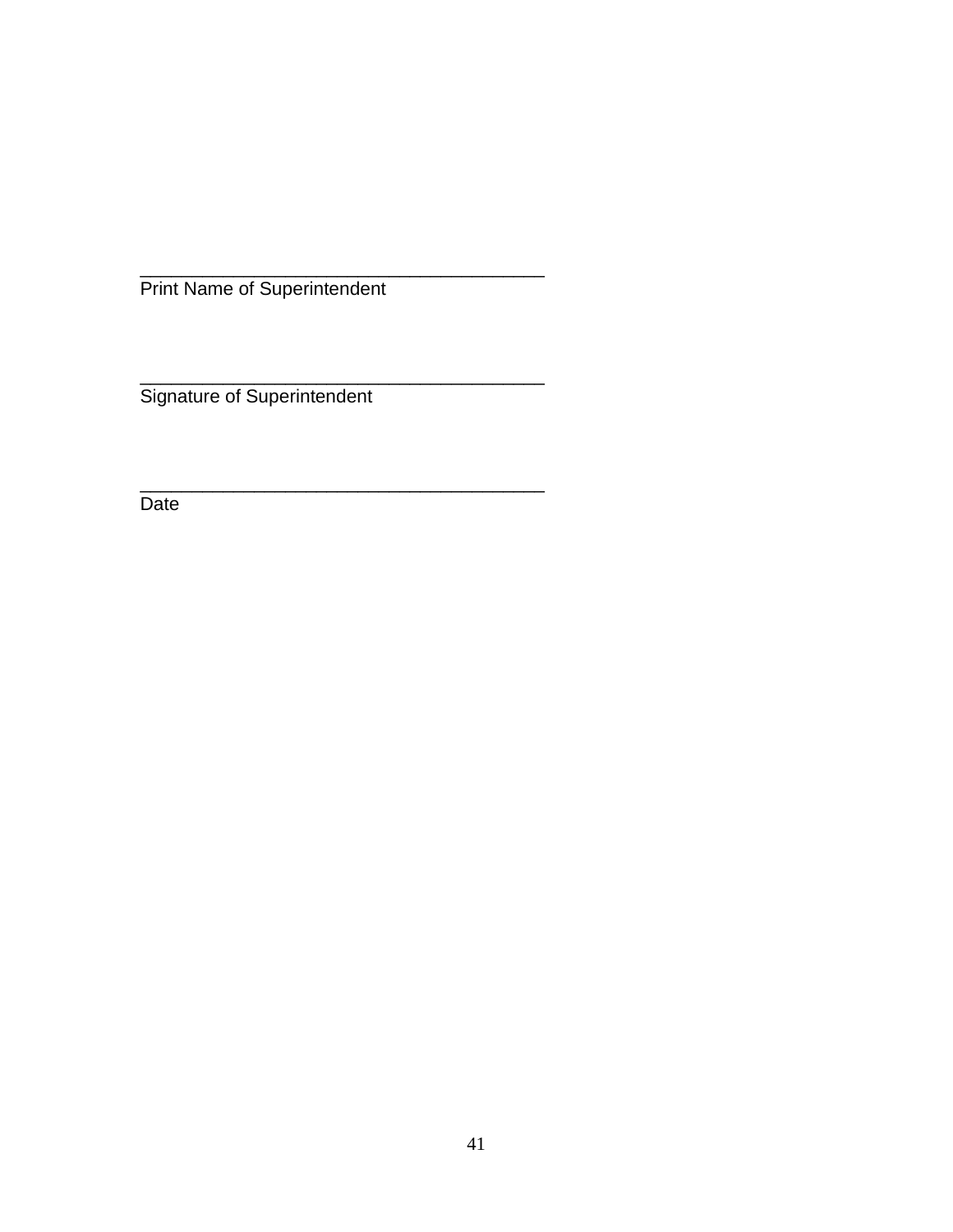#### **School Site Council Recommendations and Assurances**

The school site council recommends this school plan and proposed expenditures to the district governing board for approval and assures the board of the following:

- 1. The school site council is correctly constituted and was formed in accordance with district governing board policy and state law.
- 2. The school site council reviewed its responsibilities under state law and district governing board policies, including those board policies relating to material changes in the school plan requiring board approval.
- 3. The school site council sought and considered all recommendations from the following groups or committees before adopting this plan *(Check those that apply):*
	- \_\_\_ School Advisory Committee for State Compensatory Education Programs
	- \_\_\_ English Learner Advisory Committee
	- \_\_\_ Community Advisory Committee for Special Education Programs
	- \_\_\_ Gifted and Talented Education Program Advisory Committee
	- \_\_\_ Other *(list)*
- 4. The school site council reviewed the content requirements for school plans of programs included in this *Single Plan for Student Achievement* and believes all such content requirements have been met, including those found in district governing board policies and in the LEA Plan.
- 5. This school plan is based on a thorough analysis of student academic performance. The actions proposed herein form a sound, comprehensive, coordinated plan to reach stated school goals to improve student academic performance.
- 6. This school plan was adopted by the school site council at a public meeting on:

Attested:

\_\_\_\_\_\_\_.

| Typed name of school principal | Signature of school principal | Date |
|--------------------------------|-------------------------------|------|
| Typed name of SSC chairperson  | Signature of SSC chairperson  | Date |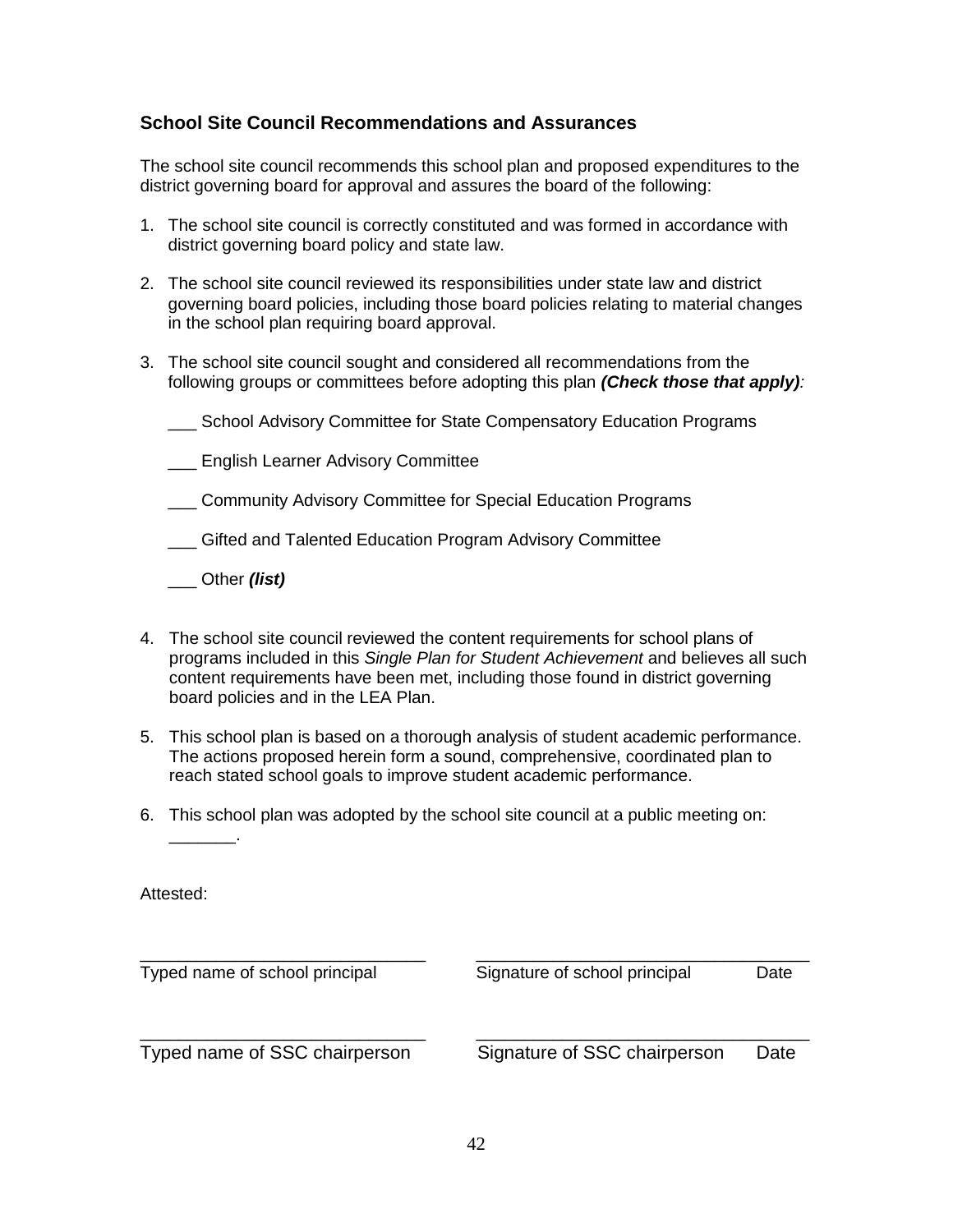## **APPENDIX A**

On May 30, 2002, the California State Board of Education (SBE) adopted the five goals and 12 performance indicators for No Child Left Behind, as set forth in the Federal Register Notice of May 22, 2002. The SBE's adoption of the specified goals and performance indicators represents California's commitment to the development of an accountability system to achieve the goals of NCLB.

Collectively, NCLB's goals, performance indicators, and performance targets constitute California's framework for ESEA *accountability*. The framework provides the basis for the state's improvement efforts, informing policy decisions by the SBE and implementation efforts by the California Department of Education (CDE) to fully realize the system envisioned by NCLB; it also provides a basis for coordination with the State Legislature and the Governor's Office.

### **California's NCLB Performance Goals and Performance Indicators**

#### **Performance Goal 1:** *All students will reach high standards, at a minimum attaining proficiency or better in reading and mathematics, by 2013-2014.*

- 1.1 **Performance indicator:** The percentage of students, in the aggregate and for each subgroup, who are above the proficient level in reading on the State's assessment. (These subgroups are those for which the ESEA requires State reporting, as identified in Section 1111(h)(1)(C)(i). )
- 1.2 **Performance indicator:** The percentage of students, in the aggregate and in each subgroup, who are at or above the proficient level in mathematics on the State's assessment. (These subgroups are those for which the ESEA requires State reporting, as identified in Section  $1111(h)(C)(i)$ . )
- 1.3 **Performance indicator:** The percentage of Title I schools that make adequate yearly progress.

#### **Performance Goal 2:** *All limited-English-proficient students will become proficient in English and reach high academic standards, at a minimum attaining proficiency or better in reading/language arts and mathematics.*

- 2.1. **Performance indicator:** The percentage of limited-English-proficient students, determined by cohort, who have attained English proficiency by the end of the school year.
- 2.2 **Performance indicator:** The percentage of limited-English-proficient students who are at or above the proficient level in reading/language arts on the State's assessment, as reported for performance indicator 1.1.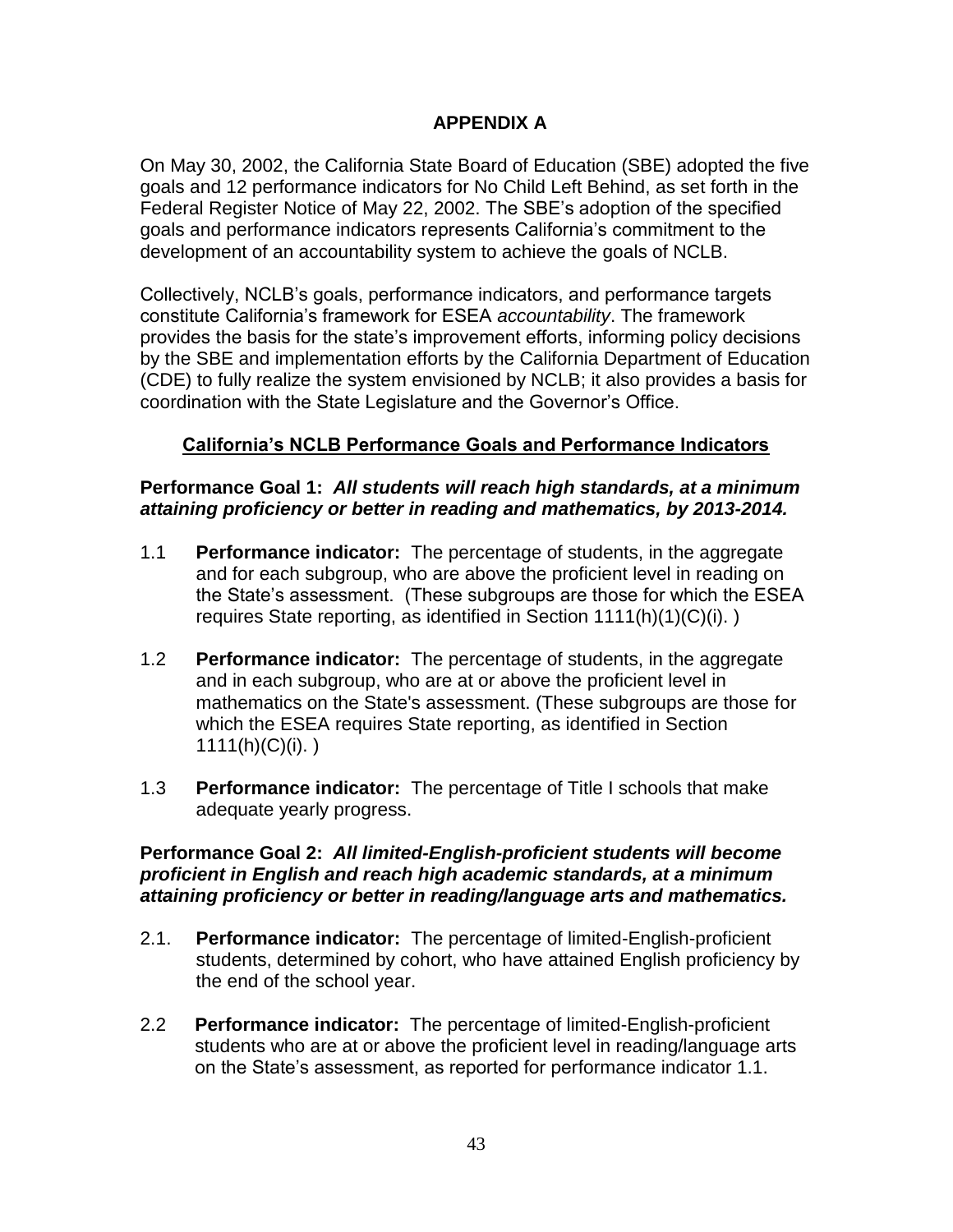2.3 **Performance indicator:** The percentage of limited-English-proficient students who are at or above the proficient level in mathematics on the State's assessment, as reported for performance indicator 1.2.

## **Performance Goal 3***: By 2005-2006, all students will be taught by highly qualified teachers.*

- 3.1 **Performance indicator:** The percentage of classes being taught by "highly qualified" teachers (as the term is defined in Section 9101(23) of the ESEA), in the aggregate and in "high-poverty" schools (as the term is defined in Section 1111(h)(1)(C)(viii) of the ESEA).
- 3.2 **Performance indicator:** The percentage of teachers receiving highquality professional development. (See definition of "professional development" in Section 9101(34). )

#### **Performance Goal 4***: All students will be educated in learning environments that are safe, drug free, and conducive to learning.*

4.1 **Performance indicator:** The percentage of persistently dangerous schools, as defined by the State.

## **Performance Goal 5***: All students will graduate from high school.*

- 5.1 **Performance indicator:** The percentage of students who graduate from high school, with a regular diploma:
	- disaggregated by race, ethnicity, gender, disability status, migrant status, English proficiency, and status as economically disadvantaged; and,
	- calculated in the same manner as used in National Center for Education Statistics reports on Common Core of Data.
- 5.2 **Performance indicator:** The percentage of students who drop out of school:
	- disaggregated by race, ethnicity, gender, disability status, migrant status, English proficiency, and status as economically disadvantaged; and
	- calculated in the same manner as used in National Center for Education Statistics reports on Common Core of Data.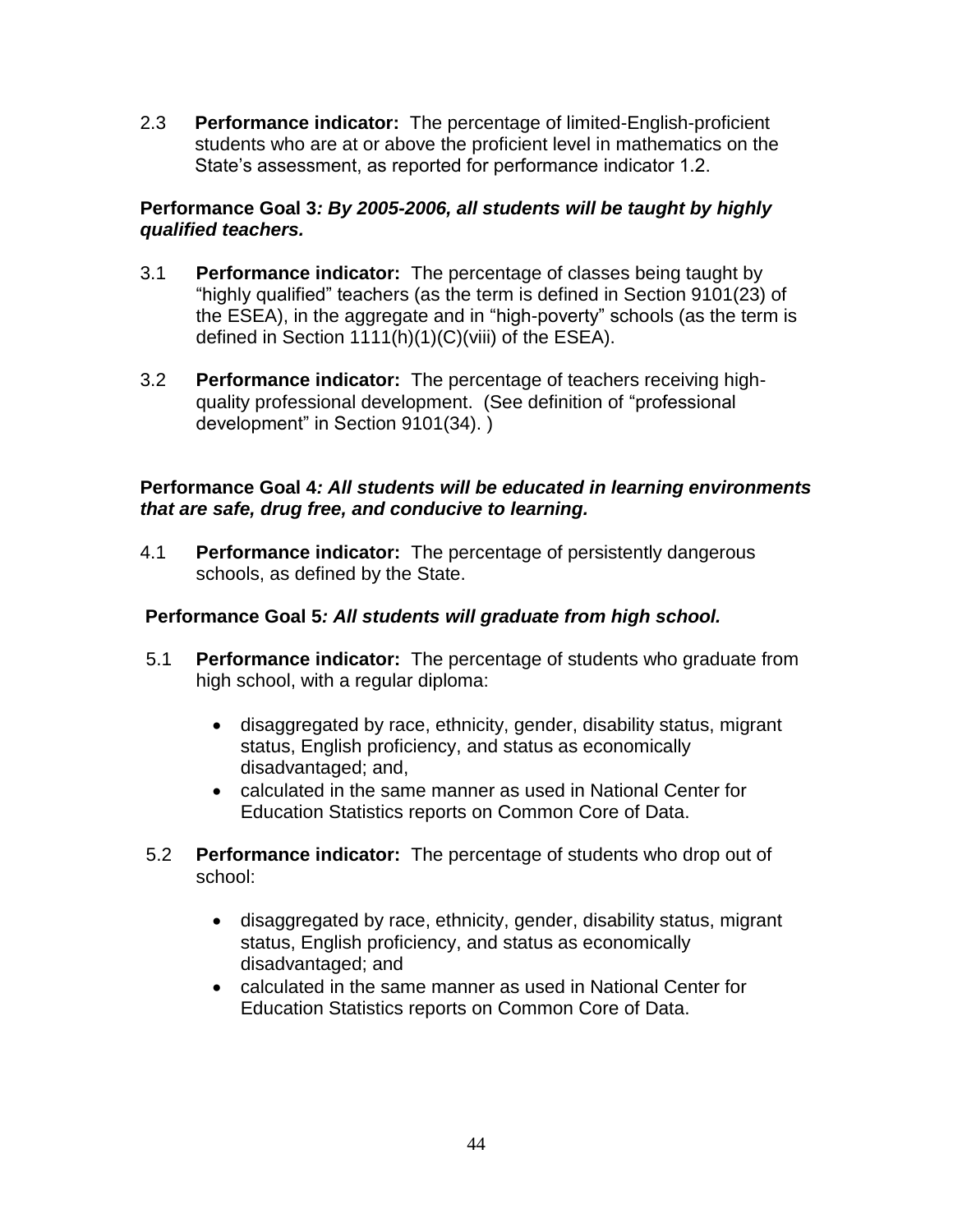# **APPENDIX B**

## *Links to Data Web sites*

Below is a listing of Web site links for accessing district-level data and information to be used by the SSD in developing this Plan:

- Academic Performance Index (API) <http://www.cde.ca.gov/psaa/api/index.htm>
- California Basic Educational Data System (CBEDS) <http://www.cde.ca.gov/demographics/coord/>
- California English Language Development Test (CELDT) <http://www.cde.ca.gov/statetests/celdt/celdt.html>
- California High School Exit Exam (CAHSEE) <http://www.cde.ca.gov/statetests/cahsee/eval/eval.html>
- California Standardized Test (CST) <http://www.cde.ca.gov/statetests/index.html>
- DataQuest <http://data1.cde.ca.gov/dataquest/>
- School Accountability Report Card (SARC) <http://www.cde.ca.gov/ope/sarc/>
- Standardized Testing and Reporting (STAR) Program <http://www.cde.ca.gov/statetests/star/index.html>
- Guide and Template for the Single Plan for Student Achievement <http://www.cde.ca.gov/nclb/sr/le/singleplan.asp>
- Guide and Template for the Local Educational Agency Plan <http://www.cde.ca.gov/nclb/sr/le/>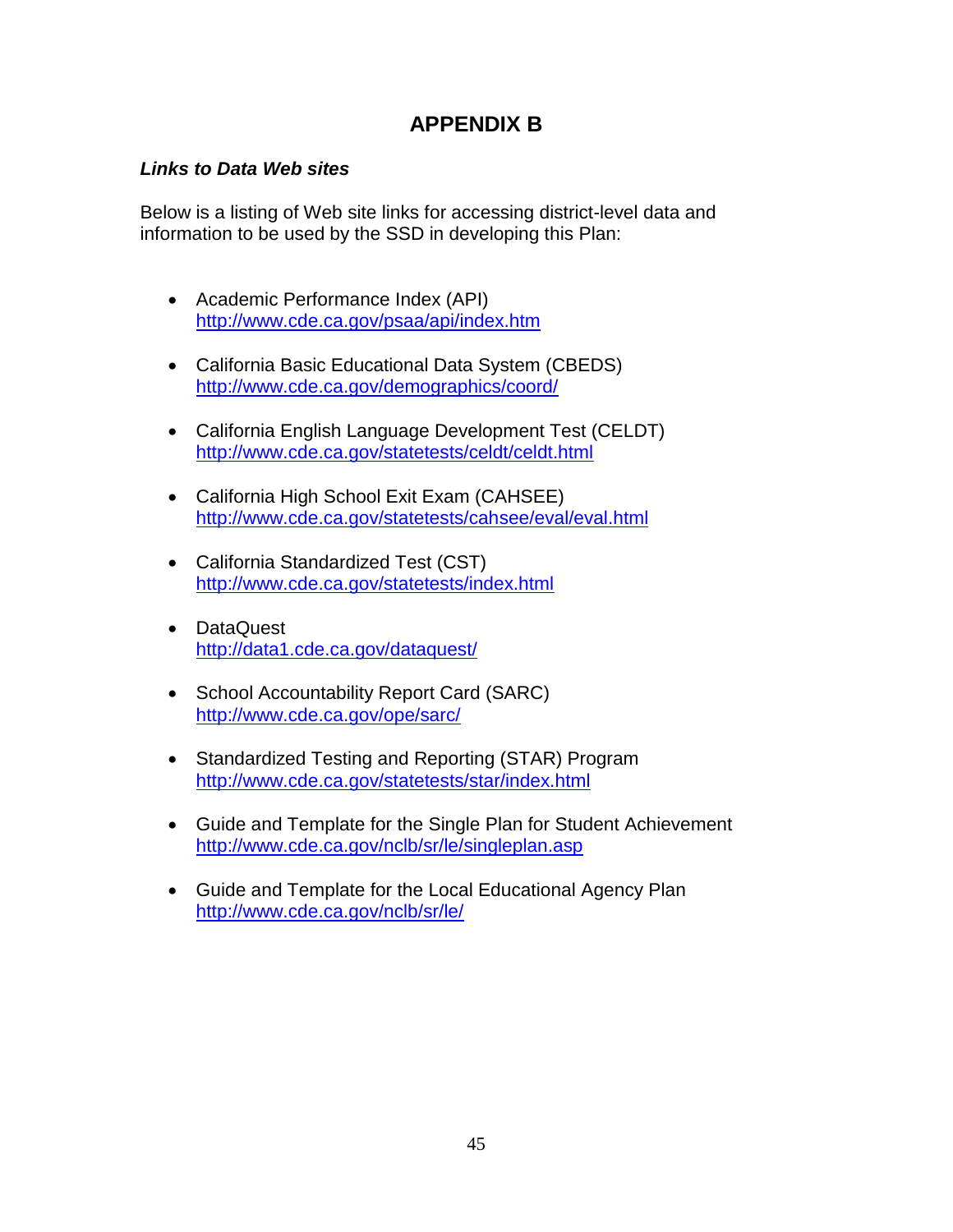## **APPENDIX C**

#### **Science-Based Programs**

Science-based research has provided evidence of effectiveness for the following school-based prevention programs. Each of the listed programs have been identified as a researchvalidated, exemplary, or model program by one or more of the following agencies: The California Healthy Kids Resource Center, the Center for Substance Abuse Prevention, United States Department of Education's Expert Panel, or the University of Colorado's Center for the Study and Prevention of Violence. Some of these programs are also discussed in the California Department of Education's publication Getting Results. Web sites where additional information can be found about each program's description, target population, and outcomes are listed below. The code in the last column of the menu provides a quick reference indicating which websites have information specific to each program.

A: [< http://www.californiahealthykids.org](http://www.californiahealthykids.org/) > (California Healthy Kids Resource Center: Research-Validated Programs)

B: [< http://www.colorado.edu/cspv/blueprints/model/overview.html](http://www.colorado.edu/cspv/blueprints/model/overview.html) >(University of Colorado: Blueprints)

C: < [http://modelprograms.samhsa.gov/model\\_prog.cfm](http://modelprograms.samhsa.gov/model_prog.cfm) >(Center for Substance Abuse Prevention: Model Programs)

D: <<http://www2.edc.org/msc/model.asp> > (United States Department of Education: Expert Panel)

E: [< http://www.gettingresults.org/](http://www.gettingresults.org/) > (Getting Results)

| <b>School-Based Programs</b>                                                             |                     |                           |         |              |          |                    |               |  |
|------------------------------------------------------------------------------------------|---------------------|---------------------------|---------|--------------|----------|--------------------|---------------|--|
| Intended program outcomes and target grade levels. See research for proven effectiveness |                     |                           |         |              |          |                    |               |  |
| Name                                                                                     | Grade               | Alcohol                   | Tobacco | Drugs        | Violence | Youth Dev.         | Website       |  |
| Across Ages                                                                              | 4 to 8              | $\mathbf x$               | X       | x            |          | x                  | C.            |  |
| All Stars <sup>™</sup>                                                                   | 6 to 8              | x                         | X       | x            |          |                    | A, C, D, E    |  |
| ATLAS (Athletes Training and Learning to Avoid Steroids)                                 | 9 to 12             | $\boldsymbol{\mathsf{x}}$ |         | x            |          |                    | A, B, C, D,   |  |
| Border Binge Drinking Reduction Program                                                  | K to 12             | $\boldsymbol{\mathsf{x}}$ |         |              | x        |                    | C,            |  |
| Child Development Project/Caring School Community                                        | K to 6              | X                         |         | x            | x        | x                  | A, B, C, D, E |  |
| Cognitive Behavioral Therapy for Child Sexual Abuse                                      | <b>Families</b>     |                           |         |              | x        |                    | С             |  |
| Cognitive Behavioral Therapy for Child Traumatic Stress                                  | Families            |                           |         |              | x        |                    | C             |  |
| <b>Coping Power</b>                                                                      | 5 to 8              |                           |         | x            | X        |                    | C             |  |
| DARE To Be You                                                                           | Pre-K               | $\mathbf{x}$              |         | x            | x        | x                  | A, C,         |  |
| <b>Early Risers Skills for Success</b>                                                   | $K$ to 6            |                           |         |              | x        |                    | C,            |  |
| East Texas Experiential Learning Center                                                  | $\overline{7}$      | $\boldsymbol{x}$          | x       | x            | X        | x                  | C             |  |
| Friendly PEERsuasion                                                                     | 6 to 8              | $\boldsymbol{\mathsf{x}}$ |         |              |          |                    | C             |  |
| Good Behavior Game                                                                       | $1$ to $6$          |                           |         |              | x        |                    | B, C          |  |
| High/Scope Perry Preschool Project                                                       | Pre-K               |                           |         |              | X        | X                  | B, C, E       |  |
| <b>Can Problem Solve</b>                                                                 | Pre-K               |                           |         |              | x        |                    | A, B, D       |  |
| <b>Incredible Years</b>                                                                  | $\overline{K}$ to 3 |                           |         |              | X        | x                  | <b>B</b> , C, |  |
| Keep A Clear Mind                                                                        | 4 to 6              | $\mathbf x$               | X       |              |          |                    | A, C,         |  |
| Leadership and Resiliency                                                                | 9 to 12             |                           |         |              |          | $\pmb{\mathsf{x}}$ | C,            |  |
| Botvin's LifeSkills™ Training                                                            | 6 to 8              | $\boldsymbol{x}$          | X       | x            | x        |                    | A, B, C, D, E |  |
| Lions-Quest Skills for Adolescence                                                       | 6 to 8              |                           |         |              |          | x                  | D, C, E       |  |
| Minnesota Smoking Prevention Program                                                     | 6 to 10             |                           | x       |              |          |                    | A, D, E       |  |
| <b>Olweus Bullying Prevention</b>                                                        | K to 8              |                           |         |              | X        |                    | B, C, E       |  |
| Positive Action                                                                          | K to 12             | $\boldsymbol{\mathsf{x}}$ | X       | x            | x        | x                  | C, D,         |  |
| Project ACHIEVE                                                                          | Pre-K to 8          |                           |         |              | x        | x                  | A, C, E       |  |
| Project ALERT                                                                            | 6 to 8              | $\boldsymbol{x}$          | X       | $\mathbf{x}$ |          |                    | A, C, D, E    |  |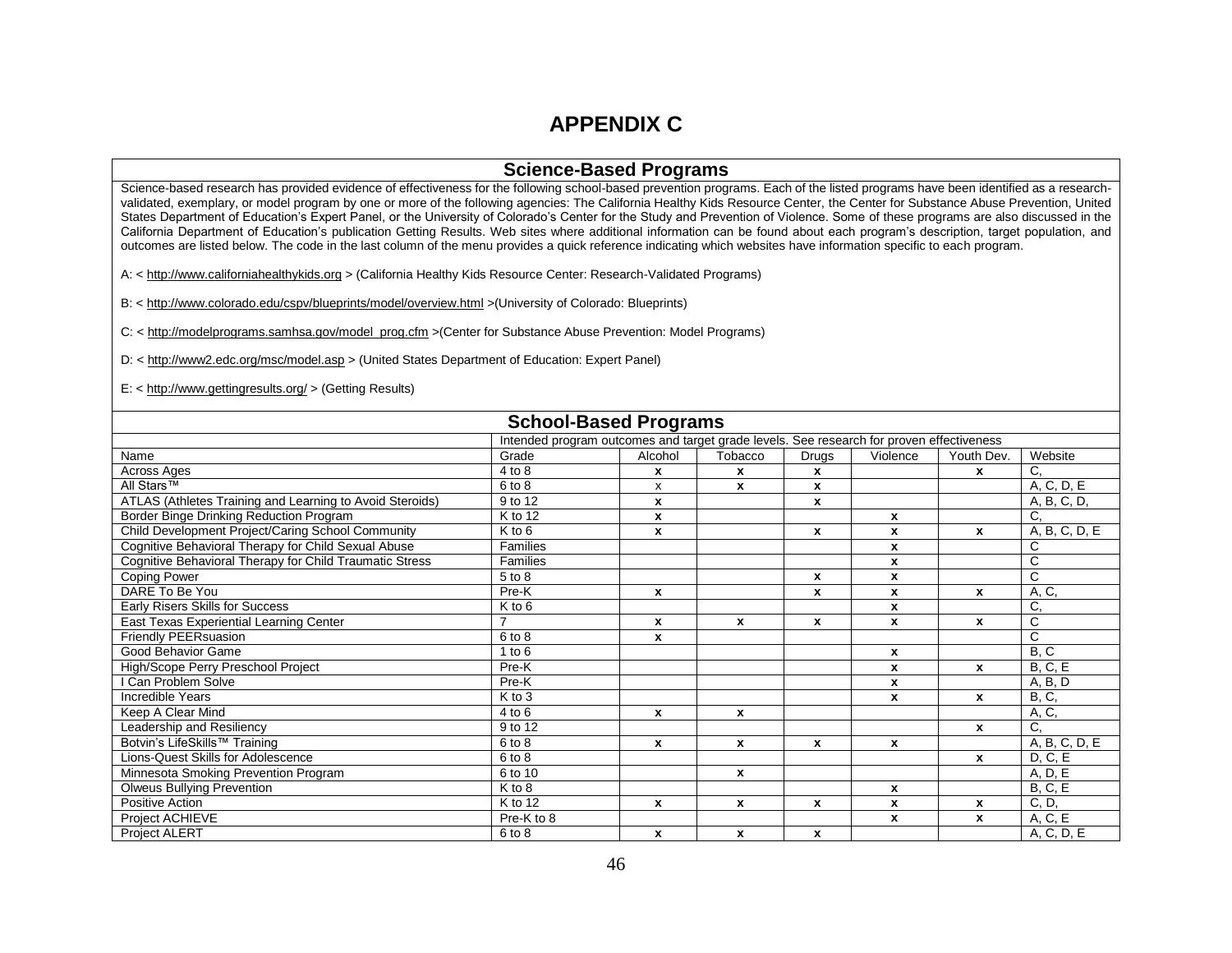| <b>Project Northland</b>                                                       | 6 to 8                                     | $\pmb{\mathsf{x}}$ |                                                                                     | $\boldsymbol{x}$          |                         |                    | A, B, C, D, E         |  |  |  |  |
|--------------------------------------------------------------------------------|--------------------------------------------|--------------------|-------------------------------------------------------------------------------------|---------------------------|-------------------------|--------------------|-----------------------|--|--|--|--|
| <b>Project PATHE</b>                                                           | 9 to 12                                    |                    |                                                                                     |                           |                         | $\mathbf{x}$       | B.E                   |  |  |  |  |
| <b>Project SUCCESS</b>                                                         | 9 to 12                                    | $\pmb{\mathsf{x}}$ | X                                                                                   | x                         |                         |                    | C.                    |  |  |  |  |
| Project Toward No Drug Abuse (TND)                                             | 9 to 12                                    | $\pmb{\mathsf{x}}$ | $\pmb{\chi}$                                                                        | $\pmb{\chi}$              | $\mathbf{x}$            |                    | C.                    |  |  |  |  |
| Project Toward No Tobacco Use (TNT)                                            | 5 to 8                                     |                    | $\mathbf{x}$                                                                        |                           |                         |                    | A, C, D, E            |  |  |  |  |
| Promoting Alternative Thinking Strategies (PATHS)                              | $K$ to 6                                   |                    |                                                                                     |                           | $\pmb{\mathsf{x}}$      |                    | A, B, C, D,           |  |  |  |  |
| Protecting You/Protecting Me                                                   | $K$ to 5                                   | $\mathbf{x}$       |                                                                                     |                           |                         |                    | C,                    |  |  |  |  |
| <b>Quantum Opportunities</b>                                                   | 9 to 12                                    |                    |                                                                                     |                           |                         | $\mathbf{x}$       | B.E                   |  |  |  |  |
| Reconnecting Youth                                                             | $9$ to 12                                  | X                  |                                                                                     | $\boldsymbol{x}$          | $\mathbf{x}$            | $\mathbf{x}$       | A, C, E               |  |  |  |  |
| Responding in Peaceful and Positive Ways                                       | 6 to 12                                    |                    |                                                                                     | $\pmb{\chi}$              | $\pmb{\chi}$            |                    | C, D, E               |  |  |  |  |
| Rural Educational Achievement Project                                          | $\overline{4}$                             |                    |                                                                                     |                           | $\pmb{\mathsf{x}}$      |                    | C                     |  |  |  |  |
| School Violence Prevention Demonstration Program                               | $5$ to $8$                                 |                    |                                                                                     |                           | $\mathbf{x}$            |                    | C                     |  |  |  |  |
| Second Step                                                                    | Pre-K to 8                                 |                    |                                                                                     |                           | $\pmb{\chi}$            |                    | A, C, D,              |  |  |  |  |
| Skills, Opportunities, and Recognition (SOAR): Seattle Social                  |                                            |                    |                                                                                     |                           |                         |                    |                       |  |  |  |  |
| Development Project:                                                           | K to 6                                     | X                  |                                                                                     |                           | x                       | $\mathbf{x}$       | <b>B, C, D, E</b>     |  |  |  |  |
| <b>SMART Leaders</b>                                                           | 9 to 12                                    |                    |                                                                                     | $\mathbf{x}$              |                         |                    | C                     |  |  |  |  |
| Social Competence Promotion Program for Young Adolescents                      |                                            |                    |                                                                                     |                           |                         |                    |                       |  |  |  |  |
| (SCPP-YA)                                                                      | 5 to 7                                     |                    |                                                                                     | $\pmb{\mathsf{x}}$        |                         |                    | С                     |  |  |  |  |
| Start Taking Alcohol Risks Seriously (STARS) for Families                      | $6$ to $8$                                 | $\mathbf{x}$       |                                                                                     |                           |                         |                    | C.                    |  |  |  |  |
| Students Managing Anger and Resolution Together (SMART)                        |                                            |                    |                                                                                     |                           |                         |                    |                       |  |  |  |  |
| Team                                                                           | 6 to 9                                     |                    |                                                                                     |                           | x                       |                    | C, D,                 |  |  |  |  |
| <b>Too Good for Drugs</b>                                                      | K to 12                                    | X                  | $\mathbf{x}$                                                                        | $\boldsymbol{x}$          | $\pmb{\chi}$            |                    | C                     |  |  |  |  |
|                                                                                | <b>Community and Family-based Programs</b> |                    |                                                                                     |                           |                         |                    |                       |  |  |  |  |
|                                                                                |                                            |                    | Intended program outcomes and target setting. See research for proven effectiveness |                           |                         |                    |                       |  |  |  |  |
|                                                                                |                                            |                    |                                                                                     |                           |                         |                    |                       |  |  |  |  |
| Name                                                                           | <b>Target Population</b>                   | Alcohol            | Tobacco                                                                             | <b>Drugs</b>              | Violence                | Youth Dev.         | Website               |  |  |  |  |
| <b>Big Brothers Big Sisters</b>                                                | Community                                  |                    |                                                                                     |                           |                         | $\mathbf{x}$       | B.E                   |  |  |  |  |
| <b>Brief Strategic Family Therapy</b>                                          | Families                                   |                    |                                                                                     | x                         |                         |                    | <b>B</b> , C,         |  |  |  |  |
| <b>CASASTART</b>                                                               | Community                                  |                    |                                                                                     | $\boldsymbol{\mathsf{x}}$ | $\pmb{\mathsf{x}}$      |                    | <b>B</b> , C, D,      |  |  |  |  |
| Communities Mobilizing for Change                                              | Community                                  | $\pmb{\mathsf{x}}$ |                                                                                     |                           |                         |                    | C                     |  |  |  |  |
| <b>Creating Lasting Family Connections</b>                                     | Families (6 to 12)                         | $\mathbf{x}$       |                                                                                     | $\boldsymbol{x}$          |                         | $\mathbf{x}$       | A, C, D,              |  |  |  |  |
| Families And Schools Together (FAST)                                           | Families                                   |                    |                                                                                     |                           | $\mathbf{x}$            |                    | C,                    |  |  |  |  |
| Family Development Research Project                                            | Families                                   |                    |                                                                                     |                           | x                       |                    | C                     |  |  |  |  |
| <b>Family Effectiveness Training</b>                                           | Families                                   |                    |                                                                                     |                           | $\overline{\mathbf{x}}$ |                    | $\overline{C}$        |  |  |  |  |
| <b>Family Matters</b>                                                          | Families                                   | $\pmb{\mathsf{x}}$ | $\pmb{\mathsf{x}}$                                                                  |                           |                         |                    | $\mathsf{C}$          |  |  |  |  |
| FAN (Family Advocacy Network) Club                                             | Families                                   |                    |                                                                                     | X                         |                         | $\pmb{\mathsf{x}}$ | C                     |  |  |  |  |
| <b>Functional Family Therapy</b>                                               | Families                                   | $\mathbf{x}$       |                                                                                     | $\mathbf{x}$              | $\mathbf{x}$            |                    | B, E                  |  |  |  |  |
| Home-Based Behavioral Systems Family Therapy                                   | Families                                   |                    |                                                                                     |                           | $\mathbf{x}$            |                    | С                     |  |  |  |  |
| Houston Parent-Child Development Program                                       | Parents                                    |                    |                                                                                     |                           |                         | X                  | $\overline{\text{c}}$ |  |  |  |  |
| Multisystemic Therapy                                                          | Parents                                    |                    |                                                                                     | $\pmb{\mathsf{x}}$        | $\pmb{\mathsf{x}}$      |                    | B, C, E               |  |  |  |  |
| Nurse-Family Partnership                                                       | Parents                                    |                    | $\boldsymbol{x}$                                                                    |                           |                         |                    | B, C,                 |  |  |  |  |
| <b>Parenting Wisely</b>                                                        | Parents                                    |                    |                                                                                     |                           | $\mathbf{x}$            |                    | C.                    |  |  |  |  |
| Preparing for the Drug Free Years                                              | Parents (4 to 7)                           | $\pmb{\mathsf{x}}$ |                                                                                     | $\mathbf{x}$              |                         | $\mathbf{x}$       | A, B, C, D,           |  |  |  |  |
| Project Star (Students Taught Awareness and Resistance):                       | Community                                  | $\mathbf{x}$       | $\mathbf{x}$                                                                        | $\mathbf{x}$              |                         |                    | <b>B. D. C. E</b>     |  |  |  |  |
| Midwestern Prevention Project                                                  |                                            |                    |                                                                                     |                           |                         |                    |                       |  |  |  |  |
| Schools and Families Educating Children (SAFE Children)                        | Families                                   |                    |                                                                                     |                           |                         | $\mathbf{x}$       | $\overline{C}$        |  |  |  |  |
| Stopping Teenage Addiction to Tobacco<br><b>Strengthening Families Program</b> | Community<br>Families (4 to 6)             |                    | $\pmb{\mathsf{x}}$                                                                  |                           |                         |                    | C<br>A, C, D,         |  |  |  |  |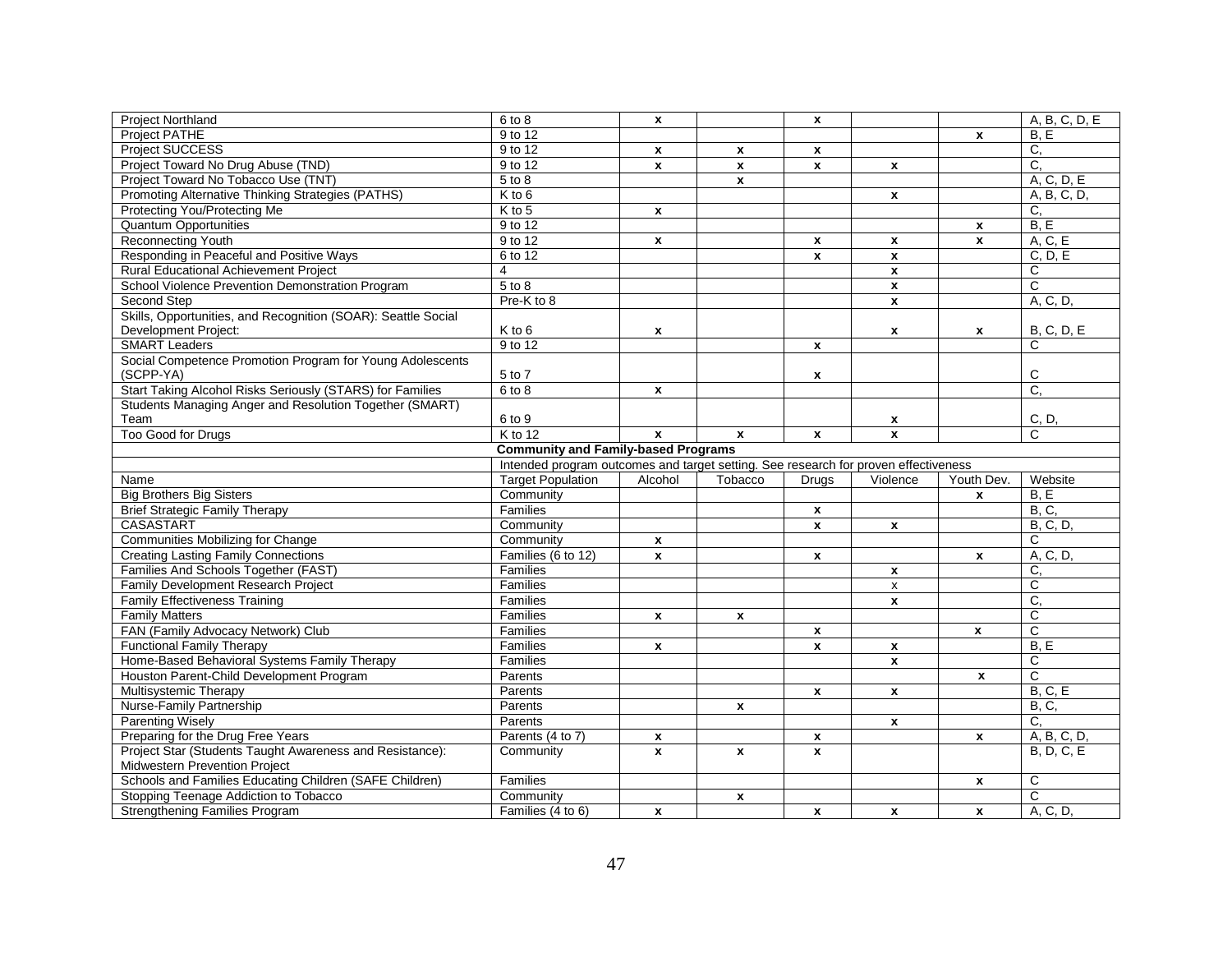# **APPENDIX D**

### **Research-based Activities (4115 (a)(1)(C) ):**

The SSD must designate and list the research-based activities (strategies and activities developed by the SSD to supplement the science-based programs listed above) selected from below:

| <b>Research-based Activities</b>        | <b>Research Summaries Supporting</b> |
|-----------------------------------------|--------------------------------------|
|                                         | <b>Each Activity:</b>                |
| After School Programs                   | Getting Results Part I, page 77-78   |
| <b>Conflict Mediation/Resolution</b>    | Getting Results Part I, page 63-65   |
|                                         | Getting Results Part I, page 127-129 |
| Early Intervention and Counseling       | Getting Results Part I, page 72      |
|                                         | Getting Results Part I, page 100-101 |
|                                         | Getting Results Part I, page 106-107 |
| <b>Environmental Strategies</b>         | Getting Results Part I, page 73-75   |
|                                         | Getting Results Part II, page 47-48  |
|                                         | Getting Results Part II, page 76-79  |
|                                         | Getting Results Part II, page 89-94  |
| Family and Community Collaboration      | Getting Results Part I, page 104-105 |
|                                         | Getting Results Part II, page 26-28  |
|                                         | Getting Results Part II, page 33     |
| Media Literacy and Advocacy             | Getting Results Part II, page 45     |
|                                         | Getting Results Update 3, page 22-   |
|                                         | 24                                   |
| Mentoring                               | Getting Results Part I, page 49      |
|                                         |                                      |
| Peer-Helping and Peer Leaders           | Getting Results Part I, page 104-106 |
|                                         | Getting Results Update 3, page 43-   |
|                                         | 45                                   |
| <b>Positive Alternatives</b>            | Getting Results Part I, page 79-81   |
|                                         | Getting Results Part I, page 104-106 |
|                                         | Getting Results Part I, page 108-109 |
| <b>School Policies</b>                  | Getting Results Part I, page 66-72   |
|                                         | Getting Results Part II, page 22-23  |
| Service Learning/Community Service      | Getting Results Part I, page 81-83   |
|                                         | Getting Results Part II, page 46-47  |
| <b>Student Assistance Programs</b>      | Getting Results Part I, page 89-90   |
| <b>Tobacco-Use Cessation</b>            | Getting Results Part II, page 28     |
|                                         | Getting Results Part II, page 42-43  |
|                                         | Getting Results Part II, page 72-74  |
| Youth Development/Caring Schools/Caring | Getting Results Part I, page 121-123 |
| Classrooms                              | Getting Results Part I, page 136-137 |
|                                         | Getting Results Part II, page 28     |
|                                         | <b>Getting Results Update 1</b>      |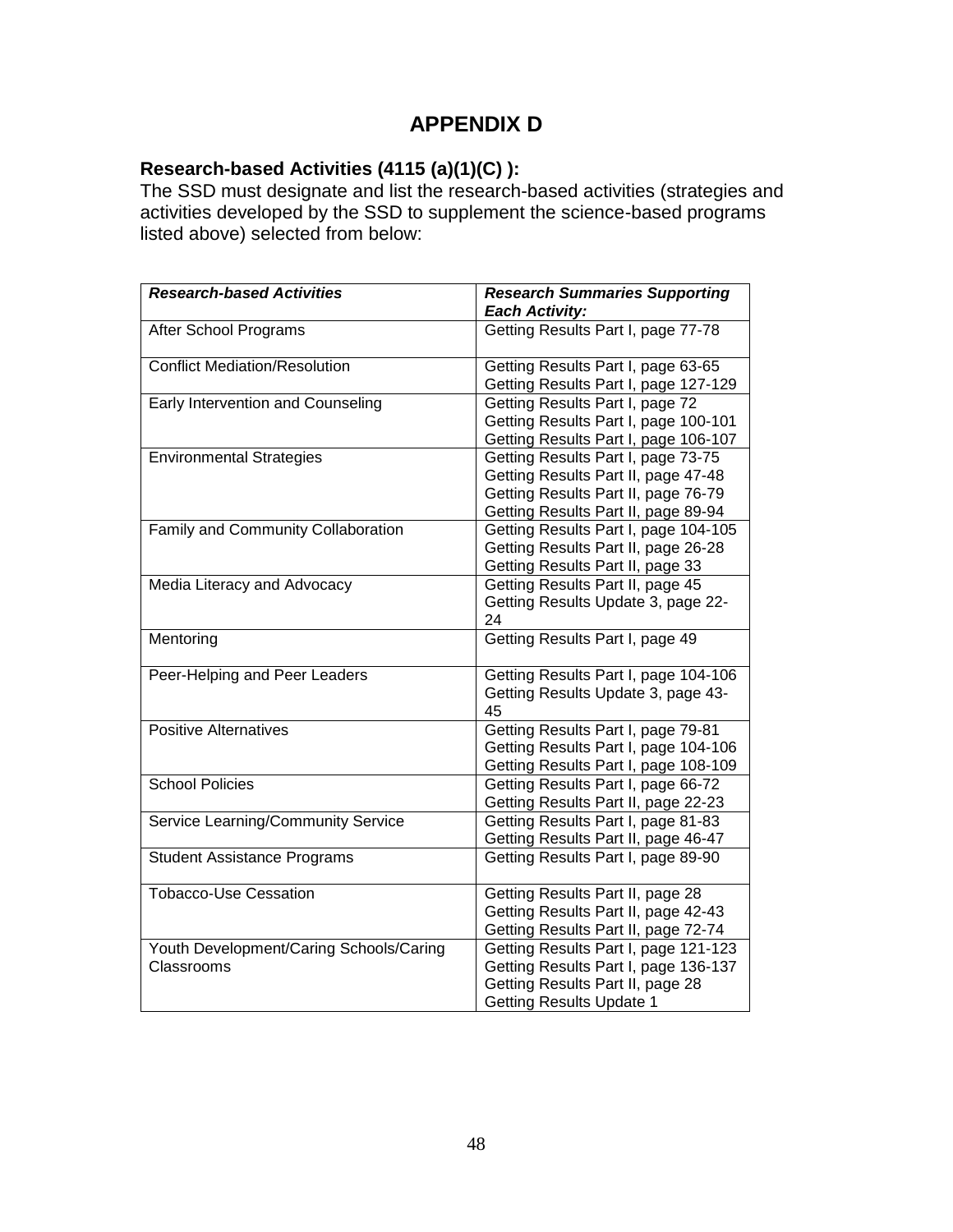## **APPENDIX E**

#### **Promising or Favorable Programs**

Either the United States Department of Education's Expert Panel, the University of Colorado's Center for the Study and Prevention of Violence, or the Center for Substance Abuse Prevention has identified the programs listed below as producing a consistent positive pattern of results (CSAP) or have evidence of a deterrent effect (Blueprints) but otherwise did not match all of the criteria established by these agencies to be identified as an exemplary or model program. The code in the last column of the chart provides a quick reference indicating which web sites have information specific to each program.

A: [< http://www.californiahealthykids.org](http://www.californiahealthykids.org/) > (California Healthy Kids Resource Center)

B: [< http://www.colorado.edu/cspv/blueprints/model/overview.html](http://www.colorado.edu/cspv/blueprints/model/overview.html) > (University of Colorado: Blueprints)

C: < [http://modelprograms.samhsa.gov/model\\_prog.cfm](http://modelprograms.samhsa.gov/model_prog.cfm) > (Center for Substance Abuse Prevention)

D: <<http://www2.edc.org/msc/model.asp> > (United States Department of Education: Expert Panel)

E: [< http://www.gettingresults.org/](http://www.gettingresults.org/) > (Getting Results)

| Name                                                               | Grade, or<br>Setting | Alcohol            | Tobacco            | Drug         | Violence     | Youth<br>Dev. | Web<br>site           |
|--------------------------------------------------------------------|----------------------|--------------------|--------------------|--------------|--------------|---------------|-----------------------|
| <b>Adolescent Alcohol Prevention</b><br>Trial                      | $5$ to $7$           |                    |                    | X            |              |               | C                     |
| <b>Aggression Replacement</b><br>Training                          | School               |                    |                    |              | $\mathbf{x}$ |               | D                     |
| Aggressors, Victims, and<br><b>Bystanders</b>                      | 6 to 9               |                    |                    |              | X            |               | D                     |
| Al'sPal's: Kids Making Healthy<br>Choices                          | Pre K to 2           |                    |                    |              | X            |               | D                     |
| <b>Baby Safe (Substance Abuse</b><br>Free Environment) Hawaii      | Families             | $\mathbf{x}$       | X                  | $\mathbf{x}$ |              |               | C                     |
| <b>Basement Bums</b>                                               | 6 to 8               |                    | x                  |              |              |               | A                     |
| Be a Star                                                          | K to 6               |                    |                    |              |              | x             | C                     |
| Behavioral Monitoring and<br>Reinforcement                         | $7$ to $8$           |                    |                    | x            | X            |               | $\overline{\text{c}}$ |
| <b>Bilingual/Bicultural Counseling</b><br>and Support Services     | Communities          | $\mathbf{x}$       |                    | X            |              |               | C                     |
| <b>Bully Proofing Your School</b>                                  | $K$ to 8             |                    |                    |              | x            |               | B                     |
| <b>CAPSLE</b> (Creating a Peaceful<br>School Learning Environment) | $K$ to 5             |                    |                    |              | X            |               | B                     |
| Club Hero                                                          | 6                    |                    |                    |              |              | x             | $\mathsf C$           |
| Coca-Cola Valued Youth<br>Program (CCVYP)                          | School               |                    |                    |              |              | x             | <sub>B</sub>          |
| Colorado Youth Leadership<br>Project                               | 7                    | X                  |                    |              |              | x             | $\overline{c}$        |
| <b>Comer School Development</b><br>Program (CSDP)                  | School               |                    |                    |              |              | X             | B                     |
| <b>Earlscourt Social Skills Group</b><br>Program                   | $K$ to 6             |                    |                    |              |              | $\mathbf{x}$  | B                     |
| <b>Effective Black Parenting</b><br>Program (EBPP)                 | Families             |                    |                    |              | $\mathbf{x}$ |               | B                     |
| <b>Facing History and Ourselves</b>                                | $\overline{7}$ to 12 |                    |                    |              | x            |               | D                     |
| <b>Family Health Promotion</b>                                     | Families             | X                  | x                  | x            |              | x             | $\overline{\text{c}}$ |
| <b>FAST Track</b>                                                  | $1$ to $6$           |                    |                    |              | x            |               | B                     |
| <b>Get Real About Violence</b>                                     | K to 12              |                    |                    |              | $\mathbf{x}$ |               | $\overline{C}$        |
| <b>Growing Healthy</b>                                             | $K$ to 6             | $\pmb{\mathsf{x}}$ | $\pmb{\mathsf{x}}$ | x            |              |               | D                     |
| <b>Intensive Protective</b><br>Supervision Program                 | Community            |                    |                    |              | X            |               | B                     |
| Iowa Strengthening Families<br>Program                             | Family               | X                  |                    |              |              |               | B                     |
| Kids Intervention with Kids in<br>School (KIKS)                    | 6 to 12              | X                  | x                  | $\mathbf{x}$ | X            | X             | $\overline{C}$        |
| Let Each One Teach One                                             | Mentoring            |                    |                    |              |              | x             | D                     |
| Linking the Interests of<br>Families and Teachers (LIFT)           | $1$ to $5$           |                    |                    |              | x            |               | B, C,<br>D            |